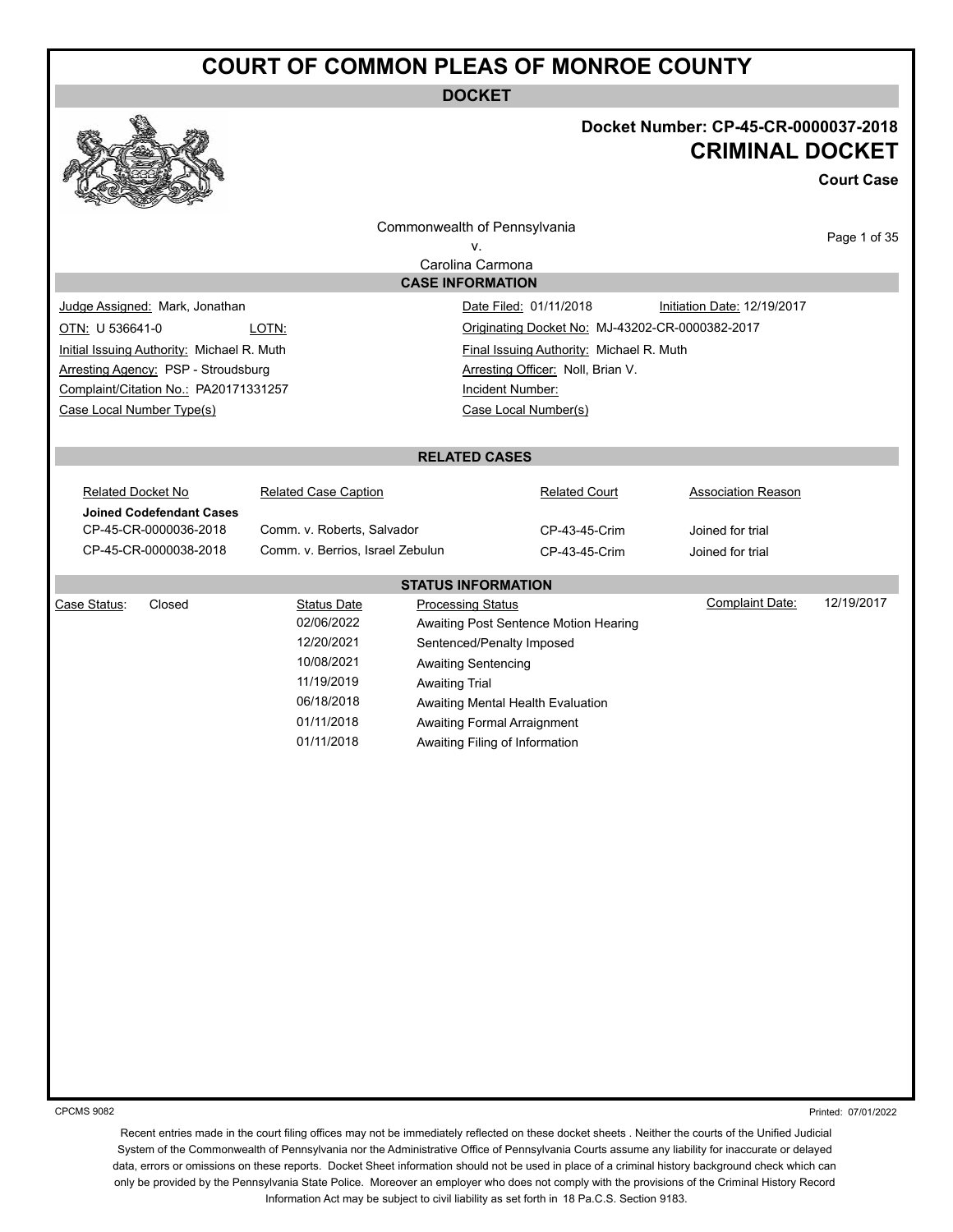**DOCKET**

#### **Docket Number: CP-45-CR-0000037-2018 CRIMINAL DOCKET**

**Court Case**

|                                    |                               |                      | Commonwealth of Pennsylvania |                     | Page 2 of 35              |  |
|------------------------------------|-------------------------------|----------------------|------------------------------|---------------------|---------------------------|--|
|                                    |                               |                      | ٧.                           |                     |                           |  |
| Carolina Carmona                   |                               |                      |                              |                     |                           |  |
|                                    |                               |                      | <b>CALENDAR EVENTS</b>       |                     |                           |  |
| Case Calendar<br><b>Event Type</b> | Schedule<br><b>Start Date</b> | <b>Start</b><br>Time | <u>Room</u>                  | Judge Name          | Schedule<br><b>Status</b> |  |
| Formal Arraignment                 | 02/28/2018                    | $8:30$ am            | Courtroom 1                  | Judge Jonathan Mark | Scheduled                 |  |
| Pre-Trial<br>Conference            | 04/27/2018                    | 2:30 pm              | Courtroom 3                  | Judge Jonathan Mark | Scheduled                 |  |
| Pre-Trial<br>Conference            | 07/03/2018                    | 3:00 pm              | Courtroom 3                  | Judge Jonathan Mark | Scheduled                 |  |
| Pre-Trial<br>Conference            | 08/20/2018                    | $9:00$ am            | Courtroom 3                  | Judge Jonathan Mark | Continued                 |  |
| Pre-Trial<br>Conference            | 08/29/2018                    | 11:00 am             | Courtroom 1                  | Judge Jonathan Mark | Scheduled                 |  |
| Pre-Trial<br>Conference            | 10/16/2018                    | $1:00$ pm            | Courtroom 3                  | Judge Jonathan Mark | Moved                     |  |
| Pre-Trial<br>Conference            | 10/16/2018                    | $1:00$ pm            | Courtroom 1                  | Judge Jonathan Mark | Scheduled                 |  |
| Omnibus                            | 11/16/2018                    | $9:00$ am            | Courtroom 3                  | Judge Jonathan Mark | Scheduled                 |  |
| <b>Status Conference</b>           | 02/06/2019                    | 3:00 pm              | Courtroom 1                  | Judge Jonathan Mark | Scheduled                 |  |
| Pre-Trial<br>Conference            | 09/25/2019                    | 3:00 pm              | Courtroom 1                  | Judge Jonathan Mark | Scheduled                 |  |
| Pre-Trial<br>Conference            | 11/01/2019                    | 2:00 pm              | Courtroom 3                  | Judge Jonathan Mark | Scheduled                 |  |
| Trial Term Jury<br>Selection       | 11/12/2019                    | 8:30 am              | Courtroom 1                  | Judge Jonathan Mark | Scheduled                 |  |
| Jury Trial                         | 11/13/2019                    | $9:00$ am            | Courtroom 3                  | Judge Jonathan Mark | Scheduled                 |  |
| Jury Trial                         | 11/14/2019                    | $9:00$ am            | Courtroom 3                  | Judge Jonathan Mark | Scheduled                 |  |
| Jury Trial                         | 11/15/2019                    | $9:00$ am            | Courtroom 3                  | Judge Jonathan Mark | Scheduled                 |  |
| Jury Trial                         | 11/18/2019                    | $9:00$ am            | Courtroom 3                  | Judge Jonathan Mark | Scheduled                 |  |
| Jury Trial                         | 11/19/2019                    | $9:00$ am            | Courtroom 3                  | Judge Jonathan Mark | Cancelled                 |  |
| Pre-Trial<br>Conference            | 11/20/2019                    | 11:00 am             | Courtroom 3                  | Judge Jonathan Mark | Scheduled                 |  |
| Motion                             | 03/18/2020                    | 3:30 pm              | Courtroom 1                  | Judge Jonathan Mark | Scheduled                 |  |
| Pre-Trial<br>Conference            | 04/21/2020                    | 1:30 pm              | Courtroom 3                  | Judge Jonathan Mark | Cancelled                 |  |
| Trial Term Jury<br>Selection       | 05/11/2020                    | 8:30 am              | Courtroom 1                  | Judge Jonathan Mark | Cancelled                 |  |
| Pre-Trial<br>Conference            | 10/01/2020                    | $1:00$ pm            | Judge's<br>Chambers          | Judge Jonathan Mark | Continued                 |  |
| Pre-Trial<br>Conference            | 10/02/2020                    | 1:30 pm              | Courtroom 3                  | Judge Jonathan Mark | Scheduled                 |  |

CPCMS 9082

Printed: 07/01/2022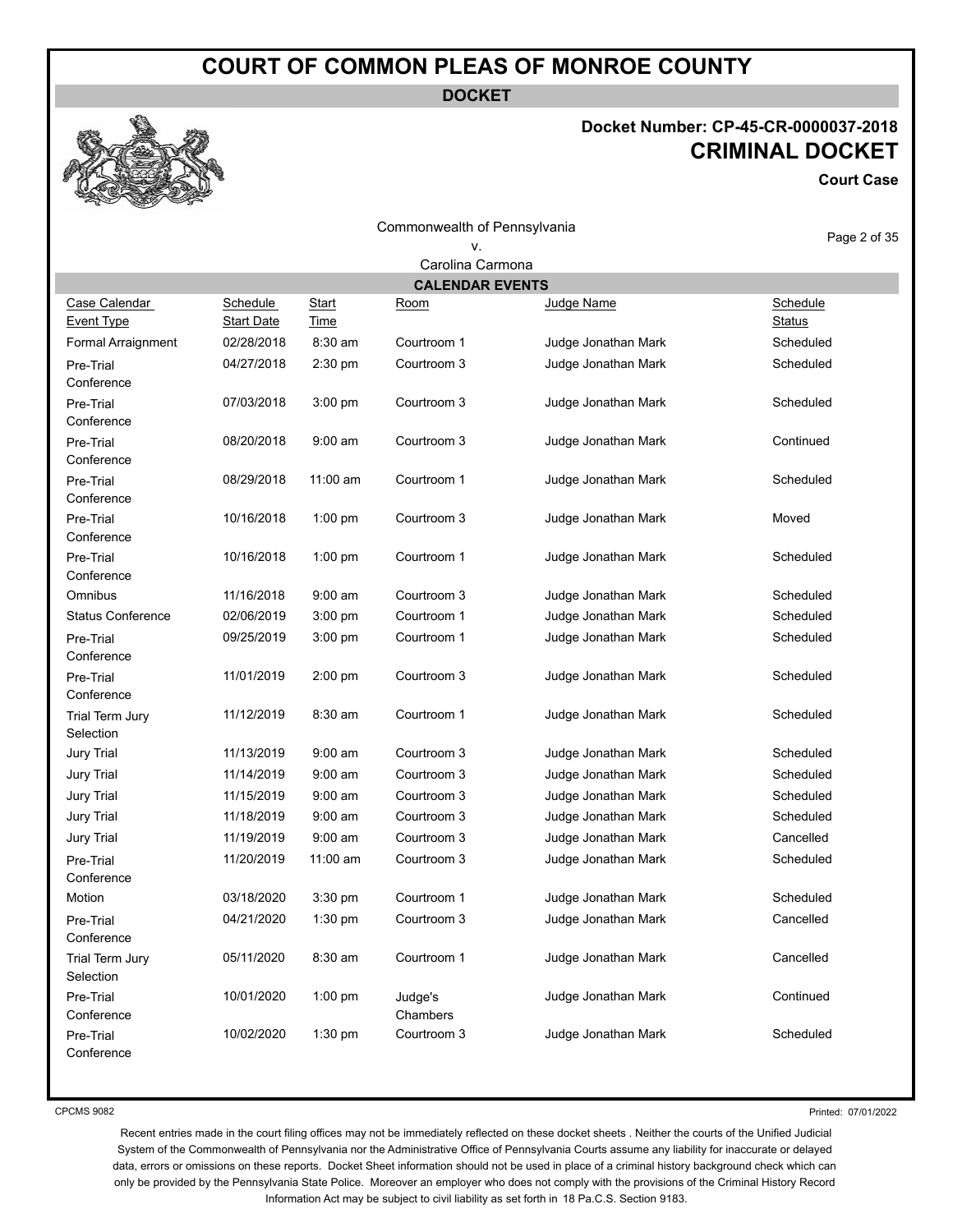**DOCKET**

#### **Docket Number: CP-45-CR-0000037-2018 CRIMINAL DOCKET**

**Court Case**

Commonwealth of Pennsylvania v.

Page 3 of 35

|                                    |                                       |               | Carolina Carmona                           |                       |                           |
|------------------------------------|---------------------------------------|---------------|--------------------------------------------|-----------------------|---------------------------|
|                                    |                                       |               | <b>CALENDAR EVENTS</b>                     |                       |                           |
| Case Calendar<br><b>Event Type</b> | <b>Schedule</b><br><b>Start Date</b>  | Start<br>Time | <u>Room</u>                                | Judge Name            | Schedule<br><b>Status</b> |
| Trial Term Jury<br>Selection       | 11/06/2020                            | 8:30 am       | Courtroom 1                                | Judge Jonathan Mark   | Cancelled                 |
| Pre-Trial<br>Conference            | 12/16/2020                            | 2:00 pm       | Courtroom 1                                | Judge Jonathan Mark   | Scheduled                 |
| Pre-Trial<br>Conference            | 02/16/2021                            | 3:00 pm       | Judge's<br>Chambers                        | Judge Jonathan Mark   | Scheduled                 |
| Pre-Trial<br>Conference            | 03/19/2021                            | 3:00 pm       | Judge's<br>Chambers                        | Judge Jonathan Mark   | Scheduled                 |
| Pre-Trial<br>Conference            | 04/23/2021                            | $3:00$ pm     | Courtroom 3                                | Judge Jonathan Mark   | Moved                     |
| Pre-Trial<br>Conference            | 04/27/2021                            | 1:30 pm       | Courtroom 3                                | Judge Jonathan Mark   | Continued                 |
| Call/Guilty Plea/ARD               | 06/04/2021                            | 8:30 am       | Courtroom 1                                | Judge Jonathan Mark   | Continued                 |
| Pre-Trial<br>Conference            | 06/23/2021                            | $3:00$ pm     | Judge's<br>Chambers                        | Judge Jonathan Mark   | Moved                     |
| Pre-Trial<br>Conference            | 07/01/2021                            | 11:00 am      | Courtroom 2                                | Judge Jonathan Mark   | Moved                     |
| Pre-Trial<br>Conference            | 07/01/2021                            | 11:00 am      | Judge's<br>Chambers                        | Judge Jonathan Mark   | Scheduled                 |
| Call/Guilty Plea/ARD               | 10/01/2021                            | 8:30 am       | Courtroom 1                                | Judge Jonathan Mark   | Cancelled                 |
| Pre-Trial<br>Conference            | 10/04/2021                            | 11:00 am      | Judge's<br>Chambers                        | Judge Jonathan Mark   | Scheduled                 |
| Guilty Plea Hearing                | 10/07/2021                            | 3:00 pm       | Courtroom 3                                | Judge Jonathan Mark   | Scheduled                 |
| Trial Term Jury<br>Selection       | 10/14/2021                            | $9:00$ am     | Courtroom 3                                | Judge Jonathan Mark   | Cancelled                 |
| Sentencing                         | 12/20/2021                            | 1:30 pm       | Courtroom 3                                | Judge Jonathan Mark   | Moved                     |
| Sentencing                         | 12/20/2021                            | 1:30 pm       | Courtroom 1                                | Judge Jonathan Mark   | Scheduled                 |
| Post Sentence<br>Motions           | 03/01/2022                            | 3:00 pm       | Judge's<br>Chambers                        | Judge Jonathan Mark   | Scheduled                 |
|                                    |                                       |               | <b>CONFINEMENT INFORMATION</b>             |                       |                           |
| Confinement<br>Known As Of         | Confinement<br><b>Type</b>            |               | Destination<br>Location                    | Confinement<br>Reason | Still in<br>Custody       |
| 07/28/2017                         | <b>County Correctional Facility</b>   |               | Carbon County Prison                       |                       | Yes                       |
| 12/12/2017                         | <b>County Correctional Facility</b>   |               | Monroe County Prison                       |                       | Yes                       |
| 01/20/2022                         | <b>State Correctional Institution</b> |               | <b>SCI Muncy</b>                           |                       | Yes                       |
|                                    |                                       |               | <b>DEFENDANT INFORMATION</b>               |                       |                           |
| Date Of Birth:                     | 09/30/1987                            |               | City/State/Zip: East Stroudsburg, PA 18301 |                       |                           |

CPCMS 9082

Printed: 07/01/2022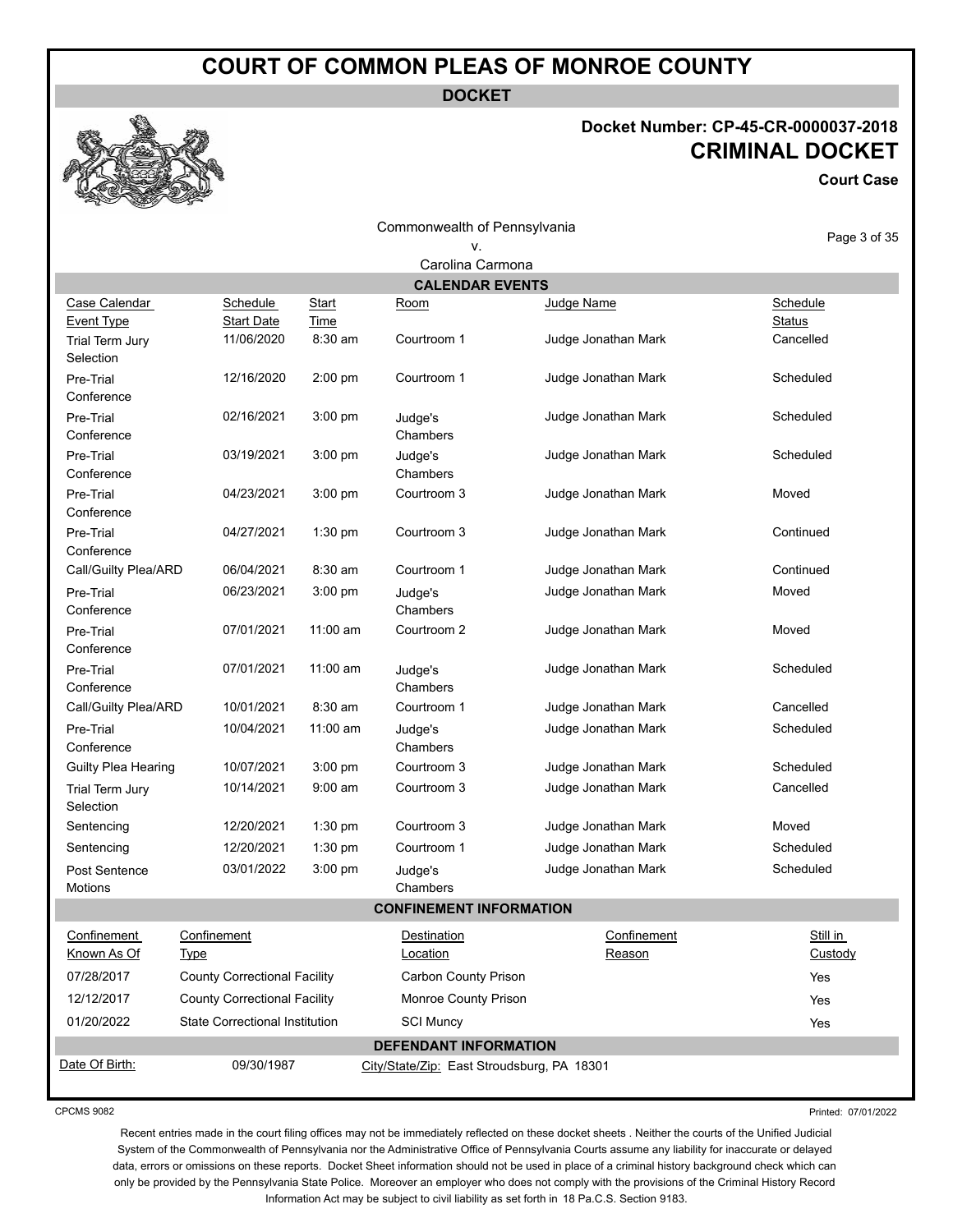**DOCKET**

|                         |                                           |                |                                  | <b>DOCKET</b>                                         |                                                     |                            |
|-------------------------|-------------------------------------------|----------------|----------------------------------|-------------------------------------------------------|-----------------------------------------------------|----------------------------|
|                         |                                           |                |                                  |                                                       | Docket Number: CP-45-CR-0000037-2018                | <b>CRIMINAL DOCKET</b>     |
|                         |                                           |                |                                  |                                                       |                                                     | <b>Court Case</b>          |
|                         |                                           |                |                                  | Commonwealth of Pennsylvania                          |                                                     | Page 4 of 35               |
|                         |                                           |                |                                  | ν.<br>Carolina Carmona                                |                                                     |                            |
|                         |                                           |                |                                  | <b>CASE PARTICIPANTS</b>                              |                                                     |                            |
| <b>Participant Type</b> |                                           |                | <u>Name</u>                      |                                                       |                                                     |                            |
| Defendant               |                                           |                | Carmona, Carolina                |                                                       |                                                     |                            |
|                         |                                           |                |                                  | <b>BAIL INFORMATION</b>                               |                                                     |                            |
| Carmona, Carolina       |                                           |                |                                  |                                                       |                                                     | <b>Nebbia Status: None</b> |
| <b>Bail Action</b>      |                                           | Date           | <b>Bail Type</b>                 | Percentage<br><b>Amount</b>                           |                                                     |                            |
|                         |                                           |                |                                  |                                                       | <b>Bail Posting Status</b>                          | Posting Date               |
|                         |                                           |                |                                  |                                                       |                                                     |                            |
| Denied                  |                                           |                | 12/20/2017                       | \$0.00                                                |                                                     |                            |
|                         |                                           |                |                                  | <b>CHARGES</b><br><b>Statute Description</b>          |                                                     |                            |
| Seq.<br>1               | Orig Seq.<br>$\mathbf{1}$                 | Grade<br>F1    | <b>Statute</b><br>18 § 2501 §§ A | <b>Criminal Homicide</b>                              | Offense Dt.<br>12/11/2017                           | <b>OTN</b><br>U 536641-0   |
| $\overline{2}$          | 3                                         | F <sub>1</sub> | 18 § 3701 §§ A1I                 | Robbery-Inflict Serious Bodily Injury                 | 12/11/2017                                          | U 536641-0                 |
| 3                       | 4                                         | F <sub>1</sub> | 18 § 3701 §§ A1II                | Robbery-Threat Immed Ser Injury                       | 12/11/2017                                          | U 536641-0                 |
| 4                       | 13                                        | F1             |                                  |                                                       | 12/11/2017                                          | U 536641-0                 |
|                         |                                           |                | 18 § 903                         | Conspiracy - Robbery-Inflict Serious Bodily<br>Injury |                                                     |                            |
| 5                       | 14                                        | F <sub>1</sub> | 18 § 903                         | Conspiracy - Robbery-Threat Immed Ser<br>Injury       | 12/11/2017                                          | U 536641-0                 |
| 6                       | 6                                         | F <sub>2</sub> | 18 § 3701 §§ A1IV                | Robbery-Inflict Threat Imm Bod Inj                    | 12/11/2017                                          | U 536641-0                 |
| 7                       | 15                                        | F <sub>2</sub> | 18 § 903                         | Conspiracy - Robbery-Inflict Threat Imm<br>Bod Inj    | 12/11/2017                                          | U 536641-0                 |
| 8                       | 16                                        | F <sub>3</sub> | 18 § 3701 §§ A1V                 | Robbery-Take Property Fr Other/Force                  | 12/11/2017                                          | U 536641-0                 |
| 9                       | 17                                        | F <sub>3</sub> | 18 § 903                         | Conspiracy - Robbery-Take Property Fr<br>Other/Force  | 12/11/2017                                          | U 536641-0                 |
| 10                      | 18                                        | F3             | 18 § 5105 §§ A5                  | Hinder App/Prosec-False Info To Leo                   | 12/11/2017                                          | U 536641-0                 |
| 11                      | 19                                        | M1             | 18 § 908 §§ A                    | Make Repairs/Sell/Etc Offens Weap                     | 12/11/2017                                          | U 536641-0                 |
| 12                      | 20                                        | M <sub>2</sub> | 18 § 4910 §§ 1                   | Tamper With/Fabricate Physical Evidence               | 12/11/2017                                          | U 536641-0                 |
|                         |                                           |                |                                  | <b>DISPOSITION SENTENCING/PENALTIES</b>               |                                                     |                            |
| <b>Disposition</b>      |                                           |                |                                  |                                                       |                                                     |                            |
| Case Event              | Sequence/Description                      |                |                                  | <b>Disposition Date</b><br><b>Offense Disposition</b> | <b>Final Disposition</b><br>Grade<br><b>Section</b> |                            |
|                         | Sentencing Judge                          |                |                                  | Sentence Date                                         | <b>Credit For Time Served</b>                       |                            |
|                         | Sentence/Diversion Program Type           |                |                                  | <b>Incarceration/Diversionary Period</b>              | <b>Start Date</b>                                   |                            |
|                         | <b>Sentence Conditions</b>                |                |                                  |                                                       |                                                     |                            |
|                         | <b>Held for Court (Lower Court)</b>       |                | Defendant Was Present            |                                                       |                                                     |                            |
|                         | Lower Court Disposition                   |                |                                  | 01/09/2018                                            | Not Final                                           |                            |
|                         | 1 / Criminal Homicide                     |                |                                  | Held for Court (Lower Court)                          | F <sub>1</sub>                                      | 18 § 2501 §§ A             |
|                         | 2 / Robbery-Inflict Serious Bodily Injury |                |                                  | Held for Court (Lower Court)                          | F <sub>1</sub>                                      | 18 § 3701 §§ A1I           |
|                         | 3 / Robbery-Threat Immed Ser Injury       |                |                                  | Held for Court (Lower Court)                          | F <sub>1</sub>                                      | 18 § 3701 §§ A1II          |
| 0.00110.0000            |                                           |                |                                  |                                                       |                                                     |                            |

CPCMS 9082

Printed: 07/01/2022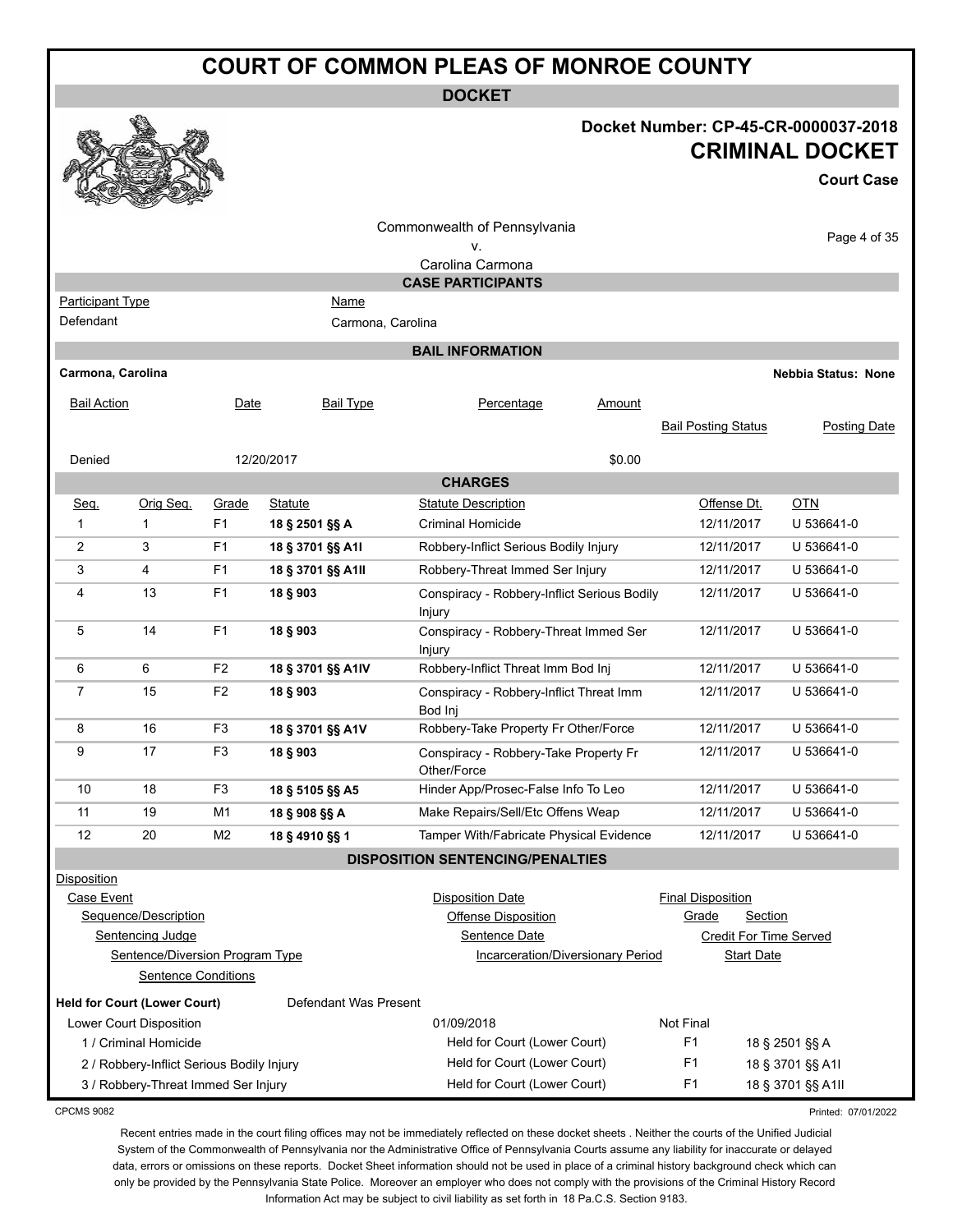**DOCKET**



#### **Docket Number: CP-45-CR-0000037-2018 CRIMINAL DOCKET**

**Court Case**

Commonwealth of Pennsylvania v.

Page 5 of 35

#### Carolina Carmona **DISPOSITION SENTENCING/PENALTIES**

| <b>Disposition</b>                                     |                                   |                          |                        |
|--------------------------------------------------------|-----------------------------------|--------------------------|------------------------|
| Case Event                                             | <b>Disposition Date</b>           | <b>Final Disposition</b> |                        |
| Sequence/Description                                   | <b>Offense Disposition</b>        | Grade                    | Section                |
| Sentencing Judge                                       | Sentence Date                     |                          | Credit For Time Served |
| Sentence/Diversion Program Type                        | Incarceration/Diversionary Period |                          | <b>Start Date</b>      |
| <b>Sentence Conditions</b>                             |                                   |                          |                        |
| 4 / Conspiracy - Robbery-Inflict Serious Bodily Injury | Held for Court (Lower Court)      | F <sub>1</sub>           | 18 § 903               |
| 5 / Conspiracy - Robbery-Threat Immed Ser Injury       | Held for Court (Lower Court)      | F <sub>1</sub>           | 18 § 903               |
| 6 / Robbery-Inflict Threat Imm Bod Inj                 | Held for Court (Lower Court)      | F <sub>2</sub>           | 18 § 3701 §§ A1IV      |
| <b>Proceed to Court</b><br>Defendant Was Not Present   |                                   |                          |                        |
| <b>Information Filed</b>                               | 03/09/2018                        | Not Final                |                        |
| 1 / Criminal Homicide                                  | Proceed to Court                  | F <sub>1</sub>           | 18 § 2501 §§ A         |
| 2 / Robbery-Inflict Serious Bodily Injury              | Proceed to Court                  | F <sub>1</sub>           | 18 § 3701 §§ A1I       |
| 3 / Robbery-Threat Immed Ser Injury                    | Proceed to Court                  | F <sub>1</sub>           | 18 § 3701 §§ A1II      |
| 4 / Conspiracy - Robbery-Inflict Serious Bodily Injury | Proceed to Court                  | F <sub>1</sub>           | 18 § 903               |
| 5 / Conspiracy - Robbery-Threat Immed Ser Injury       | Proceed to Court                  | F <sub>1</sub>           | 18 § 903               |
| 6 / Robbery-Inflict Threat Imm Bod Inj                 | Proceed to Court                  | F <sub>2</sub>           | 18 § 3701 §§ A1IV      |
| 7 / Conspiracy - Robbery-Inflict Threat Imm Bod Inj    | Replacement by Information        | F <sub>2</sub>           | 18 § 903               |
| 8 / Robbery-Take Property Fr Other/Force               | Replacement by Information        | F <sub>3</sub>           | 18 § 3701 §§ A1V       |
| 9 / Conspiracy - Robbery-Take Property Fr Other/Force  | Replacement by Information        | F <sub>3</sub>           | 18 § 903               |
| 10 / Hinder App/Prosec-False Info To Leo               | Replacement by Information        | F <sub>3</sub>           | 18 § 5105 §§ A5        |
| 11 / Make Repairs/Sell/Etc Offens Weap                 | Replacement by Information        | M1                       | 18 § 908 §§ A          |
| 12 / Tamper With/Fabricate Physical Evidence           | Replacement by Information        | M <sub>2</sub>           | 18 § 4910 §§ 1         |
| <b>Proceed to Court (Mistrial)</b>                     |                                   |                          |                        |
| <b>Trial Term Jury Selection</b>                       | 11/19/2019                        | Not Final                |                        |
| 1 / Criminal Homicide                                  | Proceed to Court (Mistrial)       | F <sub>1</sub>           | 18 § 2501 §§ A         |
| 2 / Robbery-Inflict Serious Bodily Injury              | Proceed to Court (Mistrial)       | F <sub>1</sub>           | 18 § 3701 §§ A1I       |
| 3 / Robbery-Threat Immed Ser Injury                    | Proceed to Court (Mistrial)       | F <sub>1</sub>           | 18 § 3701 §§ A1II      |
| 4 / Conspiracy - Robbery-Inflict Serious Bodily Injury | Proceed to Court (Mistrial)       | F <sub>1</sub>           | 18 § 903               |
| 5 / Conspiracy - Robbery-Threat Immed Ser Injury       | Proceed to Court (Mistrial)       | F <sub>1</sub>           | 18 § 903               |
| 6 / Robbery-Inflict Threat Imm Bod Inj                 | Proceed to Court (Mistrial)       | F <sub>2</sub>           | 18 § 3701 §§ A1IV      |
| 7 / Conspiracy - Robbery-Inflict Threat Imm Bod Inj    | Proceed to Court (Mistrial)       | F <sub>2</sub>           | 18 § 903               |
| 8 / Robbery-Take Property Fr Other/Force               | Proceed to Court (Mistrial)       | F <sub>3</sub>           | 18 § 3701 §§ A1V       |
| 9 / Conspiracy - Robbery-Take Property Fr Other/Force  | Proceed to Court (Mistrial)       | F <sub>3</sub>           | 18 § 903               |
| 10 / Hinder App/Prosec-False Info To Leo               | Proceed to Court (Mistrial)       | F <sub>3</sub>           | 18 § 5105 §§ A5        |
| 11 / Make Repairs/Sell/Etc Offens Weap                 | Proceed to Court (Mistrial)       | M1                       | 18 § 908 §§ A          |
| 12 / Tamper With/Fabricate Physical Evidence           | Proceed to Court (Mistrial)       | M <sub>2</sub>           | 18 § 4910 §§ 1         |
| <b>Guilty Plea</b>                                     |                                   |                          |                        |

CPCMS 9082

Printed: 07/01/2022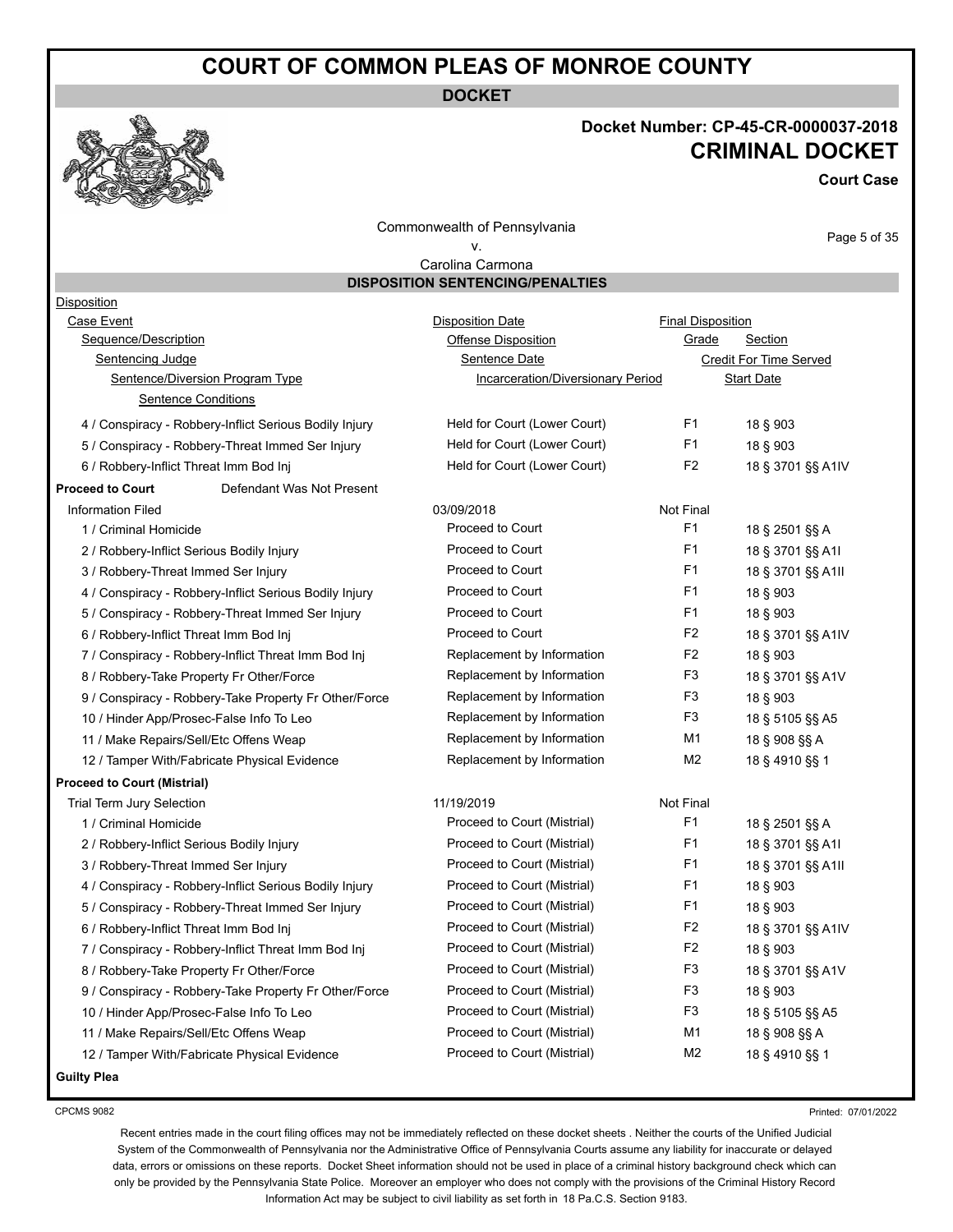**DOCKET**

#### **Docket Number: CP-45-CR-0000037-2018 CRIMINAL DOCKET**

**Court Case**

Commonwealth of Pennsylvania

Page 6 of 35

#### v. Carolina Carmona

| Disposition                                                                                       |                                   |                          |                        |
|---------------------------------------------------------------------------------------------------|-----------------------------------|--------------------------|------------------------|
| Case Event                                                                                        | <b>Disposition Date</b>           | <b>Final Disposition</b> |                        |
| Sequence/Description                                                                              | Offense Disposition               | Grade                    | <b>Section</b>         |
| Sentencing Judge                                                                                  | Sentence Date                     |                          | Credit For Time Served |
| Sentence/Diversion Program Type                                                                   | Incarceration/Diversionary Period |                          | <b>Start Date</b>      |
| <b>Sentence Conditions</b>                                                                        |                                   |                          |                        |
| Guilty Plea Hearing                                                                               | 10/08/2021                        | <b>Final Disposition</b> |                        |
| 1 / Criminal Homicide                                                                             | <b>Guilty Plea</b>                | F1                       | 18 § 2501 §§ A         |
| Mark, Jonathan                                                                                    | 12/20/2021                        |                          |                        |
| Confinement                                                                                       | Min of 20.00 Years                |                          |                        |
|                                                                                                   | Max of 40.00 Years                |                          |                        |
| Dept. of Corrections to obtain a DNA blood sample and fingerprints from the Defendant, to pay the | Other                             |                          |                        |
| \$250.00 fee associated therewith.                                                                |                                   |                          |                        |
| Defendant shall pay the costs of these proceedings                                                |                                   |                          |                        |
| 2 / Robbery-Inflict Serious Bodily Injury                                                         | <b>Guilty Plea</b>                | F <sub>1</sub>           | 18 § 3701 §§ A1I       |
| Mark, Jonathan                                                                                    | 12/20/2021                        |                          |                        |
| Confinement                                                                                       | Min of 7.00 Years                 |                          |                        |
|                                                                                                   | Max of 20.00 Years                |                          |                        |
|                                                                                                   | Other                             |                          |                        |
| Defendant shall pay the costs of these proceedings                                                |                                   |                          |                        |
| 3 / Robbery-Threat Immed Ser Injury                                                               | Proceed to Court (Mistrial)       | F <sub>1</sub>           | 18 § 3701 §§ A1II      |
| Mark, Jonathan                                                                                    | 12/20/2021                        |                          |                        |
| 4 / Conspiracy - Robbery-Inflict Serious Bodily Injury                                            | Proceed to Court (Mistrial)       | F <sub>1</sub>           | 18 § 903               |
| Mark, Jonathan                                                                                    | 12/20/2021                        |                          |                        |
| 5 / Conspiracy - Robbery-Threat Immed Ser Injury                                                  | Proceed to Court (Mistrial)       | F <sub>1</sub>           | 18 § 903               |
| Mark, Jonathan                                                                                    | 12/20/2021                        |                          |                        |
| 6 / Robbery-Inflict Threat Imm Bod Inj                                                            | Proceed to Court (Mistrial)       | F <sub>2</sub>           | 18 § 3701 §§ A1IV      |
| Mark, Jonathan                                                                                    | 12/20/2021                        |                          |                        |
| 7 / Conspiracy - Robbery-Inflict Threat Imm Bod Inj                                               | Proceed to Court (Mistrial)       | F <sub>2</sub>           | 18 § 903               |
| Mark, Jonathan                                                                                    | 12/20/2021                        |                          |                        |
| 8 / Robbery-Take Property Fr Other/Force                                                          | Proceed to Court (Mistrial)       | F <sub>3</sub>           | 18 § 3701 §§ A1V       |
| Mark, Jonathan                                                                                    | 12/20/2021                        |                          |                        |
| 9 / Conspiracy - Robbery-Take Property Fr Other/Force                                             | Proceed to Court (Mistrial)       | F <sub>3</sub>           | 18 § 903               |
| Mark, Jonathan                                                                                    | 12/20/2021                        |                          |                        |
| 10 / Hinder App/Prosec-False Info To Leo                                                          | Proceed to Court (Mistrial)       | F <sub>3</sub>           | 18 § 5105 §§ A5        |
| Mark, Jonathan                                                                                    | 12/20/2021                        |                          |                        |
| 11 / Make Repairs/Sell/Etc Offens Weap                                                            | Proceed to Court (Mistrial)       | M1                       | 18 § 908 §§ A          |

CPCMS 9082

Printed: 07/01/2022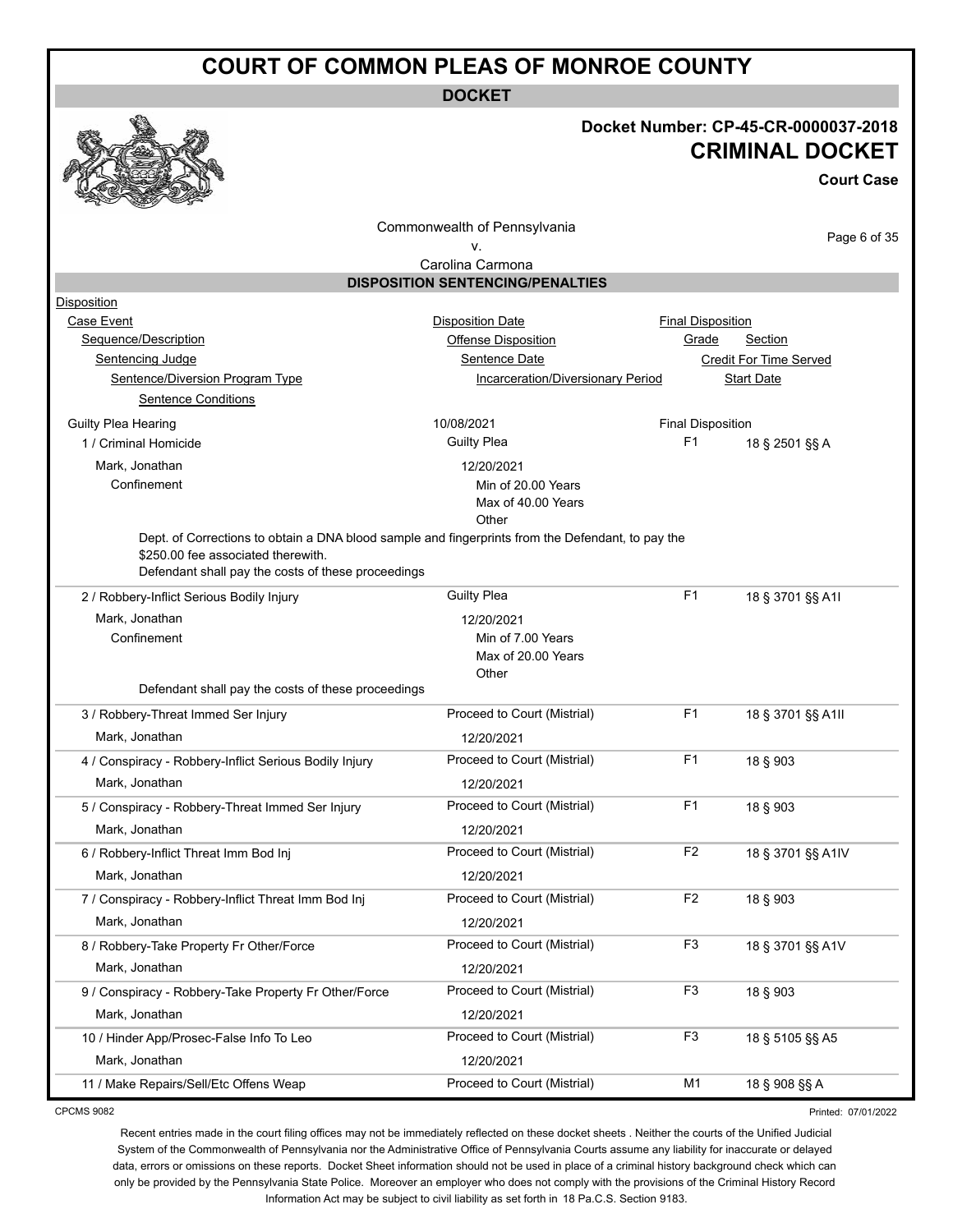**DOCKET**



#### **Docket Number: CP-45-CR-0000037-2018 CRIMINAL DOCKET**

**Court Case**

Printed: 07/01/2022

| Commonwealth of Pennsylvania<br>v.        |                                                                                                                                                            |                                                             |                                   |                                          | Page 7 of 35           |
|-------------------------------------------|------------------------------------------------------------------------------------------------------------------------------------------------------------|-------------------------------------------------------------|-----------------------------------|------------------------------------------|------------------------|
|                                           |                                                                                                                                                            | Carolina Carmona<br><b>DISPOSITION SENTENCING/PENALTIES</b> |                                   |                                          |                        |
| Disposition                               |                                                                                                                                                            |                                                             |                                   |                                          |                        |
| Case Event                                |                                                                                                                                                            | <b>Disposition Date</b>                                     |                                   | <b>Final Disposition</b>                 |                        |
| Sequence/Description                      |                                                                                                                                                            | <b>Offense Disposition</b>                                  |                                   | Grade                                    | Section                |
| Sentencing Judge                          |                                                                                                                                                            | Sentence Date                                               |                                   |                                          | Credit For Time Served |
|                                           | Sentence/Diversion Program Type                                                                                                                            |                                                             | Incarceration/Diversionary Period |                                          | <b>Start Date</b>      |
| <b>Sentence Conditions</b>                |                                                                                                                                                            |                                                             |                                   |                                          |                        |
| Mark, Jonathan                            |                                                                                                                                                            | 12/20/2021                                                  |                                   |                                          |                        |
|                                           | 12 / Tamper With/Fabricate Physical Evidence                                                                                                               | Proceed to Court (Mistrial)                                 |                                   | M <sub>2</sub>                           | 18 § 4910 §§ 1         |
| Mark, Jonathan                            |                                                                                                                                                            | 12/20/2021                                                  |                                   |                                          |                        |
| <b>LINKED SENTENCES:</b><br>Link 1        | CP-45-CR-0000037-2018 - Seq. No. 2 (18 § 3701 §§ A1I) - Confinement is Consecutive to<br>CP-45-CR-0000037-2018 - Seq. No. 1 (18 § 2501 §§ A) - Confinement |                                                             |                                   |                                          |                        |
| <b>COMMONWEALTH INFORMATION</b>           |                                                                                                                                                            |                                                             | <b>ATTORNEY INFORMATION</b>       |                                          |                        |
| Name:                                     | Michael Mancuso                                                                                                                                            | Name:                                                       |                                   |                                          |                        |
|                                           | <b>District Attorney</b>                                                                                                                                   | Janet K. Marsh Catina<br>Court Appointed - Public Defender  |                                   |                                          |                        |
| Supreme Court No:                         | 065509                                                                                                                                                     |                                                             | Supreme Court No:                 | 049583                                   |                        |
| Phone Number(s):                          |                                                                                                                                                            | Rep. Status:                                                |                                   | Active                                   |                        |
| 570-517-3052                              | (Phone)                                                                                                                                                    | Phone Number(s):                                            |                                   |                                          |                        |
| Address:                                  |                                                                                                                                                            |                                                             | 570-421-4483                      | (Phone)                                  |                        |
|                                           | Monroe County Office of the District Attorney                                                                                                              | Address:                                                    |                                   |                                          |                        |
| 610 Monroe St Ste #126                    |                                                                                                                                                            |                                                             | Catinalaw Llc                     |                                          |                        |
| Stroudsburg, PA 18360                     |                                                                                                                                                            |                                                             | 729 Monroe St                     |                                          |                        |
|                                           |                                                                                                                                                            |                                                             | Stroudsburg, PA 18360-2116        |                                          |                        |
| <u>Name:</u>                              | Monroe County District Attorney's                                                                                                                          |                                                             | Representing: Carmona, Carolina   |                                          |                        |
| Office                                    |                                                                                                                                                            |                                                             |                                   |                                          |                        |
|                                           | <b>District Attorney</b>                                                                                                                                   |                                                             |                                   |                                          |                        |
| Supreme Court No:                         |                                                                                                                                                            |                                                             |                                   |                                          |                        |
| Phone Number(s):                          |                                                                                                                                                            |                                                             |                                   |                                          |                        |
| 570-517-3052                              | (Phone)                                                                                                                                                    |                                                             |                                   |                                          |                        |
| Address:                                  |                                                                                                                                                            |                                                             |                                   |                                          |                        |
| 701 Main Street                           |                                                                                                                                                            |                                                             |                                   |                                          |                        |
| Suite 200                                 |                                                                                                                                                            |                                                             |                                   |                                          |                        |
| Stroudsburg, PA 18360                     |                                                                                                                                                            | <b>ENTRIES</b>                                              |                                   |                                          |                        |
| Sequence Number                           | CP Filed Date                                                                                                                                              | Document Date                                               |                                   | Filed By                                 |                        |
|                                           |                                                                                                                                                            |                                                             |                                   |                                          |                        |
| 1                                         | 01/11/2018                                                                                                                                                 |                                                             |                                   | Court of Common Pleas - Monroe<br>County |                        |
| Original Papers Received from Lower Court |                                                                                                                                                            |                                                             |                                   |                                          |                        |
|                                           |                                                                                                                                                            |                                                             |                                   |                                          |                        |

CPCMS 9082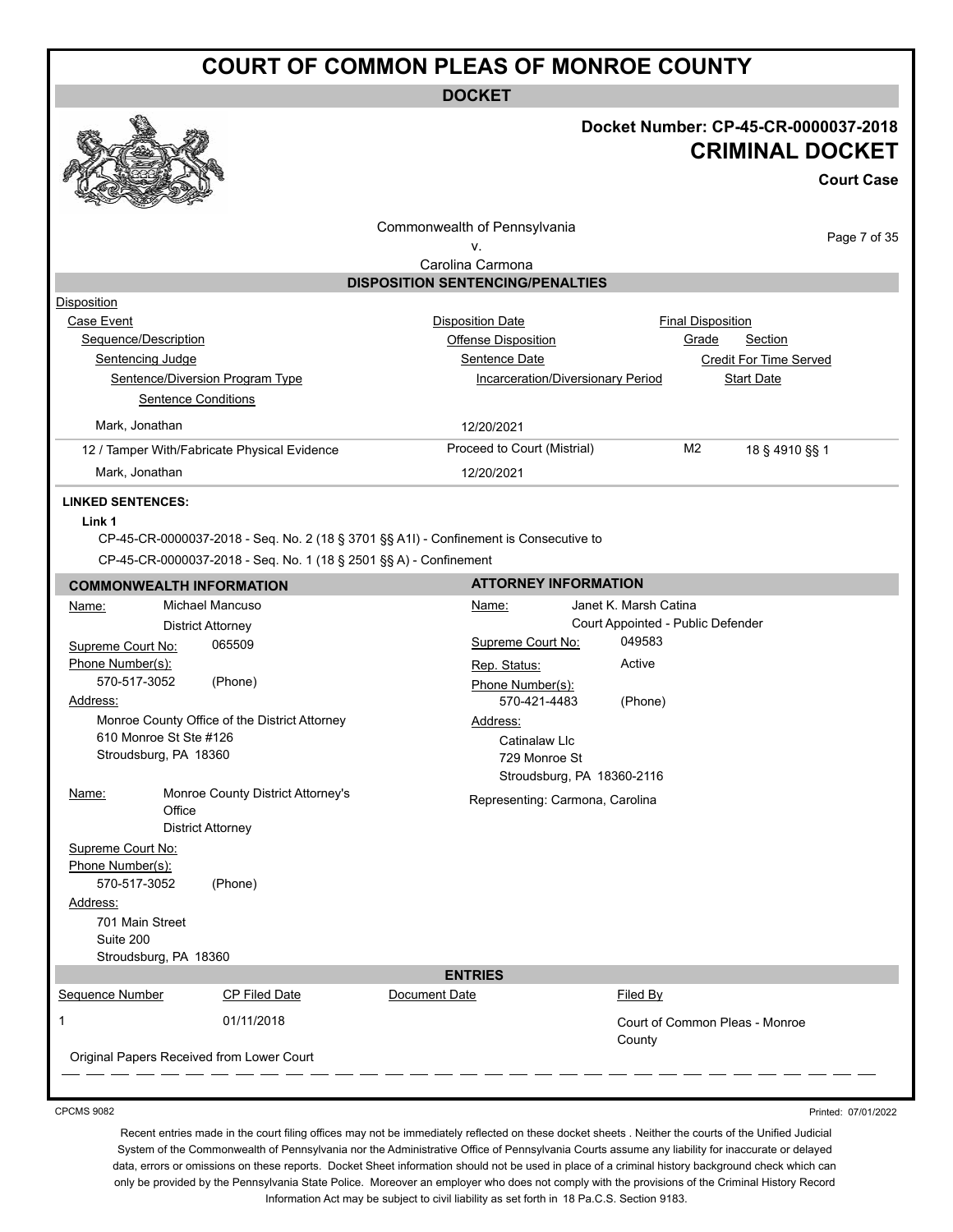**DOCKET**

#### **Docket Number: CP-45-CR-0000037-2018 CRIMINAL DOCKET**

|                                                        |                                                           |                              |                       | <b>Court Case</b> |
|--------------------------------------------------------|-----------------------------------------------------------|------------------------------|-----------------------|-------------------|
|                                                        |                                                           | Commonwealth of Pennsylvania |                       |                   |
|                                                        |                                                           | ٧.                           |                       | Page 8 of 35      |
|                                                        |                                                           | Carolina Carmona             |                       |                   |
|                                                        |                                                           | <b>ENTRIES</b>               |                       |                   |
| Sequence Number                                        | <b>CP Filed Date</b>                                      | Document Date                | Filed By              |                   |
| Service To                                             |                                                           | Service By                   |                       |                   |
| <b>Issue Date</b>                                      | Service Type                                              | <b>Status Date</b>           | <b>Service Status</b> |                   |
| 1                                                      | 01/22/2018                                                |                              | MDJ-43-3-02           |                   |
| Search Warrant Issued<br>Catina, Janet K. Marsh        |                                                           |                              |                       |                   |
| 01/22/2018                                             | eService                                                  |                              | Served                |                   |
| Monroe County District Attorney's Office               |                                                           |                              |                       |                   |
| 01/22/2018                                             | eService                                                  |                              | Served                |                   |
| 1                                                      | 03/01/2018                                                | 02/28/2018                   | Mark, Jonathan        |                   |
|                                                        | Order- Pre-Trial Conference Scheduled 4/27/18 2:30PM CR#3 |                              |                       |                   |
| Catina, Janet K. Marsh<br>03/01/2018                   | <b>First Class</b>                                        |                              |                       |                   |
| Catina, Janet K. Marsh                                 |                                                           |                              |                       |                   |
| 03/01/2018                                             | eService                                                  |                              | Served                |                   |
| Monroe County Court Administration                     |                                                           |                              |                       |                   |
| 03/01/2018                                             | Clerk of Court's Boxes                                    |                              |                       |                   |
| Monroe County District Attorney's Office               |                                                           |                              |                       |                   |
| 03/01/2018                                             | Clerk of Court's Boxes                                    |                              |                       |                   |
| Monroe County District Attorney's Office               |                                                           |                              |                       |                   |
| 03/01/2018                                             | eService                                                  |                              | Served                |                   |
|                                                        | 03/02/2018                                                |                              | Warden, George J.     |                   |
| Case Correspondence                                    |                                                           |                              |                       |                   |
| Catina, Janet K. Marsh                                 |                                                           |                              |                       |                   |
| 03/06/2018                                             | eService                                                  |                              | Served                |                   |
| Monroe County District Attorney's Office<br>03/06/2018 | eService                                                  |                              | Served                |                   |
|                                                        |                                                           |                              |                       |                   |
| 1                                                      | 03/06/2018                                                |                              | Carmona, Carolina     |                   |
| Letter from / to defendent req doc                     |                                                           |                              |                       |                   |
| Catina, Janet K. Marsh                                 |                                                           |                              |                       |                   |
| 03/06/2018<br>Monroe County District Attorney's Office | eService                                                  |                              | Served                |                   |
| 03/06/2018                                             | eService                                                  |                              | Served                |                   |
|                                                        |                                                           |                              |                       |                   |
| Case Correspondence<br>Catina, Janet K. Marsh          | 03/09/2018                                                |                              | Warden, George J.     |                   |

CPCMS 9082

Printed: 07/01/2022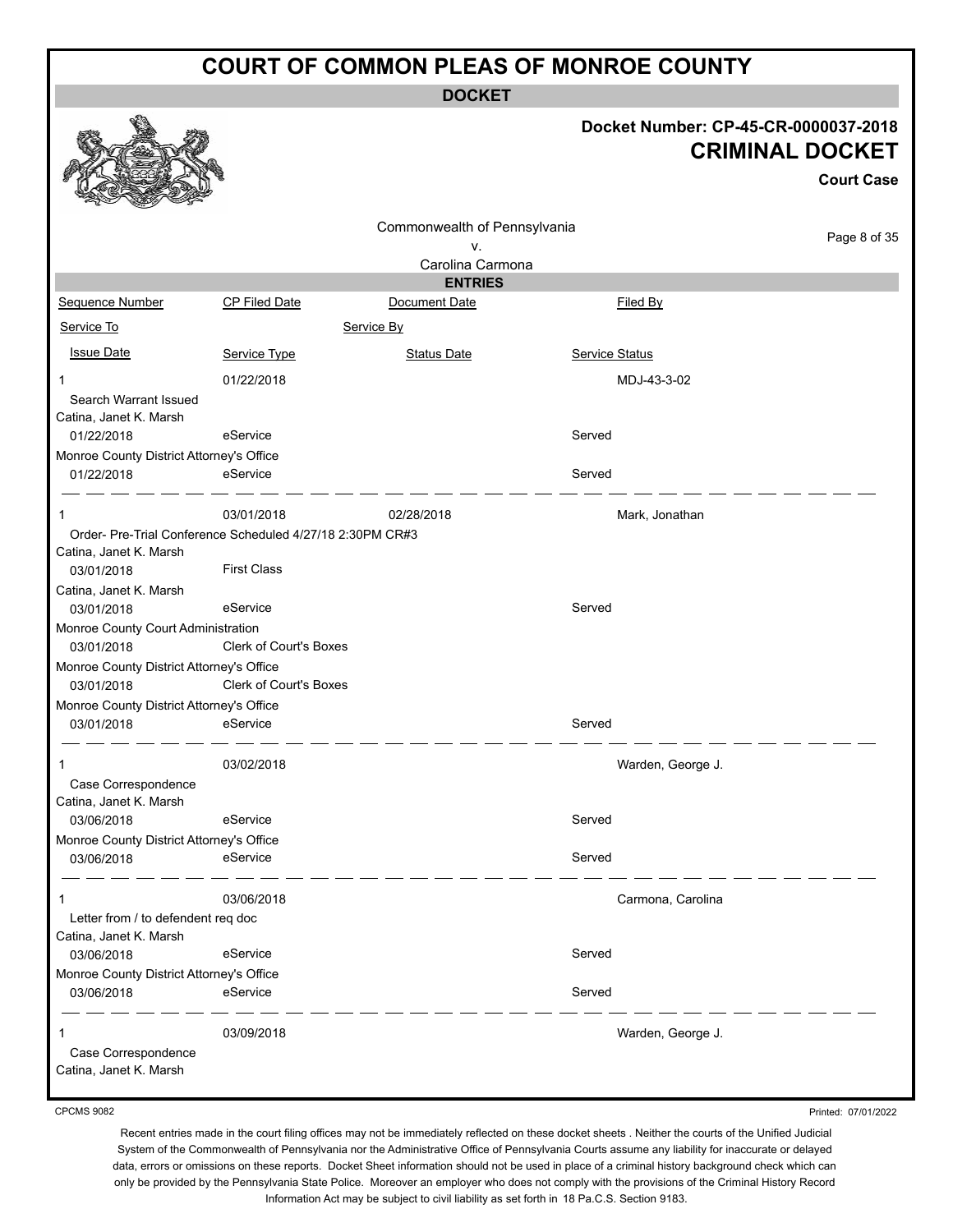**DOCKET**

#### **Docket Number: CP-45-CR-0000037-2018 CRIMINAL DOCKET**

**Court Case**

Printed: 07/01/2022

|                                               |                                                                                   |                              |                       | <b>Court Case</b>                 |
|-----------------------------------------------|-----------------------------------------------------------------------------------|------------------------------|-----------------------|-----------------------------------|
|                                               |                                                                                   | Commonwealth of Pennsylvania |                       |                                   |
|                                               |                                                                                   | ٧.                           |                       | Page 9 of 35                      |
|                                               |                                                                                   | Carolina Carmona             |                       |                                   |
|                                               |                                                                                   | <b>ENTRIES</b>               |                       |                                   |
| Sequence Number                               | CP Filed Date                                                                     | Document Date                | Filed By              |                                   |
| Service To                                    |                                                                                   | Service By                   |                       |                                   |
| <b>Issue Date</b>                             | Service Type                                                                      | <b>Status Date</b>           | <b>Service Status</b> |                                   |
| 03/09/2018                                    | eService                                                                          |                              | Served                |                                   |
| Monroe County District Attorney's Office      |                                                                                   |                              |                       |                                   |
| 03/09/2018                                    | eService                                                                          |                              | Served                |                                   |
| 2                                             | 03/09/2018                                                                        |                              | Christine, E. David   |                                   |
| <b>Information Filed</b>                      |                                                                                   |                              |                       |                                   |
| Catina, Janet K. Marsh                        |                                                                                   |                              |                       |                                   |
| 03/09/2018                                    | eService                                                                          |                              | Served                |                                   |
| Monroe County District Attorney's Office      |                                                                                   |                              |                       |                                   |
| 03/09/2018                                    | eService                                                                          |                              | Served                |                                   |
| 1                                             | 03/16/2018                                                                        |                              | Office                | Monroe County District Attorney's |
| Notice of Joinder                             |                                                                                   |                              |                       |                                   |
|                                               | 03/19/2018                                                                        |                              | Warden, George J.     |                                   |
| Case Correspondence<br>Catina, Janet K. Marsh |                                                                                   |                              |                       |                                   |
| 03/20/2018                                    | eService                                                                          |                              | Served                |                                   |
| Monroe County District Attorney's Office      |                                                                                   |                              |                       |                                   |
| 03/20/2018                                    | eService                                                                          |                              | Served                |                                   |
|                                               | 04/10/2018                                                                        |                              | Warden, George J.     |                                   |
| Case Correspondence                           |                                                                                   |                              |                       |                                   |
| Catina, Janet K. Marsh                        |                                                                                   |                              |                       |                                   |
| 04/10/2018                                    | eService                                                                          |                              | Served                |                                   |
| Monroe County District Attorney's Office      |                                                                                   |                              |                       |                                   |
| 04/10/2018                                    | eService                                                                          |                              | Served                |                                   |
| 2                                             | 04/30/2018                                                                        | 04/27/2018                   | Mark, Jonathan        |                                   |
|                                               | Order- Conference Scheduled 7/3/18 3:00PM CR#3 / Order Granting Extension of Time |                              |                       |                                   |
| Catina, Janet K. Marsh                        |                                                                                   |                              |                       |                                   |
| 05/02/2018                                    | <b>First Class</b>                                                                |                              |                       |                                   |
| Catina, Janet K. Marsh<br>05/02/2018          | eService                                                                          |                              | Served                |                                   |
| Monroe County Correctional Facility           |                                                                                   |                              |                       |                                   |
| 05/02/2018                                    | Clerk of Court's Boxes                                                            |                              |                       |                                   |
| Monroe County Court Administration            |                                                                                   |                              |                       |                                   |

CPCMS 9082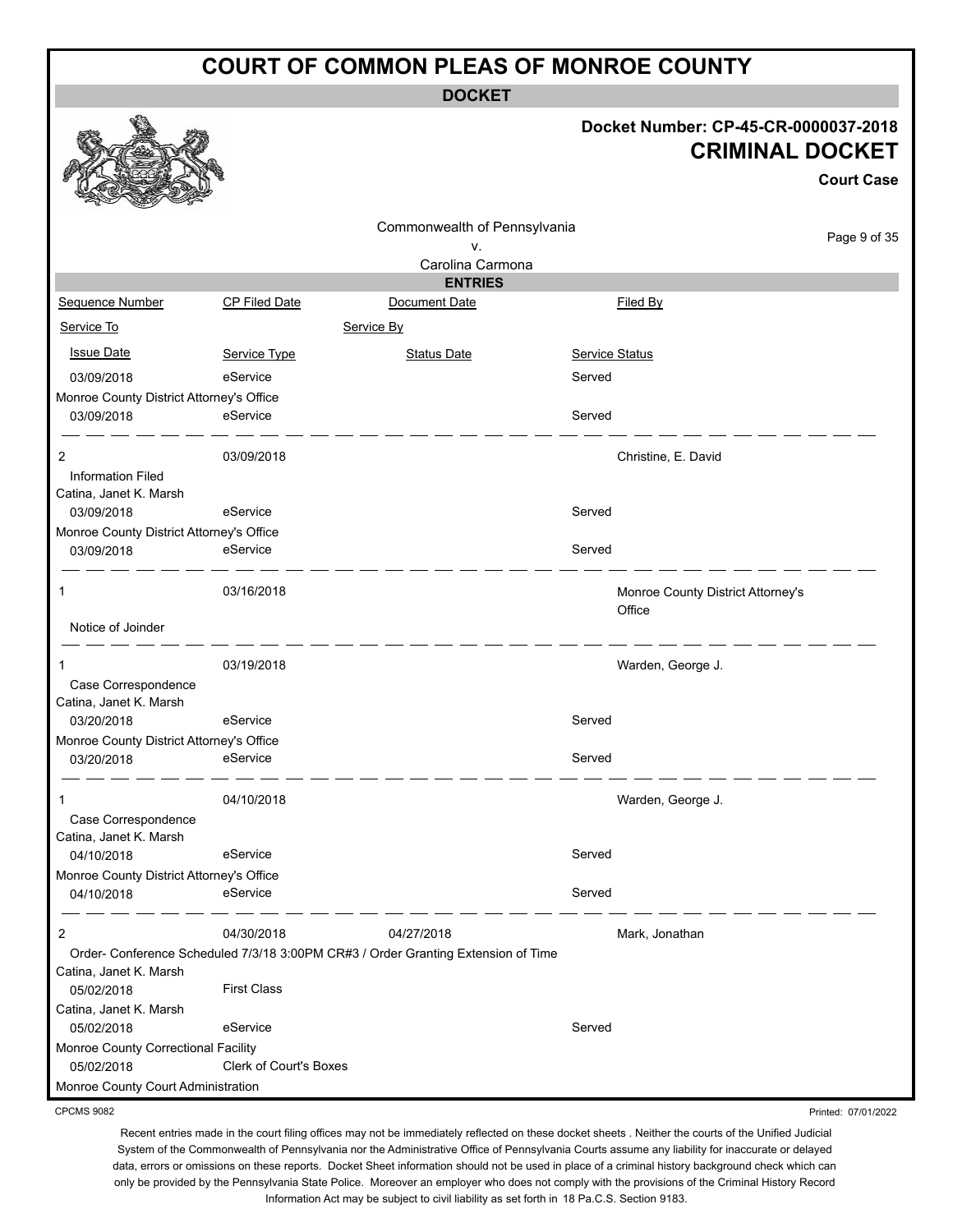**DOCKET**

|                                                        |                               |                              | Docket Number: CP-45-CR-0000037-2018 |                                             |
|--------------------------------------------------------|-------------------------------|------------------------------|--------------------------------------|---------------------------------------------|
|                                                        |                               |                              |                                      | <b>CRIMINAL DOCKET</b><br><b>Court Case</b> |
|                                                        |                               |                              |                                      |                                             |
|                                                        |                               | Commonwealth of Pennsylvania |                                      | Page 10 of 35                               |
|                                                        |                               | v.                           |                                      |                                             |
|                                                        |                               | Carolina Carmona             |                                      |                                             |
|                                                        | CP Filed Date                 | <b>ENTRIES</b>               |                                      |                                             |
| Sequence Number                                        |                               | Document Date                | Filed By                             |                                             |
| Service To                                             |                               | Service By                   |                                      |                                             |
| <b>Issue Date</b>                                      | Service Type                  | <b>Status Date</b>           | <b>Service Status</b>                |                                             |
| 05/02/2018                                             | Clerk of Court's Boxes        |                              |                                      |                                             |
| Monroe County District Attorney's Office               |                               |                              |                                      |                                             |
| 05/02/2018                                             | Clerk of Court's Boxes        |                              |                                      |                                             |
| Monroe County District Attorney's Office               |                               |                              |                                      |                                             |
| 05/02/2018                                             | eService                      |                              | Served                               |                                             |
| Monroe County Probation                                |                               |                              |                                      |                                             |
| 05/02/2018                                             | Clerk of Court's Boxes        |                              |                                      |                                             |
| Monroe County Sheriff<br>05/02/2018                    | Clerk of Court's Boxes        |                              |                                      |                                             |
| 1                                                      | 06/13/2018                    |                              | Catina, Janet K. Marsh               |                                             |
| Motion for Psychiatric Examination                     |                               |                              |                                      |                                             |
| Monroe County District Attorney's Office               |                               |                              |                                      |                                             |
| 06/15/2018                                             | eNotice                       |                              | Notified                             |                                             |
| 1                                                      | 06/18/2018                    | 06/15/2018                   | Mark, Jonathan                       |                                             |
| Mental Health Evaluation Ordered                       |                               |                              |                                      |                                             |
| Catina, Janet K. Marsh<br>06/19/2018                   | <b>First Class</b>            |                              |                                      |                                             |
| Catina, Janet K. Marsh                                 |                               |                              |                                      |                                             |
| 06/19/2018                                             | eService                      |                              | Served                               |                                             |
| Monroe County Correctional Facility                    |                               |                              |                                      |                                             |
| 06/19/2018                                             | Clerk of Court's Boxes        |                              |                                      |                                             |
| Monroe County District Attorney's Office               | <b>Clerk of Court's Boxes</b> |                              |                                      |                                             |
| 06/19/2018<br>Monroe County District Attorney's Office |                               |                              |                                      |                                             |
| 06/19/2018                                             | eService                      |                              | Served                               |                                             |
| 1                                                      | 06/19/2018                    |                              | Warden, George J.                    |                                             |
| Case Correspondence                                    |                               |                              |                                      |                                             |
| Catina, Janet K. Marsh                                 |                               |                              |                                      |                                             |
| 06/19/2018                                             | eService                      |                              | Served                               |                                             |
| Monroe County District Attorney's Office               |                               |                              |                                      |                                             |
| 06/19/2018                                             | eService                      |                              | Served                               |                                             |
| 2                                                      | 06/19/2018                    |                              | Carmona, Carolina                    |                                             |
| Letter from / to defendant req documents               |                               |                              |                                      |                                             |
|                                                        |                               |                              |                                      |                                             |

CPCMS 9082

 $\mathscr{C}_{\mathbb{A}}$ 

Recent entries made in the court filing offices may not be immediately reflected on these docket sheets . Neither the courts of the Unified Judicial System of the Commonwealth of Pennsylvania nor the Administrative Office of Pennsylvania Courts assume any liability for inaccurate or delayed data, errors or omissions on these reports. Docket Sheet information should not be used in place of a criminal history background check which can only be provided by the Pennsylvania State Police. Moreover an employer who does not comply with the provisions of the Criminal History Record Information Act may be subject to civil liability as set forth in 18 Pa.C.S. Section 9183.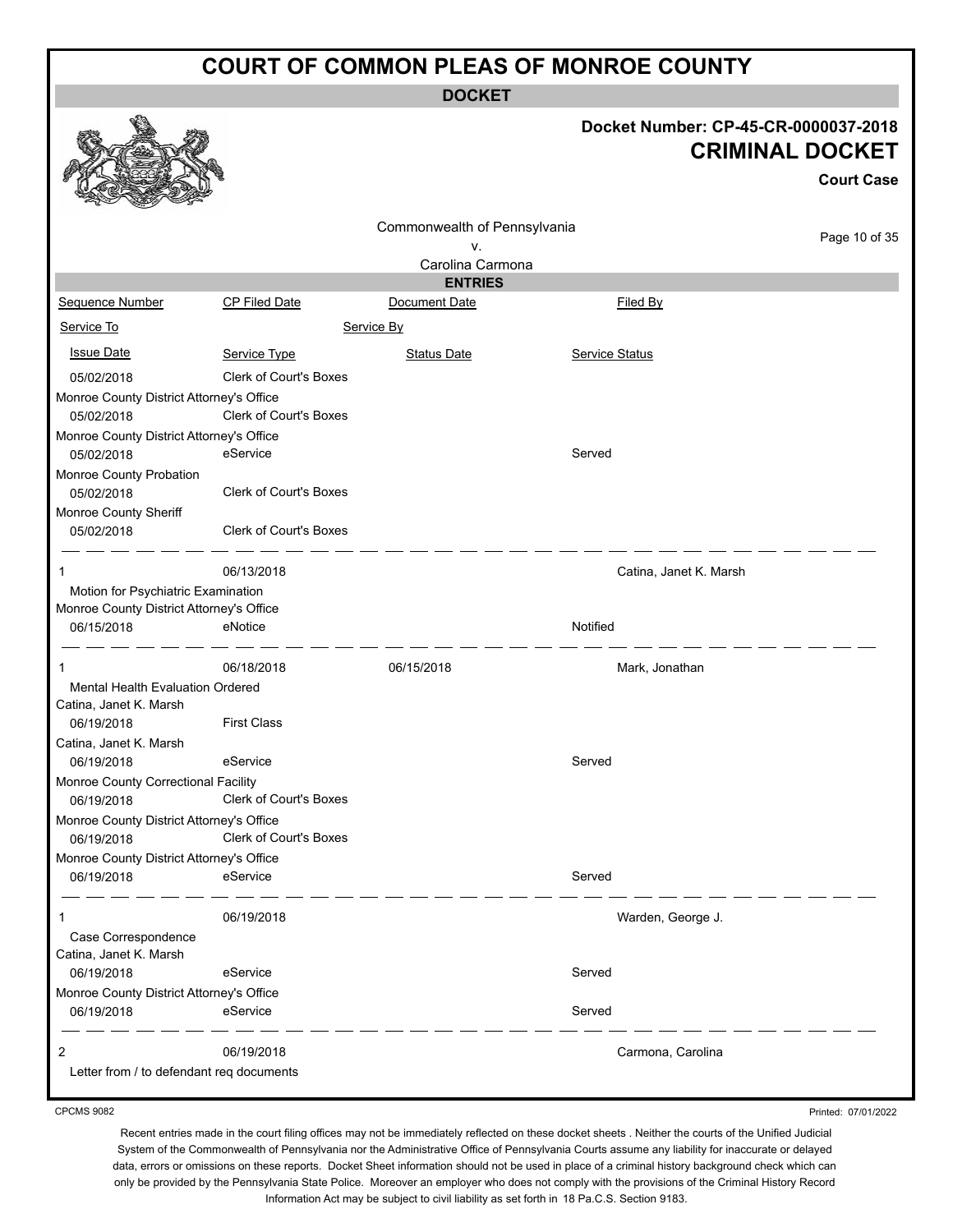**DOCKET**

| Docket Number: CP-45-CR-0000037-2018 |
|--------------------------------------|
| <b>CRIMINAL DOCKET</b>               |

|                                                        |                                                                                                      |                              |                       |                   | <b>Court Case</b> |
|--------------------------------------------------------|------------------------------------------------------------------------------------------------------|------------------------------|-----------------------|-------------------|-------------------|
|                                                        |                                                                                                      | Commonwealth of Pennsylvania |                       |                   | Page 11 of 35     |
|                                                        |                                                                                                      | ν.                           |                       |                   |                   |
|                                                        |                                                                                                      | Carolina Carmona             |                       |                   |                   |
|                                                        |                                                                                                      | <b>ENTRIES</b>               |                       |                   |                   |
| Sequence Number                                        | <b>CP Filed Date</b>                                                                                 | Document Date                | Filed By              |                   |                   |
| Service To                                             |                                                                                                      | Service By                   |                       |                   |                   |
| <b>Issue Date</b>                                      | Service Type                                                                                         | <b>Status Date</b>           | <b>Service Status</b> |                   |                   |
| Catina, Janet K. Marsh<br>06/19/2018                   | eService                                                                                             |                              | Served                |                   |                   |
| Monroe County District Attorney's Office               |                                                                                                      |                              |                       |                   |                   |
| 06/19/2018                                             | eService                                                                                             |                              | Served                |                   |                   |
| 2                                                      | 07/05/2018                                                                                           |                              | Mark, Jonathan        |                   |                   |
|                                                        | Order- Pre-Trial Conf Scheduled 8/20/18 9:00AM CR#3 / Extention of Time Granted to Filed Omnibus Mot |                              |                       |                   |                   |
| Catina, Janet K. Marsh<br>07/06/2018                   | <b>First Class</b>                                                                                   |                              |                       |                   |                   |
| Monroe County Court Administration                     |                                                                                                      |                              |                       |                   |                   |
| 07/06/2018                                             | <b>Clerk of Court's Boxes</b>                                                                        |                              |                       |                   |                   |
| Monroe County District Attorney's Office               |                                                                                                      |                              |                       |                   |                   |
| 07/06/2018                                             | <b>Clerk of Court's Boxes</b>                                                                        |                              |                       |                   |                   |
| Monroe County Public Defender's Office                 |                                                                                                      |                              |                       |                   |                   |
| 07/06/2018                                             | Clerk of Court's Boxes                                                                               |                              |                       |                   |                   |
| Catina, Janet K. Marsh                                 |                                                                                                      |                              |                       |                   |                   |
| 07/10/2018                                             | eService                                                                                             |                              | Served                |                   |                   |
| Monroe County District Attorney's Office               |                                                                                                      |                              |                       |                   |                   |
| 07/10/2018                                             | eService                                                                                             |                              | Served                |                   |                   |
| 1                                                      | 07/12/2018                                                                                           |                              |                       | Carmona, Carolina |                   |
| Letter from / to defendant req doc                     |                                                                                                      |                              |                       |                   |                   |
| Catina, Janet K. Marsh<br>07/12/2018                   | eService                                                                                             |                              | Served                |                   |                   |
| Monroe County District Attorney's Office               |                                                                                                      |                              |                       |                   |                   |
| 07/12/2018                                             | eService                                                                                             |                              | Served                |                   |                   |
|                                                        |                                                                                                      |                              |                       |                   |                   |
| 1                                                      | 07/27/2018                                                                                           |                              |                       | Carmona, Carolina |                   |
| Letter from / to Defendant request doc stmt            |                                                                                                      |                              |                       |                   |                   |
| Catina, Janet K. Marsh                                 |                                                                                                      |                              |                       |                   |                   |
| 07/27/2018                                             | eService                                                                                             |                              | Served                |                   |                   |
| Monroe County District Attorney's Office<br>07/27/2018 | eService                                                                                             |                              | Served                |                   |                   |
|                                                        |                                                                                                      |                              |                       |                   |                   |
| 3                                                      | 08/17/2018                                                                                           | 08/16/2018                   | Mark, Jonathan        |                   |                   |
|                                                        | Order Scheduling Pretrial conference Hearing 8/29/18@1100am Ct.1                                     |                              |                       |                   |                   |
| Catina, Janet K. Marsh                                 |                                                                                                      |                              |                       |                   |                   |

CPCMS 9082

Printed: 07/01/2022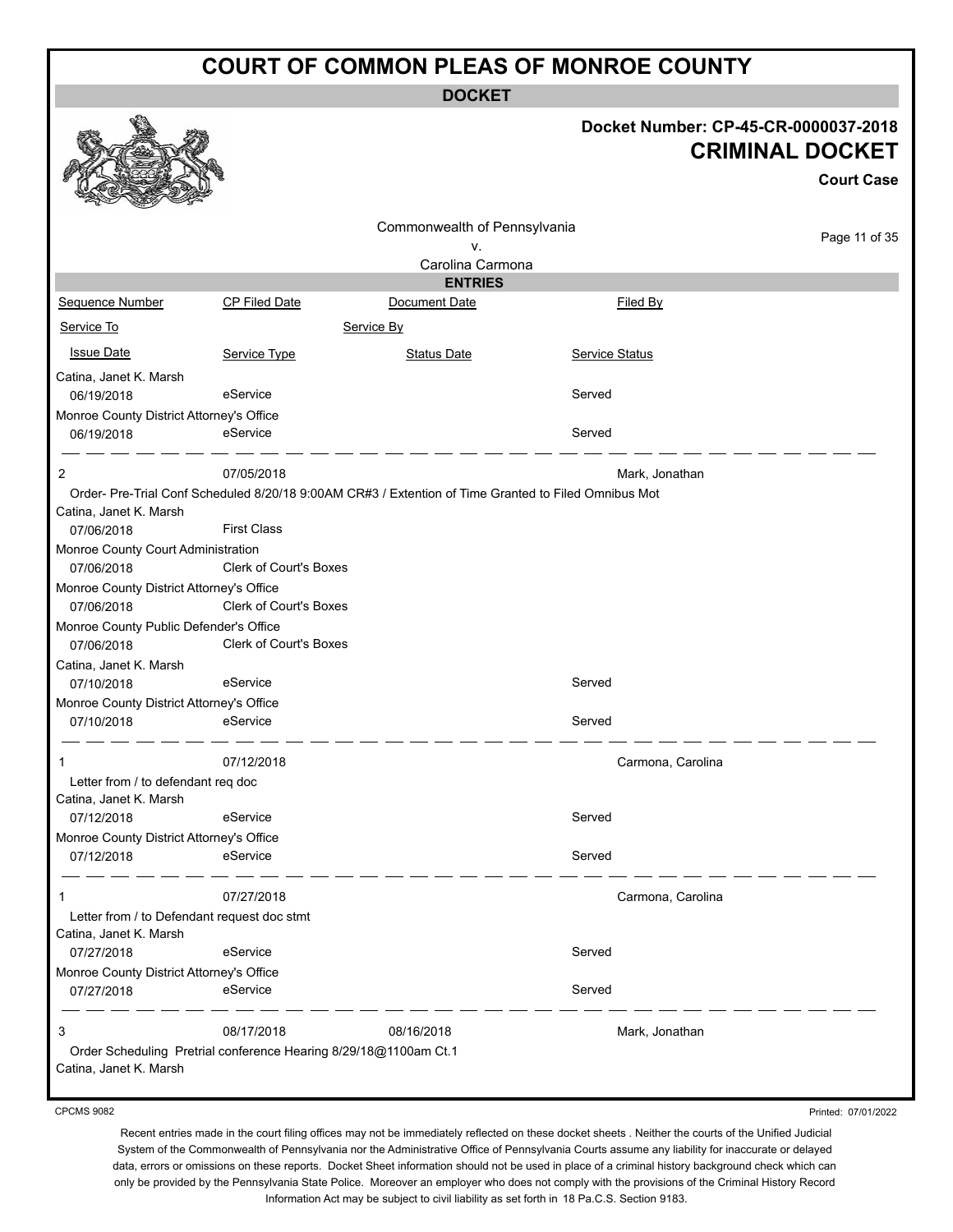**DOCKET**

|                                                                |                                  | <b>DOCKET</b>                                                                                                      |                                      |                                             |
|----------------------------------------------------------------|----------------------------------|--------------------------------------------------------------------------------------------------------------------|--------------------------------------|---------------------------------------------|
|                                                                |                                  |                                                                                                                    | Docket Number: CP-45-CR-0000037-2018 | <b>CRIMINAL DOCKET</b><br><b>Court Case</b> |
|                                                                |                                  | Commonwealth of Pennsylvania<br>٧.<br>Carolina Carmona                                                             |                                      | Page 12 of 35                               |
|                                                                |                                  | <b>ENTRIES</b>                                                                                                     |                                      |                                             |
| Sequence Number                                                | <b>CP Filed Date</b>             | Document Date                                                                                                      | <b>Filed By</b>                      |                                             |
| Service To                                                     |                                  | Service By                                                                                                         |                                      |                                             |
| <b>Issue Date</b>                                              | Service Type                     | <b>Status Date</b>                                                                                                 | <b>Service Status</b>                |                                             |
| 08/20/2018                                                     | Fax                              |                                                                                                                    |                                      |                                             |
| Catina, Janet K. Marsh                                         |                                  |                                                                                                                    |                                      |                                             |
| 08/20/2018                                                     | <b>First Class</b>               |                                                                                                                    |                                      |                                             |
| Catina, Janet K. Marsh<br>08/20/2018                           | eService                         |                                                                                                                    | Served                               |                                             |
| Monroe County Court Administration<br>08/20/2018               |                                  |                                                                                                                    |                                      |                                             |
| Monroe County District Attorney's Office<br>08/20/2018         |                                  |                                                                                                                    |                                      |                                             |
| Monroe County District Attorney's Office                       |                                  |                                                                                                                    |                                      |                                             |
| 08/20/2018                                                     | eService                         |                                                                                                                    | Served                               |                                             |
| Catina, Janet K. Marsh<br>09/04/2018                           | 08/31/2018<br><b>First Class</b> | 08/29/2018<br>OrderDeadline Filing Omnibus Pretrial Motions Extended10/15/18/Pretrial Conference10/16/18@1:00pmCt3 | Mark, Jonathan                       |                                             |
| Catina, Janet K. Marsh                                         |                                  |                                                                                                                    |                                      |                                             |
| 09/04/2018                                                     | eService                         |                                                                                                                    | Served                               |                                             |
| Monroe County Court Administration<br>09/04/2018               | <b>Clerk of Court's Boxes</b>    |                                                                                                                    |                                      |                                             |
| Monroe County District Attorney's Office<br>09/04/2018         | <b>Clerk of Court's Boxes</b>    |                                                                                                                    |                                      |                                             |
| Monroe County District Attorney's Office                       |                                  |                                                                                                                    |                                      |                                             |
| 09/04/2018                                                     | eService                         |                                                                                                                    | Served                               |                                             |
| 1                                                              | 10/17/2018                       |                                                                                                                    | Mark, Jonathan                       |                                             |
| Catina, Janet K. Marsh<br>10/18/2018                           | <b>First Class</b>               | Order-Omnibus Hearing Sched.11/16/18 9:00 CR#3 /Final Call 3/29/19 8:30 CR#1 /Extention Granted                    |                                      |                                             |
| Catina, Janet K. Marsh                                         | eService                         |                                                                                                                    | Served                               |                                             |
| 10/18/2018<br>Monroe County Court Administration<br>10/18/2018 | <b>Clerk of Court's Boxes</b>    |                                                                                                                    |                                      |                                             |
| Monroe County District Attorney's Office<br>10/18/2018         | Clerk of Court's Boxes           |                                                                                                                    |                                      |                                             |
| Monroe County District Attorney's Office                       |                                  |                                                                                                                    |                                      |                                             |
| 10/18/2018                                                     | eService                         |                                                                                                                    | Served                               |                                             |
|                                                                |                                  |                                                                                                                    |                                      |                                             |

CPCMS 9082

Printed: 07/01/2022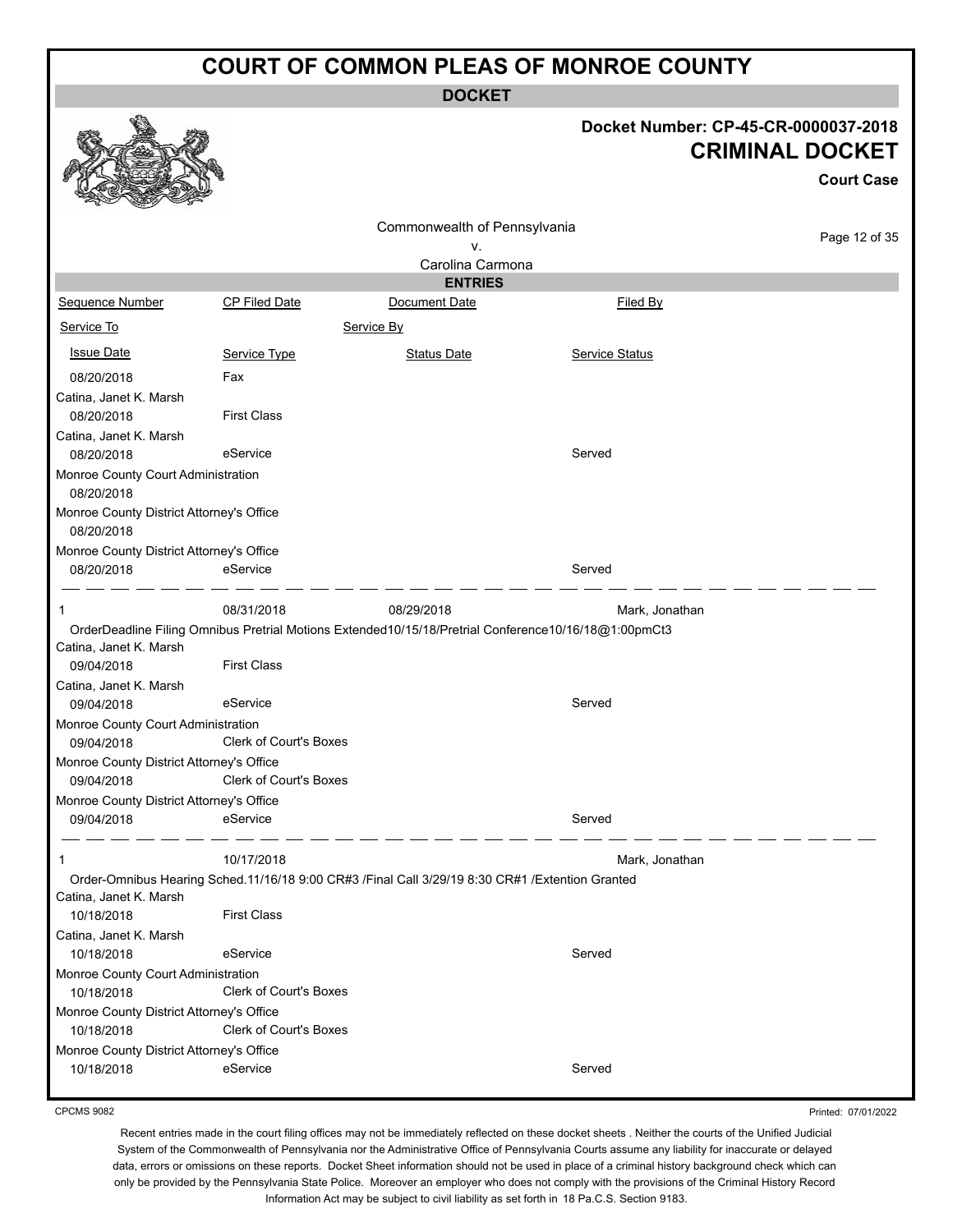**DOCKET**

|                                                                                 |                               |                                                                                              | Docket Number: CP-45-CR-0000037-2018 | <b>CRIMINAL DOCKET</b><br><b>Court Case</b> |
|---------------------------------------------------------------------------------|-------------------------------|----------------------------------------------------------------------------------------------|--------------------------------------|---------------------------------------------|
|                                                                                 |                               | Commonwealth of Pennsylvania                                                                 |                                      |                                             |
|                                                                                 |                               | v.                                                                                           |                                      | Page 13 of 35                               |
|                                                                                 |                               | Carolina Carmona                                                                             |                                      |                                             |
|                                                                                 |                               | <b>ENTRIES</b>                                                                               |                                      |                                             |
| Sequence Number                                                                 | <b>CP Filed Date</b>          | Document Date                                                                                | Filed By                             |                                             |
| Service To                                                                      |                               | Service By                                                                                   |                                      |                                             |
| <b>Issue Date</b>                                                               | Service Type                  | <b>Status Date</b>                                                                           | <b>Service Status</b>                |                                             |
| Monroe County Public Defender's Office                                          |                               |                                                                                              |                                      |                                             |
| 10/18/2018                                                                      | <b>Clerk of Court's Boxes</b> |                                                                                              |                                      |                                             |
| 1                                                                               | 11/14/2018                    | 11/14/2018                                                                                   | Mark, Jonathan                       |                                             |
| Order- Omnibus Hearing Scheduled 11/16/18 9:00AM CR#3<br>Catina, Janet K. Marsh |                               |                                                                                              |                                      |                                             |
| 11/14/2018                                                                      | <b>First Class</b>            |                                                                                              |                                      |                                             |
| Catina, Janet K. Marsh                                                          |                               |                                                                                              |                                      |                                             |
| 11/14/2018                                                                      | eService                      |                                                                                              | Served                               |                                             |
| Monroe County Court Administration                                              |                               |                                                                                              |                                      |                                             |
| 11/14/2018                                                                      | Clerk of Court's Boxes        |                                                                                              |                                      |                                             |
| Monroe County District Attorney's Office                                        |                               |                                                                                              |                                      |                                             |
| 11/14/2018                                                                      | <b>Clerk of Court's Boxes</b> |                                                                                              |                                      |                                             |
| Monroe County District Attorney's Office                                        |                               |                                                                                              |                                      |                                             |
| 11/14/2018                                                                      | eService                      |                                                                                              | Served                               |                                             |
| 2                                                                               | 11/15/2018                    |                                                                                              | Catina, Janet K. Marsh               |                                             |
| <b>Omnibus Pre-Trial Motion</b>                                                 |                               |                                                                                              |                                      |                                             |
| Monroe County District Attorney's Office<br>11/15/2018                          | eNotice                       |                                                                                              | Notified                             |                                             |
|                                                                                 |                               |                                                                                              |                                      |                                             |
| 1                                                                               | 11/16/2018                    |                                                                                              | Mark, Jonathan                       |                                             |
|                                                                                 |                               | Order-Discovery Motions Held in Abeyance / Motion to Preclude Dismissed / Briefs to be filed |                                      |                                             |
| Catina, Janet K. Marsh                                                          |                               |                                                                                              |                                      |                                             |
| 11/19/2018                                                                      | <b>First Class</b>            |                                                                                              |                                      |                                             |
| Monroe County Correctional Facility<br>11/19/2018                               | Clerk of Court's Boxes        |                                                                                              |                                      |                                             |
| Monroe County Court Reporters<br>11/19/2018                                     | <b>Clerk of Court's Boxes</b> |                                                                                              |                                      |                                             |
| Monroe County District Attorney's Office<br>11/19/2018                          | Clerk of Court's Boxes        |                                                                                              |                                      |                                             |
| Monroe County Public Defender's Office<br>11/19/2018                            | <b>Clerk of Court's Boxes</b> |                                                                                              |                                      |                                             |
| Monroe County Sheriff<br>11/19/2018                                             | Clerk of Court's Boxes        |                                                                                              |                                      |                                             |
| Catina, Janet K. Marsh                                                          |                               |                                                                                              |                                      |                                             |
| 11/21/2018                                                                      | eService                      |                                                                                              | Served                               |                                             |

CPCMS 9082

Printed: 07/01/2022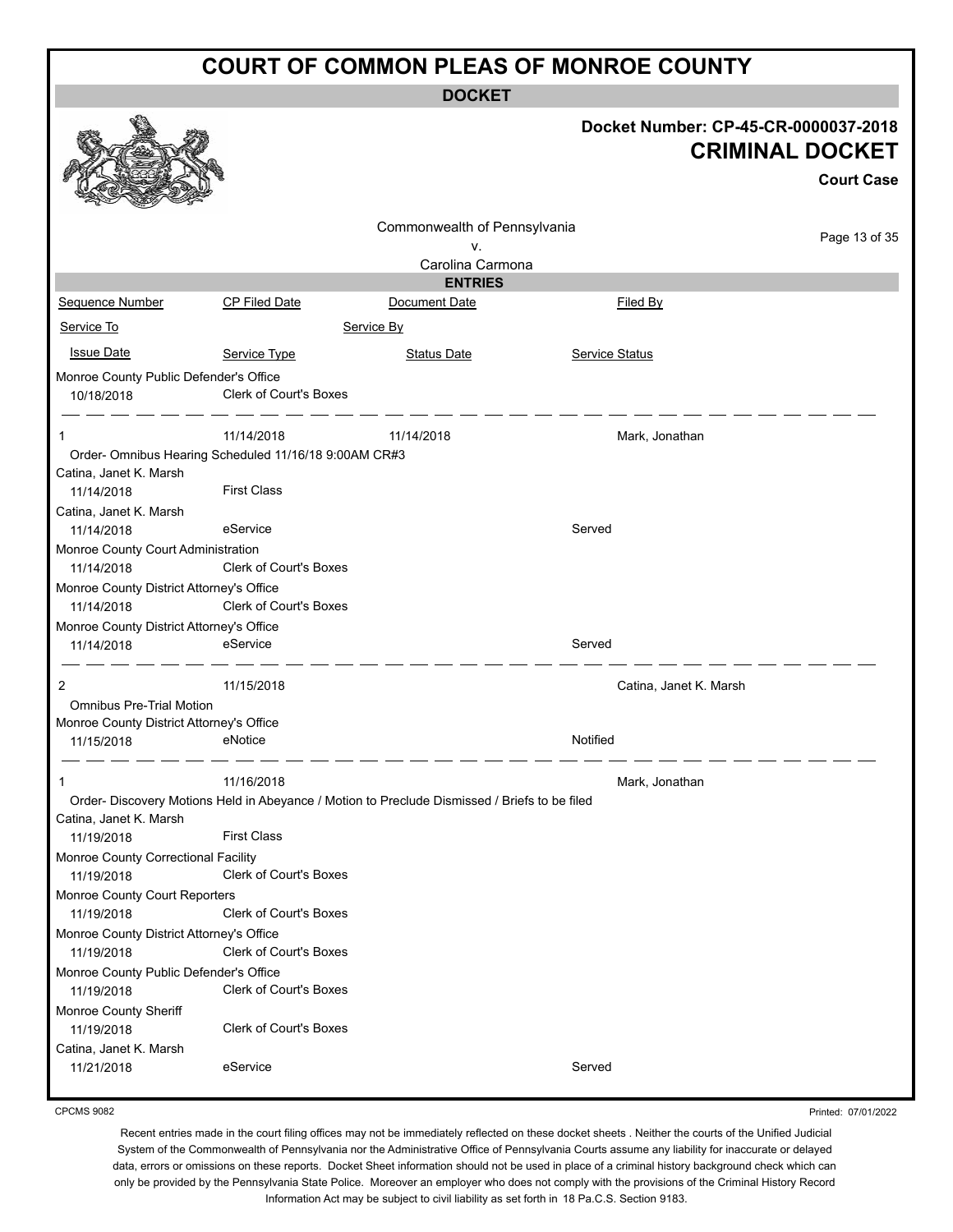**DOCKET**

|                                                                                 |                               | <b>UUUNEI</b>                |                |                                                                |
|---------------------------------------------------------------------------------|-------------------------------|------------------------------|----------------|----------------------------------------------------------------|
|                                                                                 |                               |                              |                | Docket Number: CP-45-CR-0000037-2018<br><b>CRIMINAL DOCKET</b> |
|                                                                                 |                               |                              |                | <b>Court Case</b>                                              |
|                                                                                 |                               | Commonwealth of Pennsylvania |                |                                                                |
|                                                                                 |                               | v.                           |                | Page 14 of 35                                                  |
|                                                                                 |                               | Carolina Carmona             |                |                                                                |
|                                                                                 |                               | <b>ENTRIES</b>               |                |                                                                |
| Sequence Number                                                                 | <b>CP Filed Date</b>          | Document Date                |                | Filed By                                                       |
| Service To                                                                      |                               | Service By                   |                |                                                                |
| <b>Issue Date</b>                                                               | Service Type                  | <b>Status Date</b>           | Service Status |                                                                |
| Monroe County District Attorney's Office                                        |                               |                              |                |                                                                |
| 11/21/2018                                                                      | eService                      |                              | Served         |                                                                |
| 1                                                                               | 01/08/2019                    |                              |                | Monroe County District Attorney's<br>Office                    |
| <b>Brief in Opposition</b>                                                      |                               |                              |                |                                                                |
| Catina, Janet K. Marsh<br>01/08/2019                                            | eNotice                       |                              | Notified       |                                                                |
|                                                                                 |                               |                              |                |                                                                |
| 1                                                                               | 01/22/2019                    |                              |                | Mark, Jonathan                                                 |
| Order- Status Conference Scheduled 2/6/19 3:00PM CR#1<br>Catina, Janet K. Marsh |                               |                              |                |                                                                |
| 01/23/2019                                                                      | <b>First Class</b>            |                              |                |                                                                |
| Catina, Janet K. Marsh<br>01/23/2019                                            | eService                      |                              | Served         |                                                                |
| Monroe County Court Administration<br>01/23/2019                                | Clerk of Court's Boxes        |                              |                |                                                                |
| Monroe County District Attorney's Office                                        |                               |                              |                |                                                                |
| 01/23/2019                                                                      | Clerk of Court's Boxes        |                              |                |                                                                |
| Monroe County District Attorney's Office                                        |                               |                              |                |                                                                |
| 01/23/2019                                                                      | eService                      |                              | Served         |                                                                |
| Monroe County Public Defender's Office<br>01/23/2019                            | <b>Clerk of Court's Boxes</b> |                              |                |                                                                |
| 1                                                                               | 01/29/2019                    |                              |                | Mark, Jonathan                                                 |
| Opinion and Order                                                               |                               |                              |                |                                                                |
| Catina, Janet K. Marsh<br>01/30/2019                                            | <b>First Class</b>            |                              |                |                                                                |
| Catina, Janet K. Marsh                                                          |                               |                              |                |                                                                |
| 01/30/2019                                                                      | <b>Clerk of Court's Boxes</b> |                              |                |                                                                |
| Catina, Janet K. Marsh                                                          |                               |                              |                |                                                                |
| 01/30/2019                                                                      | eService                      |                              | Served         |                                                                |
| Monroe County District Attorney's Office                                        |                               |                              |                |                                                                |
| 01/30/2019                                                                      | Clerk of Court's Boxes        |                              |                |                                                                |
| Monroe County District Attorney's Office                                        |                               |                              |                |                                                                |
| 01/30/2019                                                                      | eService                      |                              | Served         |                                                                |
| Monroe County Public Defender's Office<br>01/30/2019                            | Clerk of Court's Boxes        |                              |                |                                                                |

CPCMS 9082

Recent entries made in the court filing offices may not be immediately reflected on these docket sheets . Neither the courts of the Unified Judicial System of the Commonwealth of Pennsylvania nor the Administrative Office of Pennsylvania Courts assume any liability for inaccurate or delayed data, errors or omissions on these reports. Docket Sheet information should not be used in place of a criminal history background check which can only be provided by the Pennsylvania State Police. Moreover an employer who does not comply with the provisions of the Criminal History Record Information Act may be subject to civil liability as set forth in 18 Pa.C.S. Section 9183.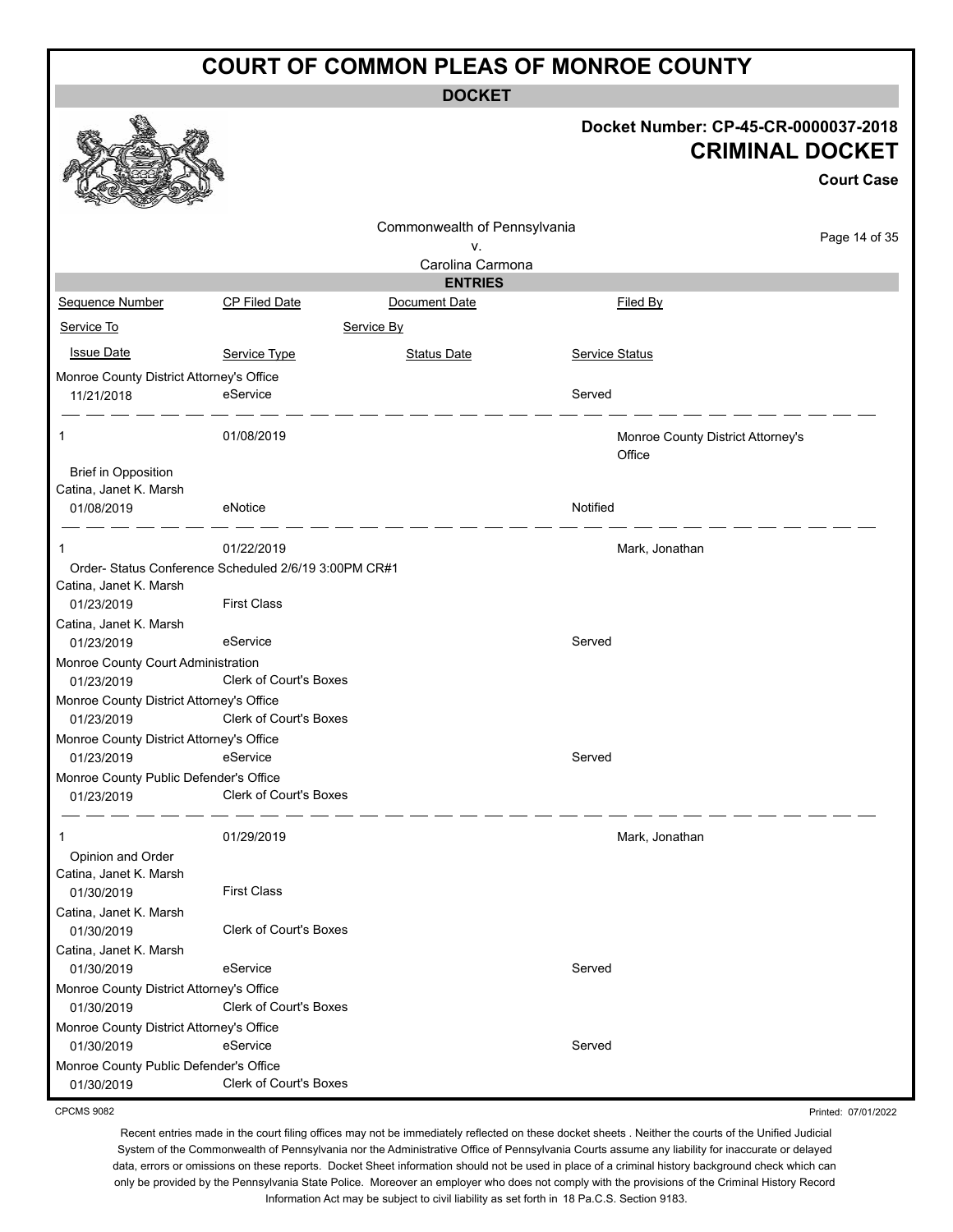**DOCKET**

|                                                      |                                                                   |                                                                                                     | Docket Number: CP-45-CR-0000037-2018<br><b>CRIMINAL DOCKET</b> |                     |
|------------------------------------------------------|-------------------------------------------------------------------|-----------------------------------------------------------------------------------------------------|----------------------------------------------------------------|---------------------|
|                                                      |                                                                   |                                                                                                     |                                                                | <b>Court Case</b>   |
|                                                      |                                                                   | Commonwealth of Pennsylvania                                                                        |                                                                | Page 15 of 35       |
|                                                      |                                                                   | ν.<br>Carolina Carmona                                                                              |                                                                |                     |
|                                                      |                                                                   | <b>ENTRIES</b>                                                                                      |                                                                |                     |
| Sequence Number                                      | <b>CP Filed Date</b>                                              | Document Date                                                                                       | Filed By                                                       |                     |
| Service To                                           |                                                                   | Service By                                                                                          |                                                                |                     |
| <b>Issue Date</b>                                    | Service Type                                                      | <b>Status Date</b>                                                                                  | <b>Service Status</b>                                          |                     |
|                                                      | 02/11/2019                                                        |                                                                                                     | Mark, Jonathan                                                 |                     |
| Catina, Janet K. Marsh                               |                                                                   | Order- Pre-Trial Conf Scheduled 9/25/19 3:00PM & 11/1/19 2:00PM In Chambers                         |                                                                |                     |
| 02/11/2019                                           | <b>First Class</b>                                                |                                                                                                     |                                                                |                     |
| Monroe County Court Administration                   |                                                                   |                                                                                                     |                                                                |                     |
| 02/11/2019                                           | <b>Clerk of Court's Boxes</b>                                     |                                                                                                     |                                                                |                     |
| Monroe County District Attorney's Office             |                                                                   |                                                                                                     |                                                                |                     |
| 02/11/2019                                           | <b>Clerk of Court's Boxes</b>                                     |                                                                                                     |                                                                |                     |
| Monroe County Public Defender's Office<br>02/11/2019 | Clerk of Court's Boxes                                            |                                                                                                     |                                                                |                     |
| Catina, Janet K. Marsh                               |                                                                   |                                                                                                     |                                                                |                     |
| 02/12/2019                                           | eService                                                          |                                                                                                     | Served                                                         |                     |
| Monroe County District Attorney's Office             |                                                                   |                                                                                                     |                                                                |                     |
| 02/12/2019                                           | eService                                                          |                                                                                                     | Served                                                         |                     |
| 1                                                    | 10/23/2019                                                        |                                                                                                     | Monroe County District Attorney's<br>Office                    |                     |
|                                                      |                                                                   | Commonwealth's Notice of Intent to Use Certified Records of Facebook Data Provided By Facebook      |                                                                |                     |
| Catina, Janet K. Marsh                               |                                                                   |                                                                                                     |                                                                |                     |
| 10/23/2019                                           | eService                                                          |                                                                                                     | Served                                                         |                     |
|                                                      | 10/23/2019                                                        |                                                                                                     | Monroe County District Attorney's<br>Office                    |                     |
| Catina, Janet K. Marsh                               |                                                                   | Comm. Notice of Intent to Use Certified Records of Dispatcher & Driver Logs Provided By WGM Transp. |                                                                |                     |
| 10/23/2019                                           | eService                                                          |                                                                                                     | Served                                                         |                     |
| 1                                                    | 11/04/2019                                                        | 11/01/2019                                                                                          | Mark, Jonathan                                                 |                     |
|                                                      | Order Dismissing Defendants' Discovery-Based Request              |                                                                                                     |                                                                |                     |
| Catina, Janet K. Marsh<br>11/05/2019                 | eService                                                          |                                                                                                     | Served                                                         |                     |
| Monroe County District Attorney's Office             |                                                                   |                                                                                                     |                                                                |                     |
| 11/05/2019                                           | eService                                                          |                                                                                                     | Served                                                         |                     |
| 2                                                    | 11/12/2019                                                        | 11/08/2019                                                                                          | Mark, Jonathan                                                 |                     |
| Catina, Janet K. Marsh                               | Order Denying Defendant's Objection to Other Acts Evidence Notice |                                                                                                     |                                                                |                     |
| <b>CPCMS 9082</b>                                    |                                                                   |                                                                                                     |                                                                | Printed: 07/01/2022 |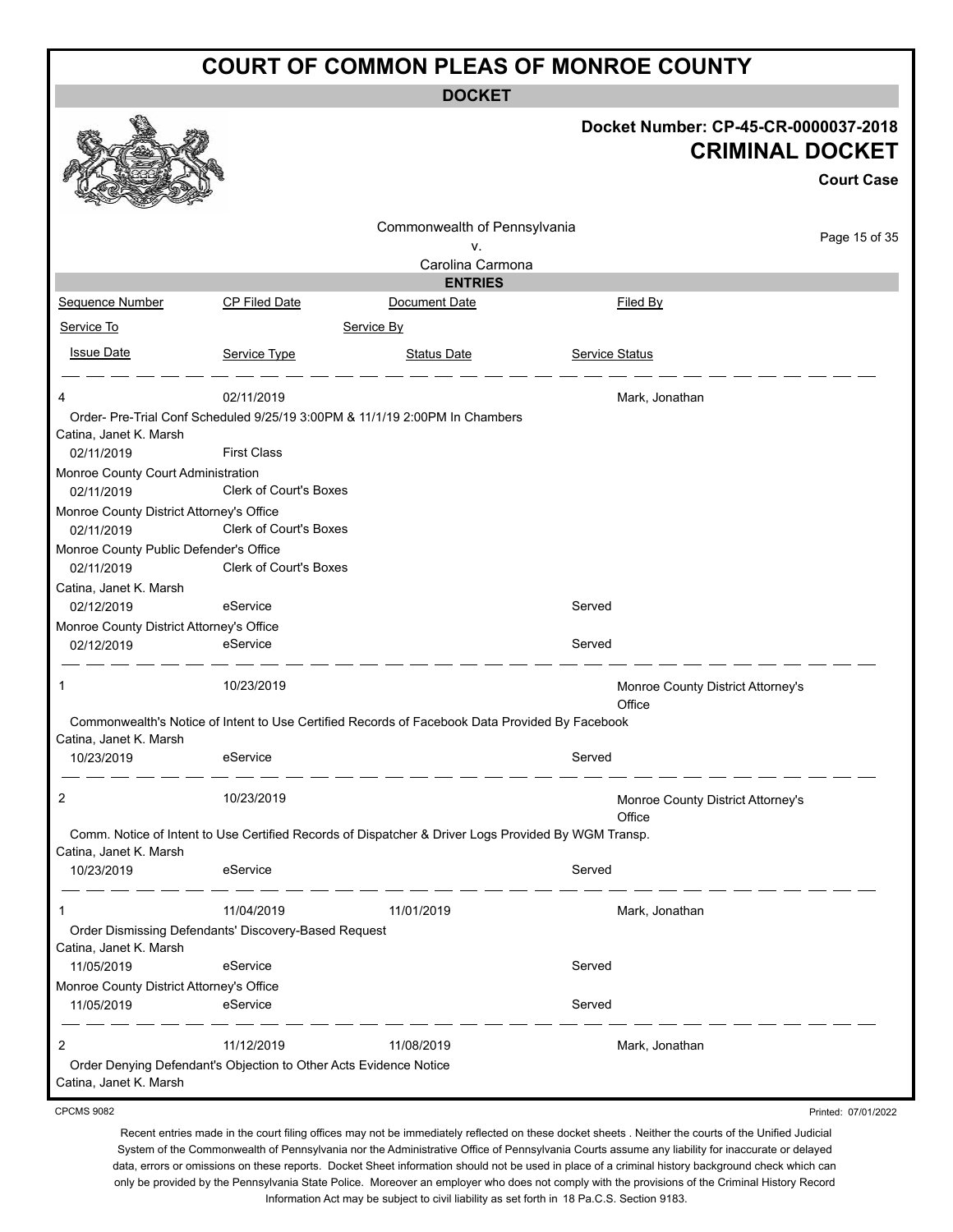**DOCKET**

#### **Docket Number: CP-45-CR-0000037-2018 CRIMINAL DOCKET**

**Court Case**

Printed: 07/01/2022

|                                                 |                               |                              |                |                                          | Court Case    |
|-------------------------------------------------|-------------------------------|------------------------------|----------------|------------------------------------------|---------------|
|                                                 |                               | Commonwealth of Pennsylvania |                |                                          |               |
|                                                 |                               | ٧.                           |                |                                          | Page 16 of 35 |
|                                                 |                               | Carolina Carmona             |                |                                          |               |
|                                                 |                               | <b>ENTRIES</b>               |                |                                          |               |
| Sequence Number                                 | <b>CP Filed Date</b>          | Document Date                |                | <b>Filed By</b>                          |               |
| Service To                                      |                               | Service By                   |                |                                          |               |
| <b>Issue Date</b>                               | Service Type                  | <b>Status Date</b>           | Service Status |                                          |               |
| 11/13/2019                                      | <b>Clerk of Court's Boxes</b> |                              |                |                                          |               |
| Catina, Janet K. Marsh                          |                               |                              |                |                                          |               |
| 11/13/2019                                      | eService                      |                              | Served         |                                          |               |
| Monroe County Correctional Facility             |                               |                              |                |                                          |               |
| 11/13/2019                                      | Clerk of Court's Boxes        |                              |                |                                          |               |
| Monroe County Court Administration              |                               |                              |                |                                          |               |
| 11/13/2019                                      | <b>Clerk of Court's Boxes</b> |                              |                |                                          |               |
| Monroe County District Attorney's Office        |                               |                              |                |                                          |               |
| 11/13/2019                                      | <b>Clerk of Court's Boxes</b> |                              |                |                                          |               |
| Monroe County District Attorney's Office        |                               |                              |                |                                          |               |
| 11/13/2019                                      | eService                      |                              | Served         |                                          |               |
| Monroe County Probation Department              |                               |                              |                |                                          |               |
| 11/13/2019                                      | <b>Clerk of Court's Boxes</b> |                              |                |                                          |               |
| Monroe County Sheriff's Department              |                               |                              |                |                                          |               |
| 11/13/2019                                      | Clerk of Court's Boxes        |                              |                |                                          |               |
| 3                                               | 11/18/2019                    |                              |                | Court of Common Pleas - Monroe<br>County |               |
| Jury Impaneled                                  |                               |                              |                |                                          |               |
| Catina, Janet K. Marsh                          |                               |                              |                |                                          |               |
| 11/19/2019                                      | eService                      |                              | Served         |                                          |               |
| Monroe County District Attorney's Office        |                               |                              |                |                                          |               |
| 11/19/2019                                      | eService                      |                              | Served         |                                          |               |
| 2                                               | 11/19/2019                    |                              |                | Mark, Jonathan                           |               |
| Proceed to Court (Mistrial)                     |                               |                              |                |                                          |               |
| Catina, Janet K. Marsh                          |                               |                              |                |                                          |               |
| 11/19/2019                                      | eService                      |                              | Served         |                                          |               |
| Monroe County District Attorney's Office        |                               |                              |                |                                          |               |
| 11/19/2019                                      | eService                      |                              | Served         |                                          |               |
|                                                 |                               |                              |                |                                          |               |
| 1                                               | 11/20/2019                    |                              |                | Mark, Jonathan                           |               |
| Order Scheduling Conference to Reschedule Trial |                               |                              |                |                                          |               |
| Catina, Janet K. Marsh                          |                               |                              |                |                                          |               |
| 11/20/2019                                      | <b>First Class</b>            |                              |                |                                          |               |
| Catina, Janet K. Marsh                          |                               |                              |                |                                          |               |
| 11/20/2019                                      | eService                      |                              | Served         |                                          |               |
| Monroe County District Attorney's Office        |                               |                              |                |                                          |               |

CPCMS 9082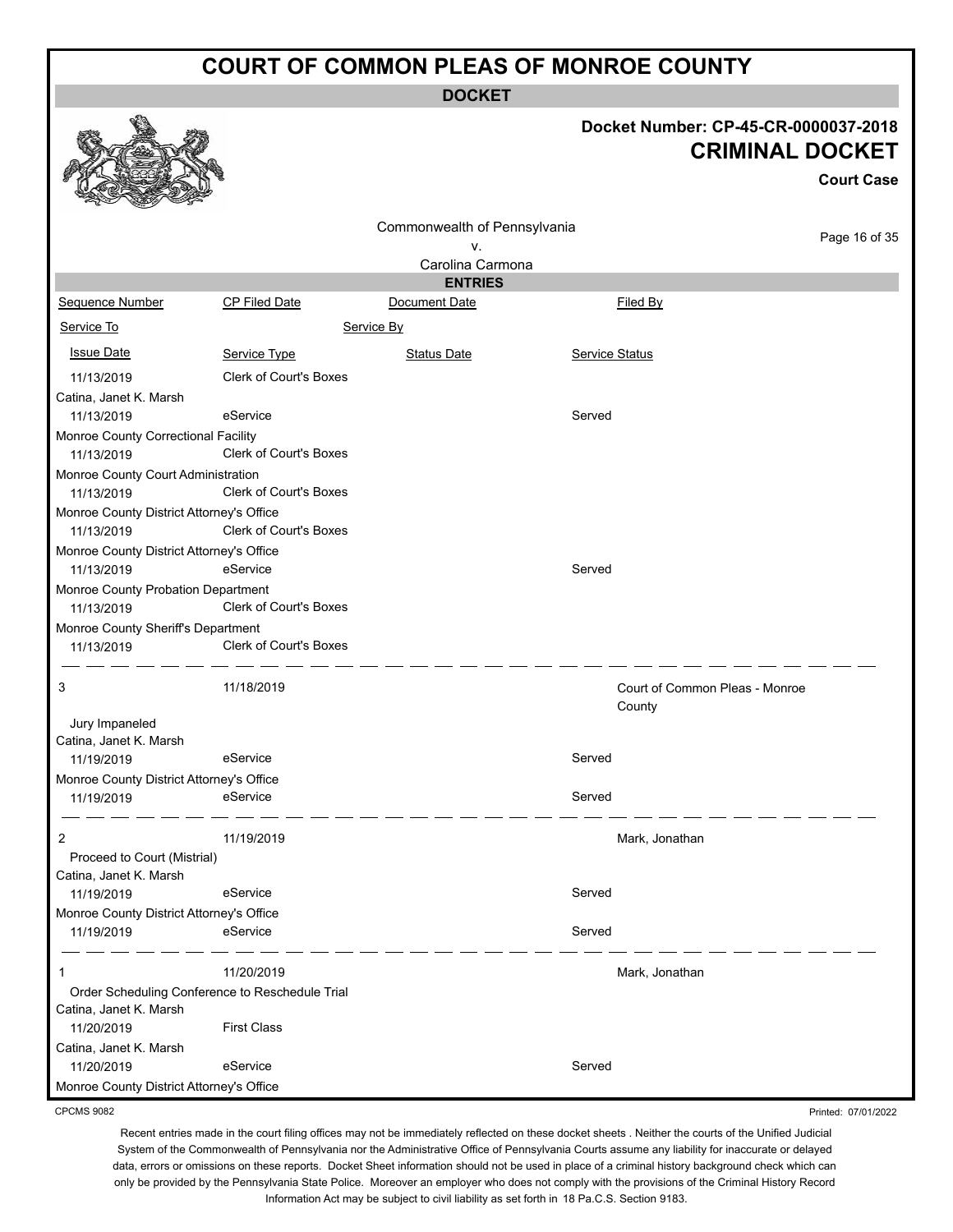**DOCKET**

|                                                               |                                                |                              | Docket Number: CP-45-CR-0000037-2018        | <b>CRIMINAL DOCKET</b><br><b>Court Case</b> |
|---------------------------------------------------------------|------------------------------------------------|------------------------------|---------------------------------------------|---------------------------------------------|
|                                                               |                                                | Commonwealth of Pennsylvania |                                             |                                             |
|                                                               |                                                | ٧.                           |                                             | Page 17 of 35                               |
|                                                               |                                                | Carolina Carmona             |                                             |                                             |
|                                                               |                                                | <b>ENTRIES</b>               |                                             |                                             |
| Sequence Number                                               | <b>CP Filed Date</b>                           | Document Date                | Filed By                                    |                                             |
| Service To                                                    |                                                | Service By                   |                                             |                                             |
| <b>Issue Date</b>                                             | Service Type                                   | <b>Status Date</b>           | Service Status                              |                                             |
| 11/20/2019                                                    | Clerk of Court's Boxes                         |                              |                                             |                                             |
| Monroe County District Attorney's Office                      |                                                |                              |                                             |                                             |
| 11/20/2019                                                    | eService                                       |                              | Served                                      |                                             |
| Monroe County Public Defender's Office                        |                                                |                              |                                             |                                             |
| 11/20/2019                                                    | Clerk of Court's Boxes                         |                              |                                             |                                             |
| 2                                                             | 11/20/2019                                     | 11/18/2019                   | Mark, Jonathan                              |                                             |
| <b>Order Granted Motion for Mistrial</b>                      |                                                |                              |                                             |                                             |
| Catina, Janet K. Marsh                                        |                                                |                              |                                             |                                             |
| 11/21/2019                                                    | <b>First Class</b>                             |                              |                                             |                                             |
| Catina, Janet K. Marsh                                        |                                                |                              |                                             |                                             |
| 11/21/2019                                                    | eService                                       |                              | Served                                      |                                             |
| Monroe County Court Administration                            |                                                |                              |                                             |                                             |
| 11/21/2019                                                    | <b>Clerk of Court's Boxes</b>                  |                              |                                             |                                             |
| Monroe County District Attorney's Office                      | Clerk of Court's Boxes                         |                              |                                             |                                             |
| 11/21/2019                                                    |                                                |                              |                                             |                                             |
| Monroe County District Attorney's Office                      |                                                |                              |                                             |                                             |
| 11/21/2019                                                    | eService                                       |                              | Served                                      |                                             |
| 2                                                             | 11/21/2019                                     |                              | Mark, Jonathan                              |                                             |
|                                                               | Order Scheduling Case for Final Call and Trial |                              |                                             |                                             |
| Catina, Janet K. Marsh                                        |                                                |                              |                                             |                                             |
| 11/21/2019                                                    | <b>First Class</b>                             |                              |                                             |                                             |
| Catina, Janet K. Marsh                                        | eService                                       |                              | Served                                      |                                             |
| 11/21/2019<br>Monroe County Court Administration              |                                                |                              |                                             |                                             |
| 11/21/2019                                                    | <b>Clerk of Court's Boxes</b>                  |                              |                                             |                                             |
| Monroe County District Attorney's Office                      |                                                |                              |                                             |                                             |
| 11/21/2019                                                    | <b>Clerk of Court's Boxes</b>                  |                              |                                             |                                             |
| Monroe County District Attorney's Office                      |                                                |                              |                                             |                                             |
| 11/21/2019                                                    | eService                                       |                              | Served                                      |                                             |
| 1                                                             | 01/14/2020                                     |                              | Monroe County District Attorney's<br>Office |                                             |
| Commonwealth's Motion to Reschedule<br>Catina, Janet K. Marsh |                                                |                              |                                             |                                             |

CPCMS 9082

Mancuso, Michael

Recent entries made in the court filing offices may not be immediately reflected on these docket sheets . Neither the courts of the Unified Judicial System of the Commonwealth of Pennsylvania nor the Administrative Office of Pennsylvania Courts assume any liability for inaccurate or delayed data, errors or omissions on these reports. Docket Sheet information should not be used in place of a criminal history background check which can only be provided by the Pennsylvania State Police. Moreover an employer who does not comply with the provisions of the Criminal History Record Information Act may be subject to civil liability as set forth in 18 Pa.C.S. Section 9183.

01/14/2020 eNotice environmental environmental environmental environmental environmental environmental environmental environmental environmental environmental environmental environmental environmental environmental environ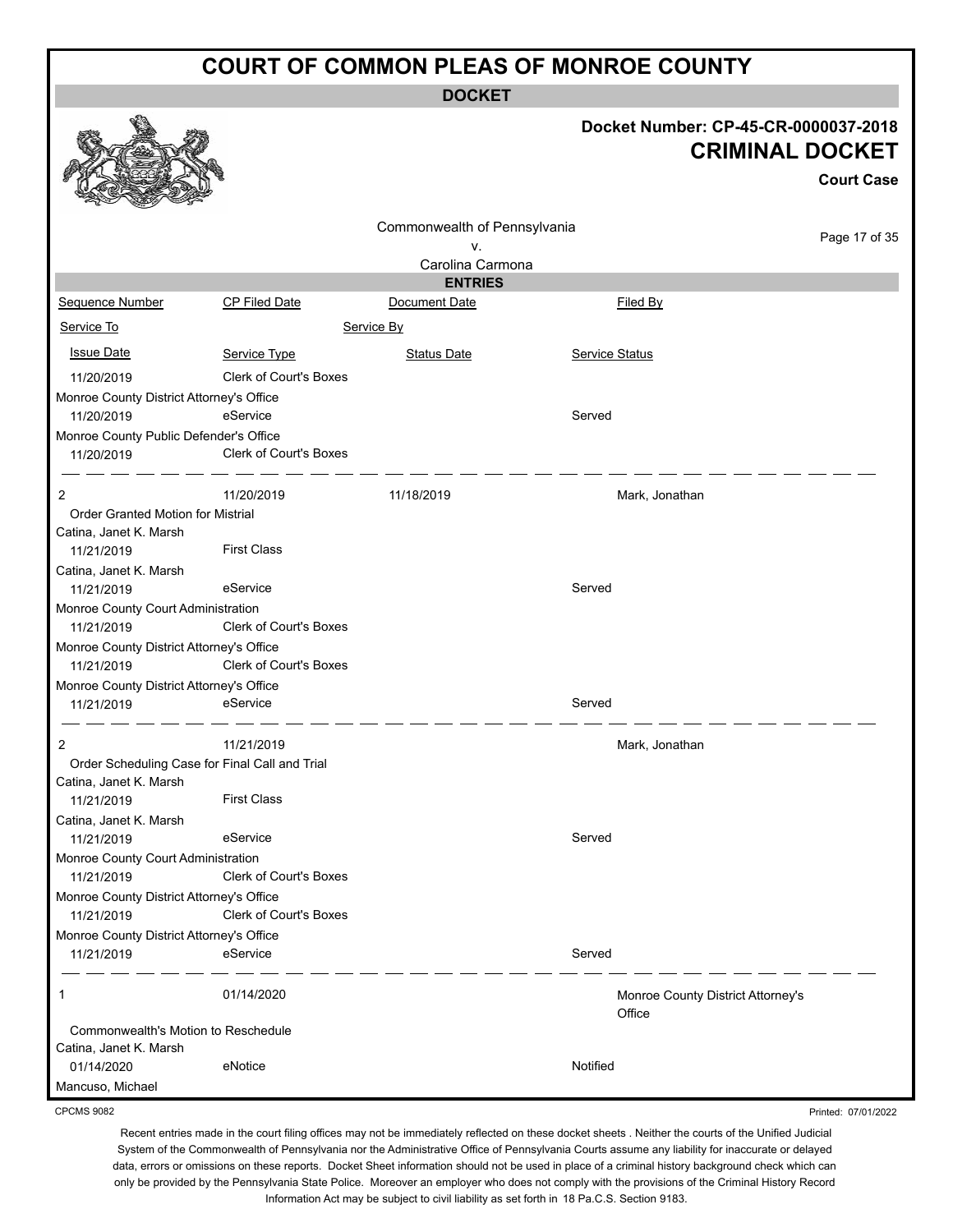**DOCKET**

| Docket Number: CP-45-CR-0000037-2018 |
|--------------------------------------|
| <b>CRIMINAL DOCKET</b>               |

**Court Case**

|                                                        |                                                                   | Commonwealth of Pennsylvania |                               |               |
|--------------------------------------------------------|-------------------------------------------------------------------|------------------------------|-------------------------------|---------------|
|                                                        |                                                                   | v.                           |                               | Page 18 of 35 |
|                                                        |                                                                   | Carolina Carmona             |                               |               |
|                                                        |                                                                   | <b>ENTRIES</b>               |                               |               |
| Sequence Number                                        | CP Filed Date                                                     | Document Date                | Filed By                      |               |
| Service To                                             |                                                                   | Service By                   |                               |               |
| <b>Issue Date</b>                                      | Service Type                                                      | <b>Status Date</b>           | Service Status                |               |
| 01/14/2020                                             | eService                                                          |                              | Served                        |               |
| 1                                                      | 01/16/2020                                                        | 01/14/2020                   | Mark, Jonathan                |               |
| Catina, Janet K. Marsh                                 | Order Granting Commonwealth's Motion to Reschedule Jury Selection |                              |                               |               |
| 01/16/2020                                             | eService                                                          |                              | Served                        |               |
| Mancuso, Michael                                       |                                                                   |                              |                               |               |
| 01/16/2020                                             | eService                                                          |                              | Served                        |               |
| Monroe County Court Administration<br>01/16/2020       | <b>Clerk of Court's Boxes</b>                                     |                              |                               |               |
| Monroe County District Attorney's Office               |                                                                   |                              |                               |               |
| 01/16/2020                                             | eService                                                          |                              | Served                        |               |
|                                                        |                                                                   |                              |                               |               |
|                                                        | 01/27/2020                                                        |                              | Monroe County Court Reporters |               |
|                                                        | Transcript of Proceedings Filed - 11/18/2019                      |                              |                               |               |
| Catina, Janet K. Marsh<br>01/27/2020                   | eService                                                          |                              | Served                        |               |
| Mancuso, Michael                                       |                                                                   |                              |                               |               |
| 01/27/2020                                             | eService                                                          |                              | Served                        |               |
| Monroe County District Attorney's Office               |                                                                   |                              |                               |               |
| 01/27/2020                                             | eService                                                          |                              | Served                        |               |
| 2                                                      | 01/27/2020                                                        |                              | Monroe County Court Reporters |               |
| Certificate of Service                                 |                                                                   |                              |                               |               |
| Catina, Janet K. Marsh                                 |                                                                   |                              |                               |               |
| 01/27/2020                                             | eService                                                          |                              | Served                        |               |
| Mancuso, Michael                                       |                                                                   |                              |                               |               |
| 01/27/2020                                             | eService                                                          |                              | Served                        |               |
| Monroe County District Attorney's Office<br>01/27/2020 | eService                                                          |                              | Served                        |               |
| 2                                                      | 02/05/2020                                                        |                              | Mark, Jonathan                |               |
| Order Scheduling Hearing                               |                                                                   |                              |                               |               |
| Catina, Janet K. Marsh                                 |                                                                   |                              |                               |               |
| 02/07/2020                                             | eService                                                          |                              | Served                        |               |
| Mancuso, Michael                                       |                                                                   |                              |                               |               |
| 02/07/2020                                             | eService                                                          |                              | Served                        |               |
|                                                        |                                                                   |                              |                               |               |

CPCMS 9082

Printed: 07/01/2022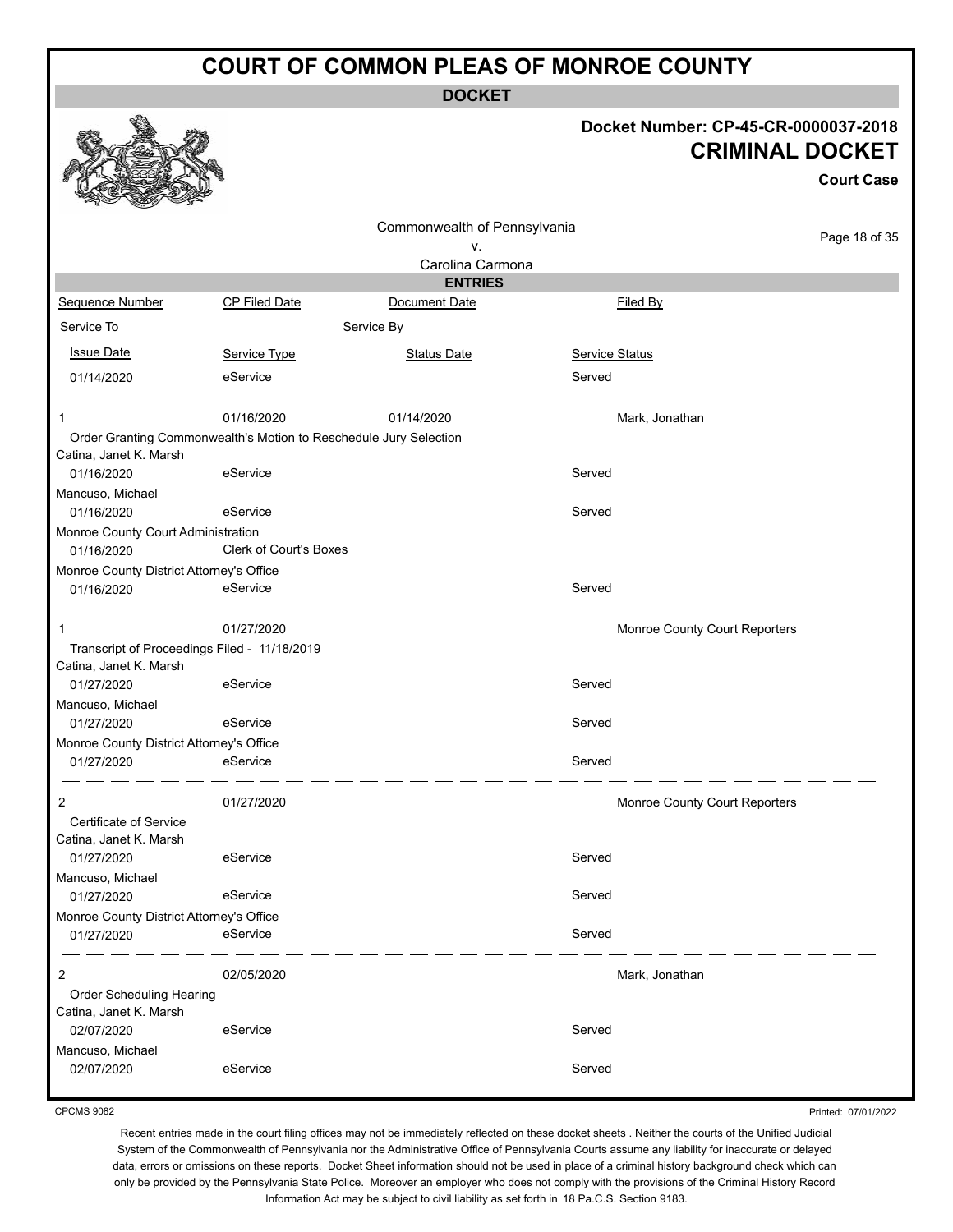**DOCKET**

|                                                    |                                                  | <b>DOCKE</b>                 |                       |                                                                |
|----------------------------------------------------|--------------------------------------------------|------------------------------|-----------------------|----------------------------------------------------------------|
|                                                    |                                                  |                              |                       | Docket Number: CP-45-CR-0000037-2018<br><b>CRIMINAL DOCKET</b> |
|                                                    |                                                  |                              |                       | <b>Court Case</b>                                              |
|                                                    |                                                  |                              |                       |                                                                |
|                                                    |                                                  | Commonwealth of Pennsylvania |                       | Page 19 of 35                                                  |
|                                                    |                                                  | v.<br>Carolina Carmona       |                       |                                                                |
|                                                    |                                                  | <b>ENTRIES</b>               |                       |                                                                |
| <b>Sequence Number</b>                             | CP Filed Date                                    | Document Date                |                       | Filed By                                                       |
| Service To                                         |                                                  | Service By                   |                       |                                                                |
| <b>Issue Date</b>                                  | Service Type                                     | <b>Status Date</b>           | <b>Service Status</b> |                                                                |
| Monroe County Court Administration                 |                                                  |                              |                       |                                                                |
| 02/07/2020                                         | Clerk of Court's Boxes                           |                              |                       |                                                                |
| Monroe County District Attorney's Office           |                                                  |                              |                       |                                                                |
| 02/07/2020                                         | eService                                         |                              | Served                |                                                                |
| 1                                                  | 03/16/2020                                       |                              |                       | Catina, Janet K. Marsh                                         |
| Defendant's Motion to Sever                        |                                                  |                              |                       |                                                                |
| Mancuso, Michael<br>03/16/2020                     | eNotice                                          |                              | Notified              |                                                                |
| Monroe County District Attorney's Office           |                                                  |                              |                       |                                                                |
| 03/16/2020                                         | eNotice                                          |                              | Notified              |                                                                |
|                                                    |                                                  |                              |                       |                                                                |
|                                                    | 03/17/2020                                       | 03/17/2020                   |                       | Mark, Jonathan                                                 |
| Order Scheduling Hearing                           |                                                  |                              |                       |                                                                |
| Catina, Janet K. Marsh<br>03/17/2020               | eService                                         |                              | Served                |                                                                |
| Mancuso, Michael                                   |                                                  |                              |                       |                                                                |
| 03/17/2020                                         | eService                                         |                              | Served                |                                                                |
| Monroe County Court Administration<br>03/17/2020   | <b>Clerk of Court's Boxes</b>                    |                              |                       |                                                                |
| Monroe County District Attorney's Office           |                                                  |                              |                       |                                                                |
| 03/17/2020                                         | eService                                         |                              | Served                |                                                                |
| 1                                                  | 03/18/2020                                       |                              |                       | Monroe County District Attorney's<br>Office                    |
| Brief in Opposition to Defendant's Motion to Sever |                                                  |                              |                       |                                                                |
| Catina, Janet K. Marsh<br>03/18/2020               | eNotice                                          |                              | Notified              |                                                                |
| Mancuso, Michael                                   |                                                  |                              |                       |                                                                |
| 03/18/2020                                         | eService                                         |                              | Served                |                                                                |
| 2                                                  | 03/19/2020                                       |                              |                       | Mark, Jonathan                                                 |
|                                                    | Order Pre-Trial Conference 4/21/20 @ 1:30pm CR#3 |                              |                       |                                                                |
| Catina, Janet K. Marsh                             |                                                  |                              |                       |                                                                |
| 03/20/2020                                         | <b>Clerk of Court's Boxes</b>                    |                              |                       |                                                                |
| Catina, Janet K. Marsh                             |                                                  |                              |                       |                                                                |
| 03/20/2020                                         | eService                                         |                              | Served                |                                                                |
| Mancuso, Michael                                   |                                                  |                              |                       |                                                                |

CPCMS 9082

Recent entries made in the court filing offices may not be immediately reflected on these docket sheets . Neither the courts of the Unified Judicial System of the Commonwealth of Pennsylvania nor the Administrative Office of Pennsylvania Courts assume any liability for inaccurate or delayed data, errors or omissions on these reports. Docket Sheet information should not be used in place of a criminal history background check which can only be provided by the Pennsylvania State Police. Moreover an employer who does not comply with the provisions of the Criminal History Record Information Act may be subject to civil liability as set forth in 18 Pa.C.S. Section 9183.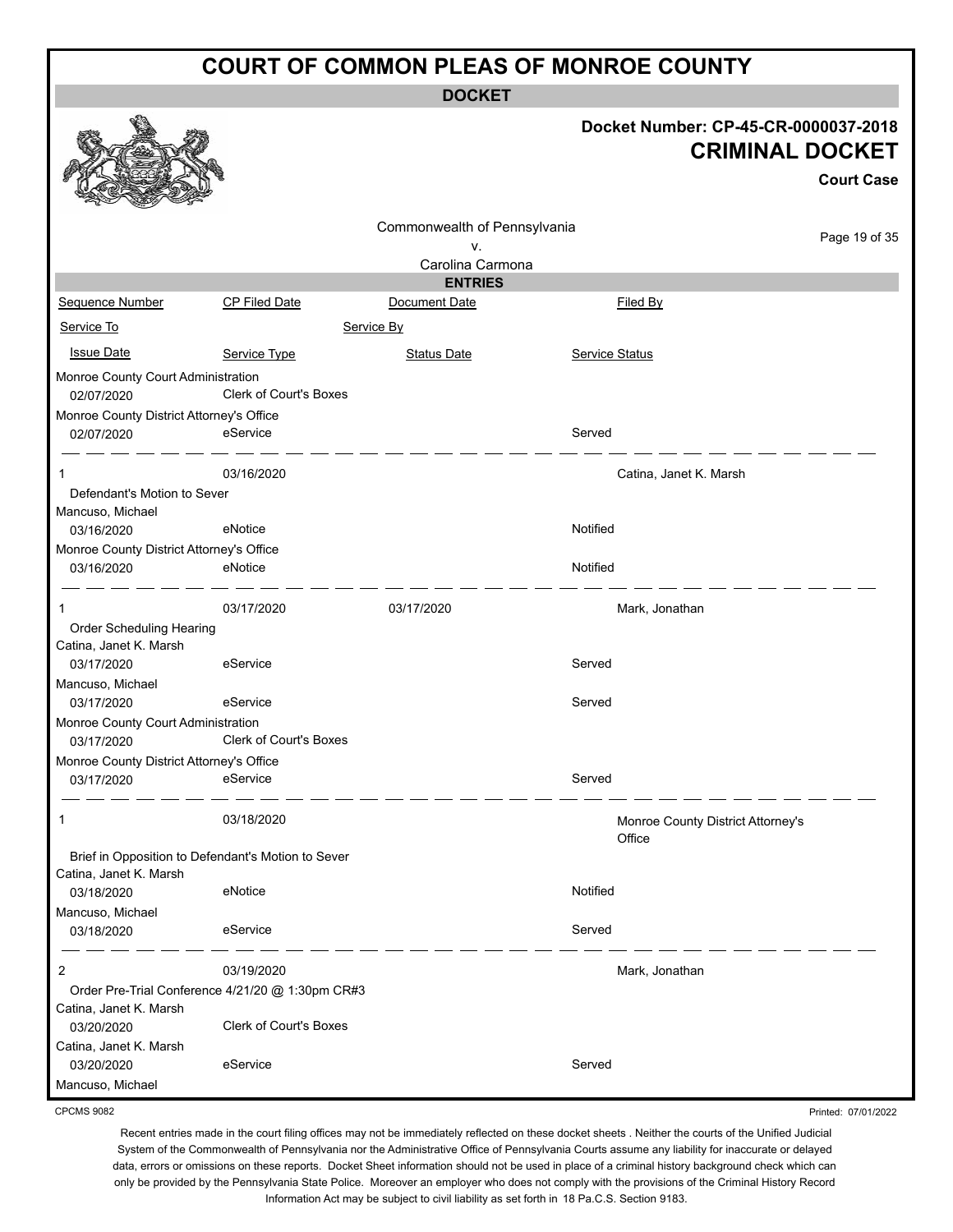**DOCKET**

#### **Docket Number: CP-45-CR-0000037-2018 CRIMINAL DOCKET**

|                                                   |                                                          |                                 |                        | <b>Court Case</b> |
|---------------------------------------------------|----------------------------------------------------------|---------------------------------|------------------------|-------------------|
|                                                   |                                                          | Commonwealth of Pennsylvania    |                        | Page 20 of 35     |
|                                                   |                                                          | ν.                              |                        |                   |
|                                                   |                                                          | Carolina Carmona                |                        |                   |
| Sequence Number                                   | CP Filed Date                                            | <b>ENTRIES</b><br>Document Date | Filed By               |                   |
| Service To                                        |                                                          |                                 |                        |                   |
|                                                   |                                                          | Service By                      |                        |                   |
| <b>Issue Date</b>                                 | Service Type                                             | <b>Status Date</b>              | <b>Service Status</b>  |                   |
| 03/20/2020                                        | eService                                                 |                                 | Served                 |                   |
| Monroe County District Attorney's Office          | eService                                                 |                                 |                        |                   |
| 03/20/2020                                        |                                                          |                                 | Served                 |                   |
| 3                                                 | 03/19/2020                                               | 03/18/2020                      | Mark, Jonathan         |                   |
| Order Counsel Have Seven Days to Flle             |                                                          |                                 |                        |                   |
| Catina, Janet K. Marsh                            |                                                          |                                 |                        |                   |
| 03/20/2020                                        | eService                                                 |                                 | Served                 |                   |
| Mancuso, Michael                                  | eService                                                 |                                 | Served                 |                   |
| 03/20/2020                                        |                                                          |                                 |                        |                   |
| Monroe County Correctional Facility<br>03/20/2020 | Clerk of Court's Boxes                                   |                                 |                        |                   |
| Monroe County Court Administration                |                                                          |                                 |                        |                   |
| 03/20/2020                                        | <b>Clerk of Court's Boxes</b>                            |                                 |                        |                   |
| Monroe County District Attorney's Office          |                                                          |                                 |                        |                   |
| 03/20/2020                                        | eService                                                 |                                 | Served                 |                   |
| Monroe County Probation Department                |                                                          |                                 |                        |                   |
| 03/20/2020                                        | Clerk of Court's Boxes                                   |                                 |                        |                   |
| Monroe County Sheriff's Department                | Clerk of Court's Boxes                                   |                                 |                        |                   |
| 03/20/2020                                        |                                                          |                                 |                        |                   |
| 2                                                 | 04/06/2020                                               |                                 | Catina, Janet K. Marsh |                   |
|                                                   | Defendant's Carolina Camona Motion Requesting Transcript |                                 |                        |                   |
| Mancuso, Michael                                  |                                                          |                                 |                        |                   |
| 04/06/2020                                        | eNotice                                                  |                                 | Notified               |                   |
| Monroe County District Attorney's Office          |                                                          |                                 | Notified               |                   |
| 04/06/2020                                        | eNotice                                                  |                                 |                        |                   |
| -1                                                | 04/07/2020                                               | 04/07/2020                      | Mark, Jonathan         |                   |
| Order to Transcribe Notes of Testimony            |                                                          |                                 |                        |                   |
| Catina, Janet K. Marsh                            |                                                          |                                 |                        |                   |
| 04/07/2020                                        | eService                                                 |                                 | Served                 |                   |
| Mancuso, Michael                                  |                                                          |                                 |                        |                   |
| 04/07/2020                                        | eService                                                 |                                 | Served                 |                   |
| Monroe County District Attorney's Office          |                                                          |                                 |                        |                   |
| 04/07/2020                                        | eService                                                 |                                 | Served                 |                   |
| Monroe County Court Administration                |                                                          |                                 |                        |                   |

CPCMS 9082

燚

Recent entries made in the court filing offices may not be immediately reflected on these docket sheets . Neither the courts of the Unified Judicial System of the Commonwealth of Pennsylvania nor the Administrative Office of Pennsylvania Courts assume any liability for inaccurate or delayed data, errors or omissions on these reports. Docket Sheet information should not be used in place of a criminal history background check which can only be provided by the Pennsylvania State Police. Moreover an employer who does not comply with the provisions of the Criminal History Record Information Act may be subject to civil liability as set forth in 18 Pa.C.S. Section 9183.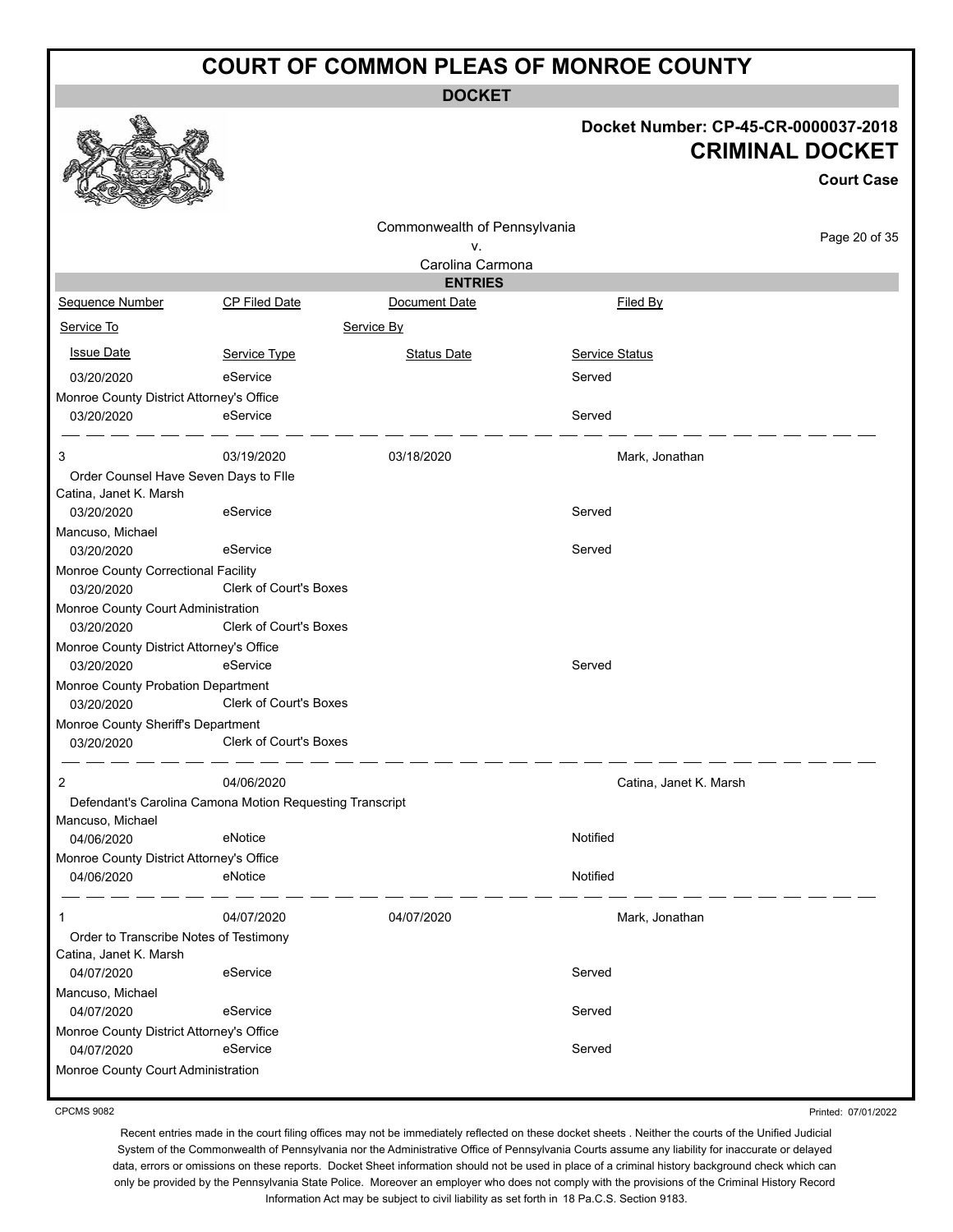**DOCKET**

#### **Docket Number: CP-45-CR-0000037-2018 CRIMINAL DOCKET**

**Court Case**

|                                          |                               |                              |                |                               | <b>Court Case</b> |
|------------------------------------------|-------------------------------|------------------------------|----------------|-------------------------------|-------------------|
|                                          |                               | Commonwealth of Pennsylvania |                |                               |                   |
|                                          |                               | ٧.                           |                |                               | Page 21 of 35     |
|                                          |                               | Carolina Carmona             |                |                               |                   |
|                                          |                               | <b>ENTRIES</b>               |                |                               |                   |
| Sequence Number                          | <b>CP Filed Date</b>          | Document Date                |                | Filed By                      |                   |
| Service To                               |                               | Service By                   |                |                               |                   |
| <b>Issue Date</b>                        | Service Type                  | <b>Status Date</b>           | Service Status |                               |                   |
| 04/08/2020                               | <b>Clerk of Court's Boxes</b> |                              |                |                               |                   |
| Other                                    |                               |                              |                |                               |                   |
| 04/08/2020                               | <b>First Class</b>            |                              |                |                               |                   |
| Other                                    |                               |                              |                |                               |                   |
| 04/08/2020                               | <b>Attorney Box</b>           |                              |                |                               |                   |
| 1                                        | 04/08/2020                    |                              |                | Monroe County Court Reporters |                   |
| Notice of Completion of Transcript       |                               |                              |                |                               |                   |
| Catina, Janet K. Marsh                   |                               |                              |                |                               |                   |
| 04/08/2020                               | eService                      |                              | Served         |                               |                   |
| Mancuso, Michael                         |                               |                              |                |                               |                   |
| 04/08/2020                               | eService                      |                              | Served         |                               |                   |
| Monroe County District Attorney's Office |                               |                              |                |                               |                   |
| 04/08/2020                               | eService                      |                              | Served         |                               |                   |
| $\overline{2}$                           | 04/08/2020                    | 11/13/2019                   |                | Monroe County Court Reporters |                   |
| Transcript of Proceedings Filed          |                               |                              |                |                               |                   |
| Catina, Janet K. Marsh                   |                               |                              |                |                               |                   |
| 04/08/2020                               | eService                      |                              | Served         |                               |                   |
| Mancuso, Michael                         |                               |                              |                |                               |                   |
| 04/08/2020                               | eService                      |                              | Served         |                               |                   |
| Monroe County District Attorney's Office |                               |                              |                |                               |                   |
| 04/08/2020                               | eService                      |                              | Served         |                               |                   |
| 3                                        | 04/08/2020                    | 11/12/2019                   |                | Monroe County Court Reporters |                   |
| <b>Transcript of Proceedings Filed</b>   |                               |                              |                |                               |                   |
| Catina, Janet K. Marsh                   |                               |                              |                |                               |                   |
| 04/08/2020                               | eService                      |                              | Served         |                               |                   |
| Mancuso, Michael                         |                               |                              |                |                               |                   |
| 04/08/2020                               | eService                      |                              | Served         |                               |                   |
| Monroe County District Attorney's Office |                               |                              |                |                               |                   |
| 04/08/2020                               | eService                      |                              | Served         |                               |                   |
| 4                                        | 04/08/2020                    |                              |                | Mark, Jonathan                |                   |
| Order Granting Motion for Continuance    |                               |                              |                |                               |                   |
| Catina, Janet K. Marsh                   |                               |                              |                |                               |                   |
| 04/08/2020                               | eService                      |                              | Served         |                               |                   |

CPCMS 9082

Printed: 07/01/2022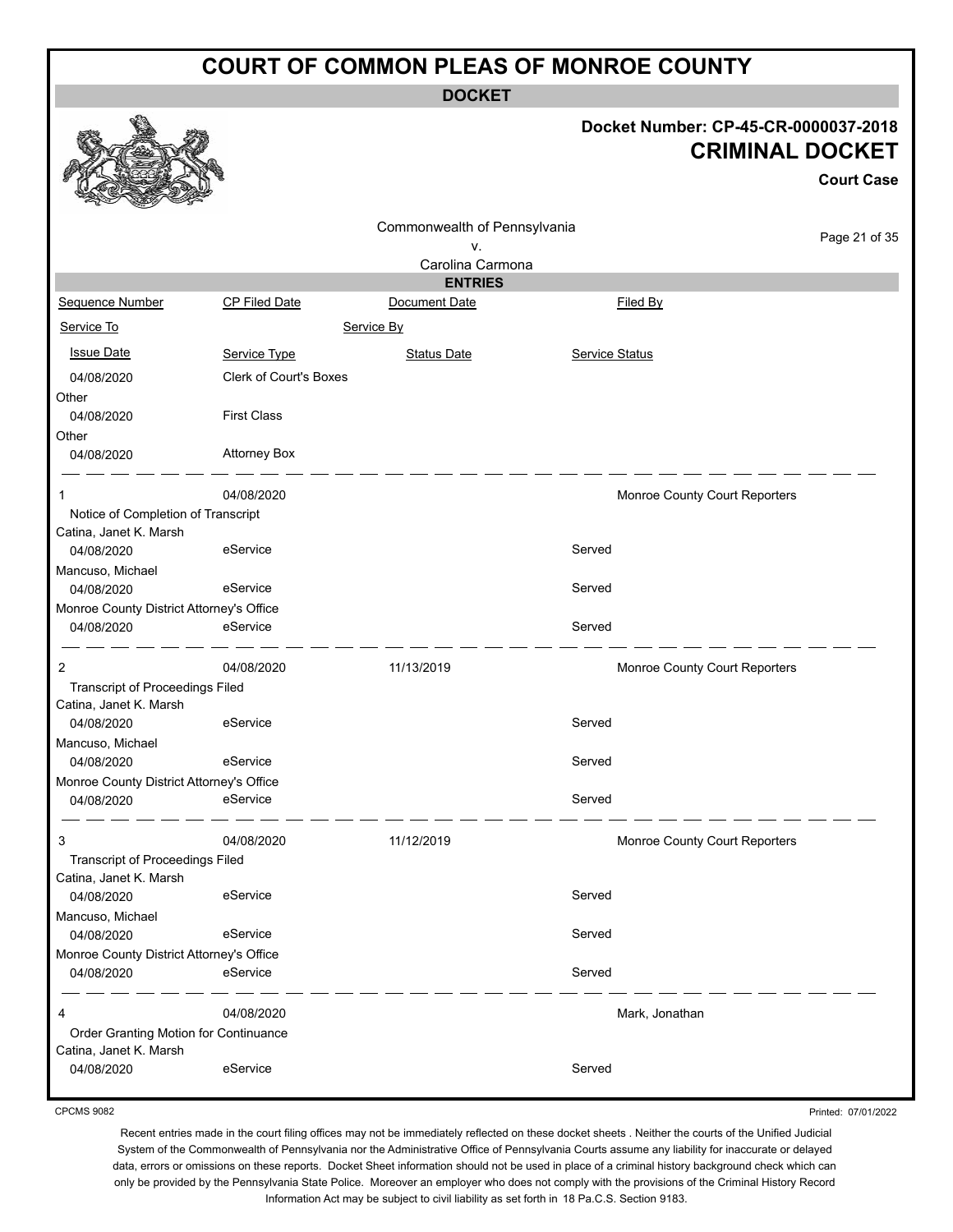**DOCKET**

#### **Docket Number: CP-45-CR-0000037-2018 CRIMINAL DOCKET**

**Court Case**

|                                                              |                        |                              |                | <b>Court Case</b>             |
|--------------------------------------------------------------|------------------------|------------------------------|----------------|-------------------------------|
|                                                              |                        | Commonwealth of Pennsylvania |                | Page 22 of 35                 |
|                                                              |                        | ٧.                           |                |                               |
|                                                              |                        | Carolina Carmona             |                |                               |
|                                                              |                        | <b>ENTRIES</b>               |                |                               |
| Sequence Number                                              | CP Filed Date          | Document Date                | Filed By       |                               |
| Service To                                                   |                        | Service By                   |                |                               |
| <b>Issue Date</b>                                            | Service Type           | <b>Status Date</b>           | Service Status |                               |
| Mancuso, Michael                                             |                        |                              |                |                               |
| 04/08/2020                                                   | eService               |                              | Served         |                               |
| Monroe County Court Administration<br>04/08/2020             | Clerk of Court's Boxes |                              |                |                               |
| Monroe County District Attorney's Office                     |                        |                              |                |                               |
| 04/08/2020                                                   | eService               |                              | Served         |                               |
| Monroe County Probation                                      |                        |                              |                |                               |
| 04/08/2020                                                   | Clerk of Court's Boxes |                              |                |                               |
| 1                                                            | 04/28/2020             |                              |                | Monroe County Court Reporters |
| Transcript of Proceedings Filed                              |                        |                              |                |                               |
| Catina, Janet K. Marsh                                       |                        |                              |                |                               |
| 04/28/2020                                                   | eService               |                              | Served         |                               |
| Mancuso, Michael<br>04/28/2020                               | eService               |                              | Served         |                               |
| Monroe County District Attorney's Office                     |                        |                              |                |                               |
| 04/28/2020                                                   | eService               |                              | Served         |                               |
| 2                                                            | 04/28/2020             |                              |                | Monroe County Court Reporters |
| <b>Transcript of Proceedings Filed</b>                       |                        |                              |                |                               |
| Catina, Janet K. Marsh                                       |                        |                              |                |                               |
| 04/28/2020                                                   | eService               |                              | Served         |                               |
| Mancuso, Michael                                             |                        |                              |                |                               |
| 04/28/2020                                                   | eService               |                              | Served         |                               |
| Monroe County District Attorney's Office                     |                        |                              |                |                               |
| 04/28/2020                                                   | eService               |                              | Served         |                               |
| 3                                                            | 04/28/2020             |                              |                | Monroe County Court Reporters |
| Notice of Completion of Transcript<br>Catina, Janet K. Marsh |                        |                              |                |                               |
| 04/28/2020                                                   | eService               |                              | Served         |                               |
| Mancuso, Michael                                             |                        |                              |                |                               |
| 04/28/2020                                                   | eService               |                              | Served         |                               |
| Monroe County District Attorney's Office                     |                        |                              |                |                               |
| 04/28/2020                                                   | eService               |                              | Served         |                               |

CPCMS 9082

Printed: 07/01/2022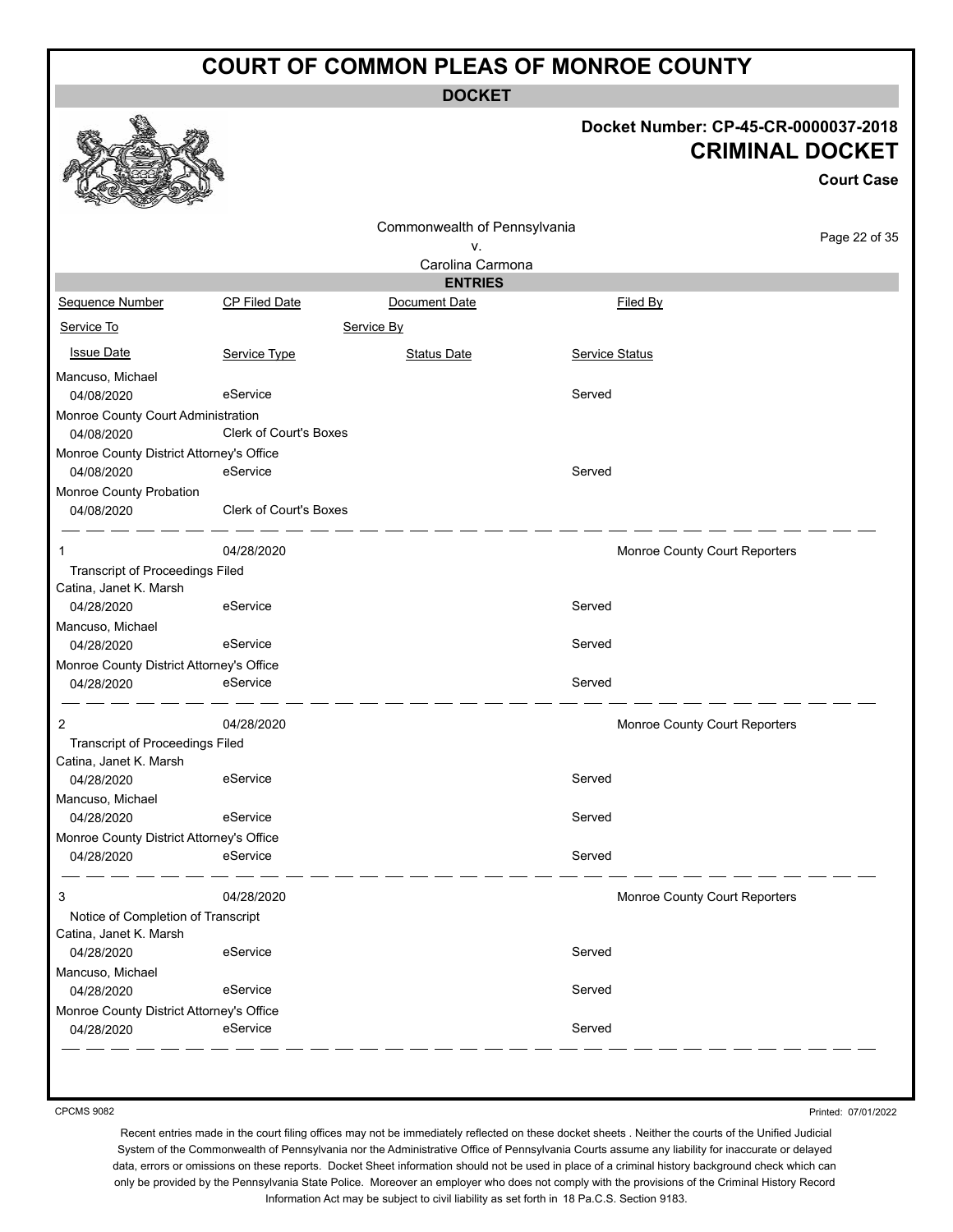**DOCKET**

#### **Docket Number: CP-45-CR-0000037-2018 CRIMINAL DOCKET**

**Court Case**

|                                                        |                                                    | Commonwealth of Pennsylvania |                                             |               |
|--------------------------------------------------------|----------------------------------------------------|------------------------------|---------------------------------------------|---------------|
|                                                        |                                                    | v.                           |                                             | Page 23 of 35 |
|                                                        |                                                    | Carolina Carmona             |                                             |               |
|                                                        |                                                    | <b>ENTRIES</b>               |                                             |               |
| Sequence Number                                        | CP Filed Date                                      | Document Date                | Filed By                                    |               |
| Service To                                             |                                                    | Service By                   |                                             |               |
| <b>Issue Date</b>                                      | Service Type                                       | <b>Status Date</b>           | Service Status                              |               |
|                                                        | 04/30/2020                                         |                              | Monroe County Court Reporters               |               |
| Catina, Janet K. Marsh                                 | Form A: Notice of Completion of Transcript         |                              |                                             |               |
| 05/01/2020                                             | eService                                           |                              | Served                                      |               |
| Mancuso, Michael                                       |                                                    |                              |                                             |               |
| 05/01/2020                                             | eService                                           |                              | Served                                      |               |
| Monroe County District Attorney's Office<br>05/01/2020 | eService                                           |                              | Served                                      |               |
|                                                        |                                                    |                              |                                             |               |
| $\overline{c}$                                         | 04/30/2020                                         | 11/18/2019                   | Monroe County Court Reporters               |               |
| <b>Transcript of Proceedings Filed</b>                 |                                                    |                              |                                             |               |
| Catina, Janet K. Marsh                                 |                                                    |                              |                                             |               |
| 05/01/2020<br>Mancuso, Michael                         | eService                                           |                              | Served                                      |               |
| 05/01/2020                                             | eService                                           |                              | Served                                      |               |
| Monroe County District Attorney's Office               |                                                    |                              |                                             |               |
| 05/01/2020                                             | eService                                           |                              | Served                                      |               |
| 1                                                      | 05/15/2020                                         |                              | Monroe County District Attorney's<br>Office |               |
|                                                        | Brief in Opposition to Defendant's Motion to Sever |                              |                                             |               |
| Catina, Janet K. Marsh                                 |                                                    |                              |                                             |               |
| 05/15/2020                                             | eNotice                                            |                              | Notified                                    |               |
| Mancuso, Michael<br>05/15/2020                         | eService                                           |                              | Served                                      |               |
|                                                        |                                                    |                              |                                             |               |
| 1                                                      | 06/17/2020                                         |                              | Mark, Jonathan                              |               |
| Order Denying Motion for Severance                     |                                                    |                              |                                             |               |
| Catina, Janet K. Marsh                                 |                                                    |                              |                                             |               |
| 06/18/2020                                             | eService                                           |                              | Served                                      |               |
| Mancuso, Michael<br>06/18/2020                         | eService                                           |                              | Served                                      |               |
| Monroe County District Attorney's Office               |                                                    |                              |                                             |               |
| 06/18/2020                                             | eService                                           |                              | Served                                      |               |
| 1                                                      | 09/16/2020                                         | 09/16/2020                   | Mark, Jonathan                              |               |
| Order Scheduling Hearing                               |                                                    |                              |                                             |               |
| Catina, Janet K. Marsh                                 |                                                    |                              |                                             |               |

CPCMS 9082

Recent entries made in the court filing offices may not be immediately reflected on these docket sheets . Neither the courts of the Unified Judicial System of the Commonwealth of Pennsylvania nor the Administrative Office of Pennsylvania Courts assume any liability for inaccurate or delayed data, errors or omissions on these reports. Docket Sheet information should not be used in place of a criminal history background check which can only be provided by the Pennsylvania State Police. Moreover an employer who does not comply with the provisions of the Criminal History Record Information Act may be subject to civil liability as set forth in 18 Pa.C.S. Section 9183.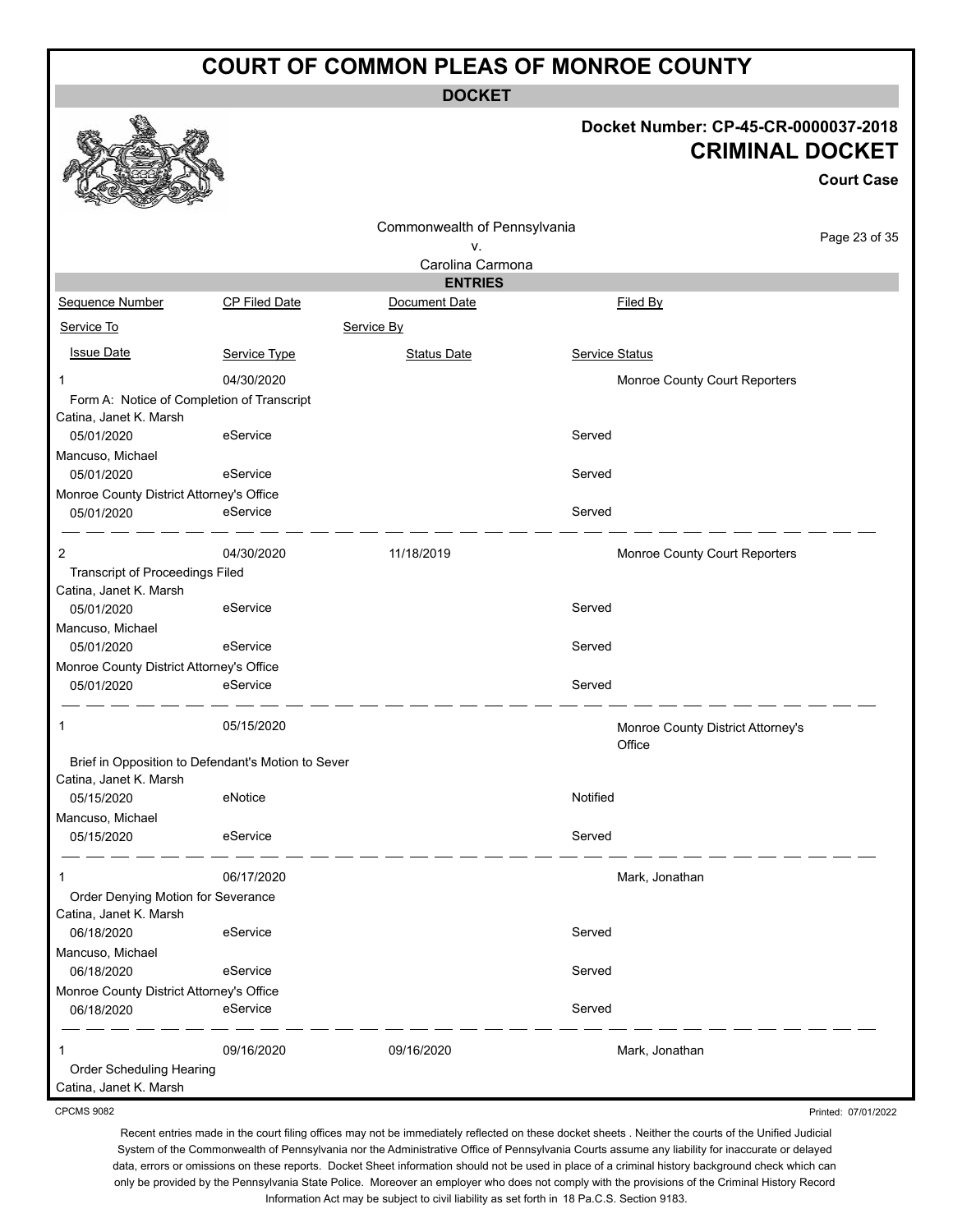**DOCKET**

#### **Docket Number: CP-45-CR-0000037-2018 CRIMINAL DOCKET**

|                                                        |                                                                 |                                    |                | <b>Court Case</b> |
|--------------------------------------------------------|-----------------------------------------------------------------|------------------------------------|----------------|-------------------|
|                                                        |                                                                 | Commonwealth of Pennsylvania<br>۷. |                | Page 24 of 35     |
|                                                        |                                                                 | Carolina Carmona<br><b>ENTRIES</b> |                |                   |
| Sequence Number                                        | <b>CP Filed Date</b>                                            | Document Date                      | Filed By       |                   |
| Service To                                             |                                                                 | Service By                         |                |                   |
|                                                        |                                                                 |                                    |                |                   |
| <b>Issue Date</b>                                      | Service Type                                                    | <b>Status Date</b>                 | Service Status |                   |
| 09/16/2020                                             | eService                                                        |                                    | Served         |                   |
| Mancuso, Michael                                       |                                                                 |                                    |                |                   |
| 09/16/2020                                             | eService                                                        |                                    | Served         |                   |
| Monroe County Court Administration                     |                                                                 |                                    |                |                   |
| 09/16/2020                                             | Clerk of Court's Boxes                                          |                                    |                |                   |
| Monroe County District Attorney's Office<br>09/16/2020 | eService                                                        |                                    | Served         |                   |
|                                                        |                                                                 |                                    |                |                   |
| 3                                                      | 09/24/2020                                                      | 09/24/2020                         | Mark, Jonathan |                   |
| Order Granting Motion for Continuance                  |                                                                 |                                    |                |                   |
| Catina, Janet K. Marsh                                 |                                                                 |                                    |                |                   |
| 09/24/2020                                             | eService                                                        |                                    | Served         |                   |
| Mancuso, Michael                                       |                                                                 |                                    |                |                   |
| 09/24/2020                                             | eService                                                        |                                    | Served         |                   |
| Monroe County Court Administration                     |                                                                 |                                    |                |                   |
| 09/24/2020                                             | <b>Clerk of Court's Boxes</b>                                   |                                    |                |                   |
| Monroe County District Attorney's Office               |                                                                 |                                    |                |                   |
| 09/24/2020                                             | eService                                                        |                                    | Served         |                   |
| 2                                                      | 10/05/2020                                                      |                                    | Mark, Jonathan |                   |
|                                                        | Order Continuing Case for Trial / Placed on February Trial Term |                                    |                |                   |
| Catina, Janet K. Marsh                                 |                                                                 |                                    |                |                   |
| 10/05/2020                                             | eService                                                        |                                    | Served         |                   |
| Mancuso, Michael                                       |                                                                 |                                    |                |                   |
| 10/05/2020                                             | eService                                                        |                                    | Served         |                   |
| Monroe County Correctional Facility                    |                                                                 |                                    |                |                   |
| 10/05/2020                                             | Clerk of Court's Boxes                                          |                                    |                |                   |
| Monroe County Court Administration                     | Clerk of Court's Boxes                                          |                                    |                |                   |
| 10/05/2020                                             |                                                                 |                                    |                |                   |
| Monroe County District Attorney's Office               | eService                                                        |                                    | Served         |                   |
| 10/05/2020<br>Other                                    |                                                                 |                                    |                |                   |
| 10/05/2020                                             | <b>First Class</b>                                              |                                    |                |                   |
|                                                        |                                                                 |                                    |                |                   |
| 1                                                      | 12/17/2020                                                      | 12/16/2020                         | Mark, Jonathan |                   |
| Order to Place Case on Trial List                      |                                                                 |                                    |                |                   |
| Catina, Janet K. Marsh                                 |                                                                 |                                    |                |                   |

CPCMS 9082

Recent entries made in the court filing offices may not be immediately reflected on these docket sheets . Neither the courts of the Unified Judicial System of the Commonwealth of Pennsylvania nor the Administrative Office of Pennsylvania Courts assume any liability for inaccurate or delayed data, errors or omissions on these reports. Docket Sheet information should not be used in place of a criminal history background check which can only be provided by the Pennsylvania State Police. Moreover an employer who does not comply with the provisions of the Criminal History Record Information Act may be subject to civil liability as set forth in 18 Pa.C.S. Section 9183.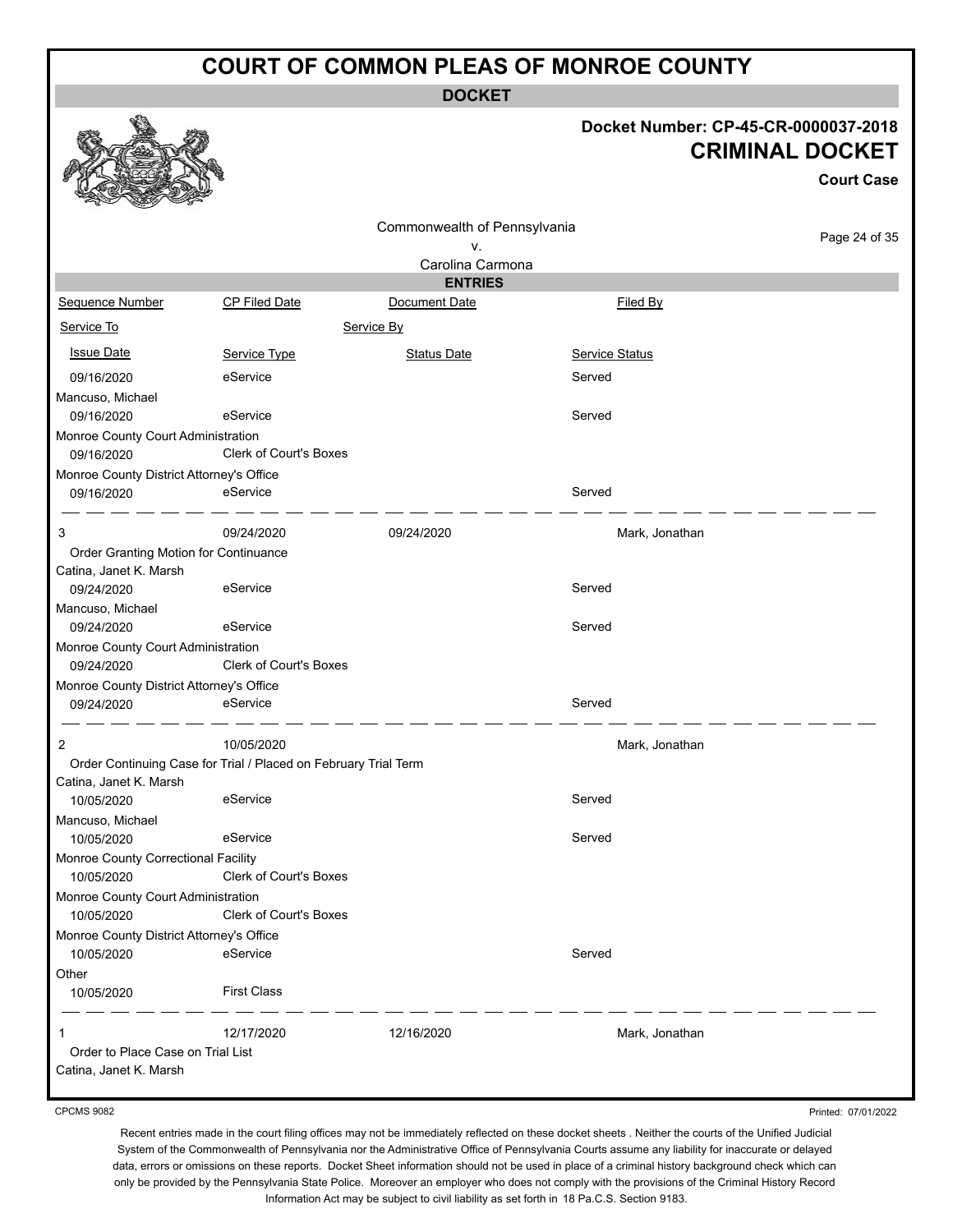**DOCKET**

#### **Docket Number: CP-45-CR-0000037-2018 CRIMINAL DOCKET**

**Court Case**

|                                          |                               | Commonwealth of Pennsylvania |                       |               |
|------------------------------------------|-------------------------------|------------------------------|-----------------------|---------------|
|                                          |                               | ٧.                           |                       | Page 25 of 35 |
|                                          |                               | Carolina Carmona             |                       |               |
|                                          |                               | <b>ENTRIES</b>               |                       |               |
| <b>Sequence Number</b>                   | CP Filed Date                 | Document Date                | Filed By              |               |
| Service To                               |                               | Service By                   |                       |               |
| <b>Issue Date</b>                        | Service Type                  | <b>Status Date</b>           | <b>Service Status</b> |               |
| 12/17/2020                               | eService                      |                              | Served                |               |
| Mancuso, Michael                         |                               |                              |                       |               |
| 12/17/2020                               | eService                      |                              | Served                |               |
| Monroe County Correctional Facility      |                               |                              |                       |               |
| 12/17/2020                               | <b>Clerk of Court's Boxes</b> |                              |                       |               |
| Monroe County Court Administration       |                               |                              |                       |               |
| 12/17/2020                               | Clerk of Court's Boxes        |                              |                       |               |
| Monroe County District Attorney's Office |                               |                              |                       |               |
| 12/17/2020                               | eService                      |                              | Served                |               |
| Other                                    |                               |                              |                       |               |
| 12/17/2020                               | <b>First Class</b>            |                              |                       |               |
|                                          |                               |                              |                       |               |
| 2                                        | 02/26/2021                    |                              | Mark, Jonathan        |               |
| Order Pre-Trrial Conference Rescheduled  |                               |                              |                       |               |
| Catina, Janet K. Marsh                   |                               |                              |                       |               |
| 02/26/2021                               | eService                      |                              | Served                |               |
| Mancuso, Michael                         |                               |                              |                       |               |
| 02/26/2021                               | eService                      |                              | Served                |               |
| Monroe County District Attorney's Office |                               |                              |                       |               |
| 02/26/2021                               | eService                      |                              | Served                |               |
| 2                                        | 03/10/2021                    |                              | Mark, Jonathan        |               |
| Order Scheduling Hearing                 |                               |                              |                       |               |
| Catina, Janet K. Marsh                   |                               |                              |                       |               |
| 03/11/2021                               | eService                      |                              | Served                |               |
| Mancuso, Michael                         |                               |                              |                       |               |
| 03/11/2021                               | eService                      |                              | Served                |               |
| Monroe County Court Administration       |                               |                              |                       |               |
| 03/11/2021                               | Clerk of Court's Boxes        |                              |                       |               |
| Monroe County District Attorney's Office |                               |                              |                       |               |
| 03/11/2021                               | eService                      |                              | Served                |               |
| 5                                        | 03/22/2021                    |                              | Mark, Jonathan        |               |
| Order Scheduling Hearing                 |                               |                              |                       |               |
| Catina, Janet K. Marsh                   |                               |                              |                       |               |
| 03/22/2021                               | eService                      |                              | Served                |               |
| Mancuso, Michael                         |                               |                              |                       |               |

CPCMS 9082

Printed: 07/01/2022

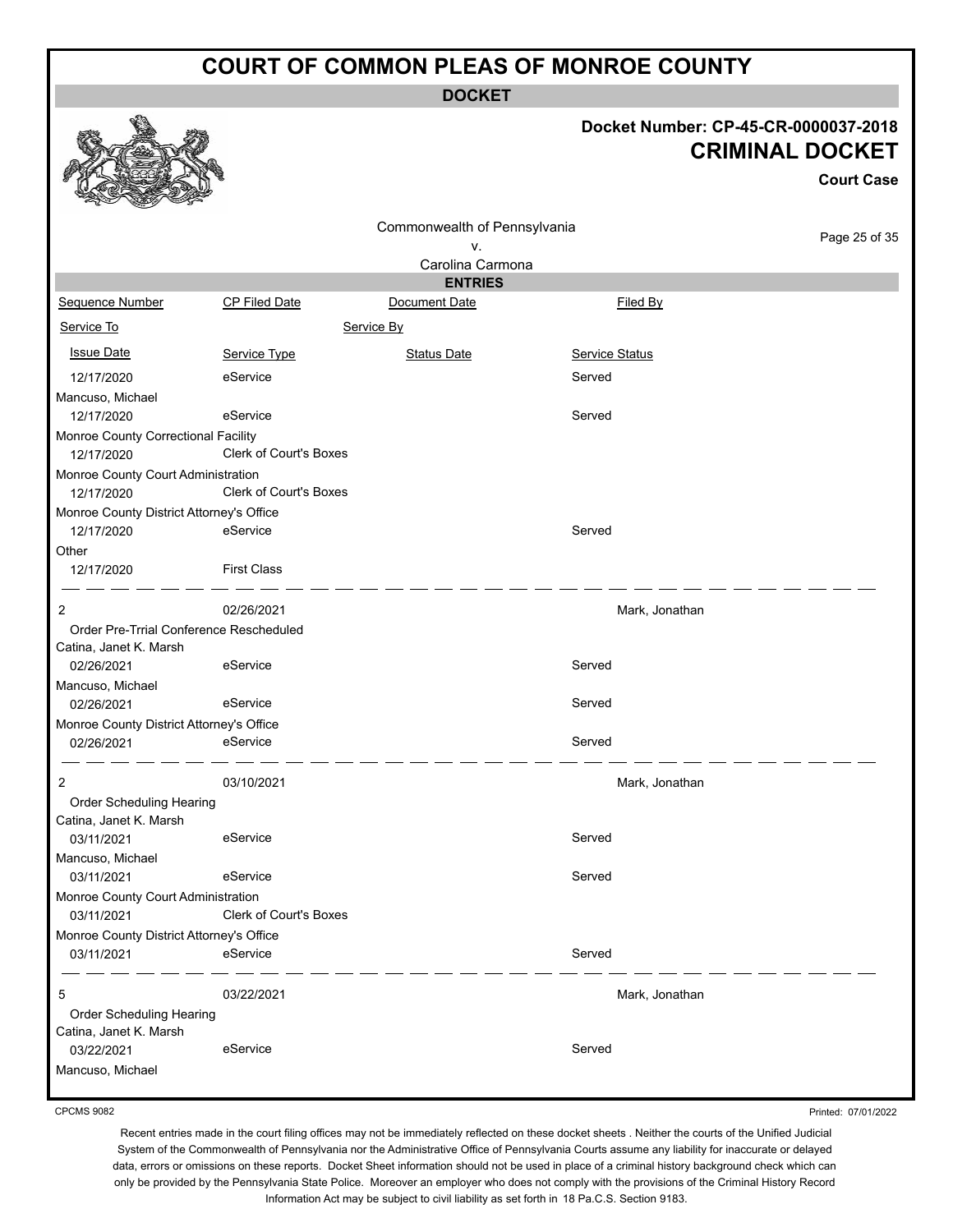**DOCKET**

#### **Docket Number: CP-45-CR-0000037-2018 CRIMINAL DOCKET**

|                                                        |                                                                 |                                    |                       | <b>Court Case</b> |
|--------------------------------------------------------|-----------------------------------------------------------------|------------------------------------|-----------------------|-------------------|
|                                                        |                                                                 | Commonwealth of Pennsylvania<br>v. |                       | Page 26 of 35     |
|                                                        |                                                                 | Carolina Carmona                   |                       |                   |
|                                                        |                                                                 | <b>ENTRIES</b>                     |                       |                   |
| Sequence Number                                        | <b>CP Filed Date</b>                                            | Document Date                      | Filed By              |                   |
| Service To                                             |                                                                 | Service By                         |                       |                   |
| <b>Issue Date</b>                                      | Service Type                                                    | <b>Status Date</b>                 | <b>Service Status</b> |                   |
| 03/22/2021                                             | eService                                                        |                                    | Served                |                   |
| Monroe County Correctional Facility                    |                                                                 |                                    |                       |                   |
| 03/22/2021                                             | <b>Clerk of Court's Boxes</b>                                   |                                    |                       |                   |
| Monroe County Court Administration                     |                                                                 |                                    |                       |                   |
| 03/22/2021                                             | <b>Clerk of Court's Boxes</b>                                   |                                    |                       |                   |
| Monroe County District Attorney's Office               |                                                                 |                                    |                       |                   |
| 03/22/2021                                             | eService                                                        |                                    | Served                |                   |
| Monroe County Probation Department                     | Clerk of Court's Boxes                                          |                                    |                       |                   |
| 03/22/2021                                             |                                                                 |                                    |                       |                   |
| Monroe County Sheriff's Department<br>03/22/2021       | <b>Clerk of Court's Boxes</b>                                   |                                    |                       |                   |
|                                                        |                                                                 |                                    |                       |                   |
| 1                                                      | 05/26/2021                                                      | 05/26/2021                         | Mark, Jonathan        |                   |
| Order Granting Motion for Continuance                  |                                                                 |                                    |                       |                   |
| Catina, Janet K. Marsh                                 |                                                                 |                                    |                       |                   |
| 05/26/2021                                             | eService                                                        |                                    | Served                |                   |
| Mancuso, Michael                                       |                                                                 |                                    |                       |                   |
| 05/26/2021                                             | eService                                                        |                                    | Served                |                   |
| Monroe County Court Administration                     |                                                                 |                                    |                       |                   |
| 05/26/2021                                             | <b>Clerk of Court's Boxes</b>                                   |                                    |                       |                   |
| Monroe County District Attorney's Office<br>05/26/2021 | eService                                                        |                                    | Served                |                   |
|                                                        |                                                                 |                                    |                       |                   |
| 1                                                      | 06/29/2021                                                      |                                    | Warden, George J.     |                   |
|                                                        | Case Correspondence - forwarded to attorney re: req new counsel |                                    |                       |                   |
| Carmona, Carolina                                      |                                                                 |                                    |                       |                   |
| 06/30/2021                                             | <b>First Class</b>                                              |                                    |                       |                   |
| Catina, Janet K. Marsh                                 |                                                                 |                                    |                       |                   |
| 06/30/2021                                             | <b>First Class</b>                                              |                                    |                       |                   |
| Catina, Janet K. Marsh                                 |                                                                 |                                    |                       |                   |
| 06/30/2021                                             | eService                                                        |                                    | Served                |                   |
| Mancuso, Michael                                       |                                                                 |                                    | Served                |                   |
| 06/30/2021<br>Monroe County District Attorney's Office | eService                                                        |                                    |                       |                   |
| 06/30/2021                                             | Clerk of Court's Boxes                                          |                                    |                       |                   |
| Monroe County District Attorney's Office               |                                                                 |                                    |                       |                   |
| 06/30/2021                                             | eService                                                        |                                    | Served                |                   |
|                                                        |                                                                 |                                    |                       |                   |

CPCMS 9082

Printed: 07/01/2022

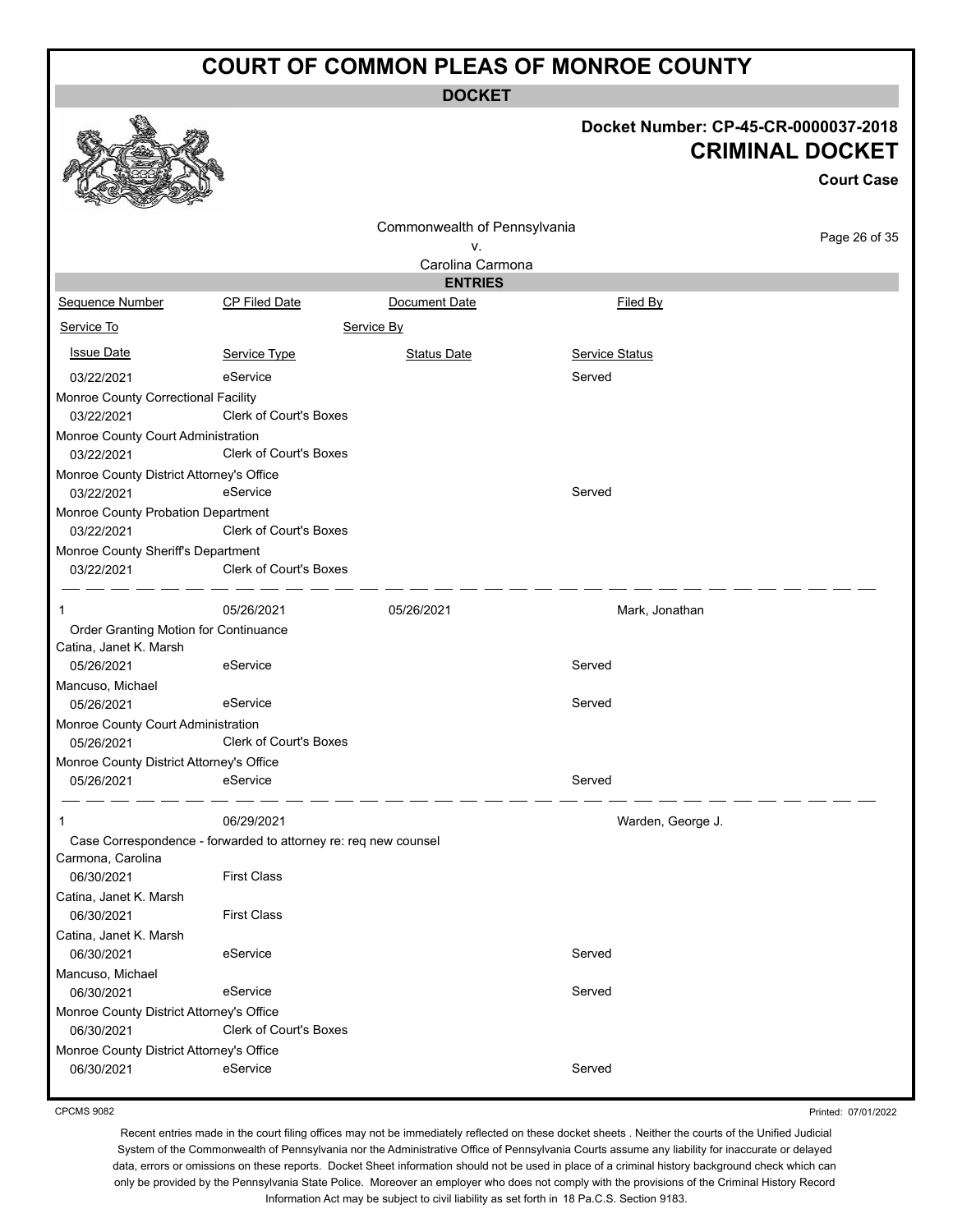**DOCKET**

|                                                        |                               | DUUNE I                         |                |                                                                |
|--------------------------------------------------------|-------------------------------|---------------------------------|----------------|----------------------------------------------------------------|
|                                                        |                               |                                 |                | Docket Number: CP-45-CR-0000037-2018<br><b>CRIMINAL DOCKET</b> |
|                                                        |                               |                                 |                | <b>Court Case</b>                                              |
|                                                        |                               |                                 |                |                                                                |
|                                                        |                               | Commonwealth of Pennsylvania    |                | Page 27 of 35                                                  |
|                                                        |                               | ۷.                              |                |                                                                |
|                                                        |                               | Carolina Carmona                |                |                                                                |
| Sequence Number                                        | <b>CP Filed Date</b>          | <b>ENTRIES</b><br>Document Date |                | Filed By                                                       |
|                                                        |                               |                                 |                |                                                                |
| Service To                                             |                               | Service By                      |                |                                                                |
| <b>Issue Date</b>                                      | Service Type                  | <b>Status Date</b>              | Service Status |                                                                |
|                                                        |                               |                                 |                |                                                                |
| 2<br>Order Scheduling Trial Hearing                    | 07/20/2021                    |                                 |                | Mark, Jonathan                                                 |
| Catina, Janet K. Marsh                                 |                               |                                 |                |                                                                |
| 07/21/2021                                             | eService                      |                                 | Served         |                                                                |
| Mancuso, Michael                                       |                               |                                 |                |                                                                |
| 07/21/2021                                             | eService                      |                                 | Served         |                                                                |
| Monroe County Correctional Facility                    |                               |                                 |                |                                                                |
| 07/21/2021                                             | <b>Clerk of Court's Boxes</b> |                                 |                |                                                                |
| Monroe County Court Administration                     |                               |                                 |                |                                                                |
| 07/21/2021                                             | Clerk of Court's Boxes        |                                 |                |                                                                |
| Monroe County District Attorney's Office               |                               |                                 |                |                                                                |
| 07/21/2021                                             | eService                      |                                 | Served         |                                                                |
| 1                                                      | 07/28/2021                    | 11/18/2019                      |                | Monroe County Court Reporters                                  |
| Transcript of Proceedings Filed November 18,2019       |                               |                                 |                |                                                                |
| Catina, Janet K. Marsh                                 |                               |                                 |                |                                                                |
| 07/28/2021                                             | eService                      |                                 | Served         |                                                                |
| Mancuso, Michael                                       |                               |                                 |                |                                                                |
| 07/28/2021                                             | eService                      |                                 | Served         |                                                                |
| Monroe County District Attorney's Office<br>07/28/2021 | eService                      |                                 | Served         |                                                                |
|                                                        |                               |                                 |                |                                                                |
| 1                                                      | 09/27/2021                    |                                 |                | Monroe County District Attorney's                              |
|                                                        |                               |                                 |                | Office                                                         |
| Commonwealth's Motion for Pre-Trial Conference         |                               |                                 |                |                                                                |
| Catina, Janet K. Marsh                                 |                               |                                 |                |                                                                |
| 09/27/2021                                             | eNotice                       |                                 | Notified       |                                                                |
| Mancuso, Michael                                       |                               |                                 |                |                                                                |
| 09/27/2021                                             | eService                      |                                 | Served         |                                                                |
| 2                                                      | 10/01/2021                    | 10/01/2021                      |                | Mark, Jonathan                                                 |
| Order Scheduling Hearing                               |                               |                                 |                |                                                                |
| Catina, Janet K. Marsh                                 |                               |                                 |                |                                                                |
| 10/01/2021                                             | eService                      |                                 | Served         |                                                                |
| Mancuso, Michael                                       |                               |                                 |                |                                                                |
| 10/01/2021                                             | eService                      |                                 | Served         |                                                                |
| Monroe County Court Administration                     |                               |                                 |                |                                                                |

CPCMS 9082

Recent entries made in the court filing offices may not be immediately reflected on these docket sheets . Neither the courts of the Unified Judicial System of the Commonwealth of Pennsylvania nor the Administrative Office of Pennsylvania Courts assume any liability for inaccurate or delayed data, errors or omissions on these reports. Docket Sheet information should not be used in place of a criminal history background check which can only be provided by the Pennsylvania State Police. Moreover an employer who does not comply with the provisions of the Criminal History Record Information Act may be subject to civil liability as set forth in 18 Pa.C.S. Section 9183.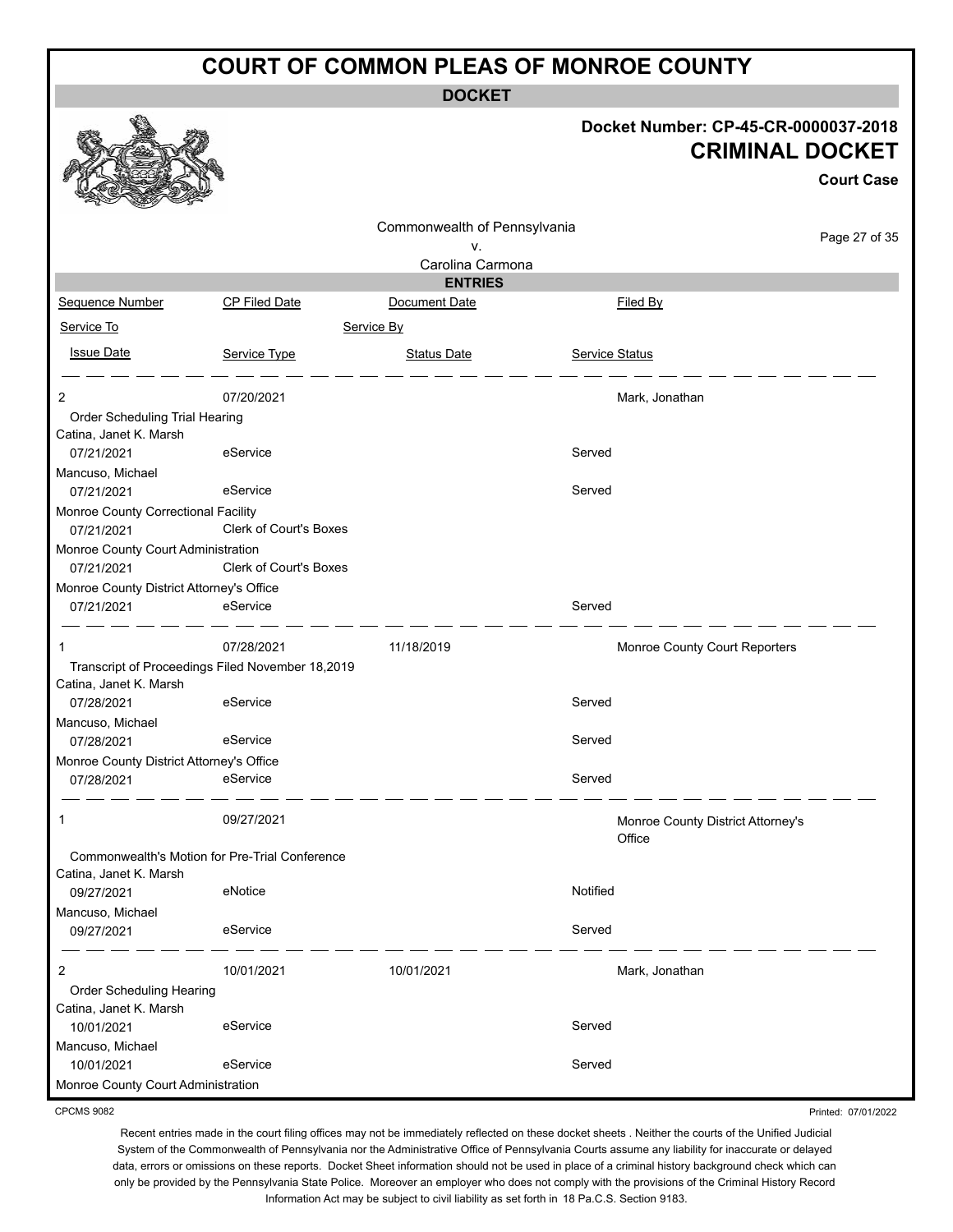**DOCKET**

#### **Docket Number: CP-45-CR-0000037-2018 CRIMINAL DOCKET**

Printed: 07/01/2022

|                                                        |                                                  |                              |                                             | <b>Court Case</b> |
|--------------------------------------------------------|--------------------------------------------------|------------------------------|---------------------------------------------|-------------------|
|                                                        |                                                  | Commonwealth of Pennsylvania |                                             |                   |
|                                                        |                                                  | ۷.                           |                                             | Page 28 of 35     |
|                                                        |                                                  | Carolina Carmona             |                                             |                   |
|                                                        |                                                  | <b>ENTRIES</b>               |                                             |                   |
| <b>Sequence Number</b>                                 | CP Filed Date                                    | Document Date                | Filed By                                    |                   |
| Service To                                             |                                                  | Service By                   |                                             |                   |
| <b>Issue Date</b>                                      | Service Type                                     | <b>Status Date</b>           | Service Status                              |                   |
| 10/01/2021                                             | <b>Clerk of Court's Boxes</b>                    |                              |                                             |                   |
| Monroe County District Attorney's Office               |                                                  |                              |                                             |                   |
| 10/01/2021                                             | eService                                         |                              | Served                                      |                   |
| Other                                                  |                                                  |                              |                                             |                   |
| 10/01/2021                                             | <b>Attorney Box</b>                              |                              |                                             |                   |
| Other                                                  |                                                  |                              |                                             |                   |
| 10/01/2021                                             | <b>Attorney Box</b>                              |                              |                                             |                   |
| 2                                                      | 10/08/2021                                       | 10/07/2021                   | Mark, Jonathan                              |                   |
|                                                        | Order Accepting Guilty Plea/Sentencing Scheduled |                              |                                             |                   |
| Catina, Janet K. Marsh                                 |                                                  |                              |                                             |                   |
| 10/12/2021                                             | eService                                         |                              | Served                                      |                   |
| Mancuso, Michael                                       |                                                  |                              |                                             |                   |
| 10/12/2021                                             | eService                                         |                              | Served                                      |                   |
| Monroe County Correctional Facility                    |                                                  |                              |                                             |                   |
| 10/12/2021                                             | Clerk of Court's Boxes                           |                              |                                             |                   |
| Monroe County Court Administration                     |                                                  |                              |                                             |                   |
| 10/12/2021                                             | Clerk of Court's Boxes                           |                              |                                             |                   |
| Monroe County District Attorney's Office<br>10/12/2021 | eService                                         |                              | Served                                      |                   |
| Monroe County Probation Department                     |                                                  |                              |                                             |                   |
| 10/12/2021                                             | Clerk of Court's Boxes                           |                              |                                             |                   |
| Monroe County Sheriff's Department                     |                                                  |                              |                                             |                   |
| 10/12/2021                                             | <b>Clerk of Court's Boxes</b>                    |                              |                                             |                   |
|                                                        | 10/12/2021                                       |                              | Carmona, Carolina<br>Catina, Janet K. Marsh |                   |
| Written Guilty Plea Colloquy                           |                                                  |                              |                                             |                   |
| Mancuso, Michael                                       |                                                  |                              |                                             |                   |
| 10/13/2021                                             | eService                                         |                              | Served                                      |                   |
| Monroe County District Attorney's Office               |                                                  |                              |                                             |                   |
| 10/13/2021                                             | eService                                         |                              | Served                                      |                   |
| 1                                                      | 12/20/2021                                       |                              | Mark, Jonathan                              |                   |
| Order - Sentence/Penalty Imposed                       |                                                  |                              |                                             |                   |
| Catina, Janet K. Marsh                                 |                                                  |                              |                                             |                   |
| 12/27/2021                                             | eService                                         |                              | Served                                      |                   |
| Mancuso, Michael                                       |                                                  |                              |                                             |                   |

CPCMS 9082

**稔.**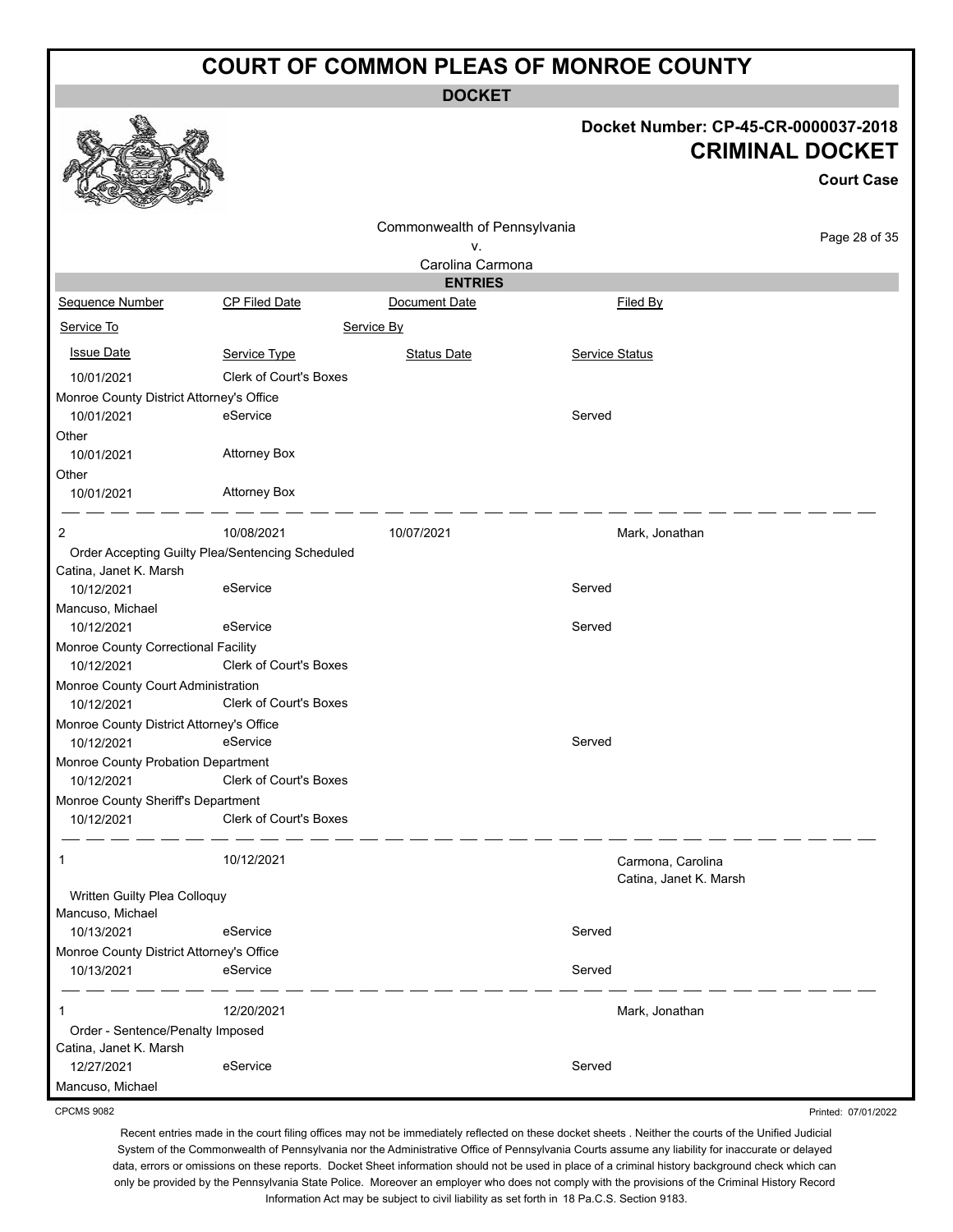**DOCKET**

#### **Docket Number: CP-45-CR-0000037-2018 CRIMINAL DOCKET**

**Court Case**

|                                                   |                        | Commonwealth of Pennsylvania |                |                                    |
|---------------------------------------------------|------------------------|------------------------------|----------------|------------------------------------|
|                                                   |                        | v.                           |                | Page 29 of 35                      |
|                                                   |                        | Carolina Carmona             |                |                                    |
|                                                   |                        | <b>ENTRIES</b>               |                |                                    |
| Sequence Number                                   | <b>CP Filed Date</b>   | Document Date                |                | Filed By                           |
| Service To                                        |                        | Service By                   |                |                                    |
| <b>Issue Date</b>                                 | Service Type           | <b>Status Date</b>           | Service Status |                                    |
| 12/27/2021                                        | eService               |                              | Served         |                                    |
| Monroe County Correctional Facility               |                        |                              |                |                                    |
| 12/27/2021                                        | Clerk of Court's Boxes |                              |                |                                    |
| Monroe County Court Administration                |                        |                              |                |                                    |
| 12/27/2021                                        | Clerk of Court's Boxes |                              |                |                                    |
| Monroe County District Attorney's Office          |                        |                              |                |                                    |
| 12/27/2021                                        | eService               |                              | Served         |                                    |
| Monroe County Probation Department                |                        |                              |                |                                    |
| 12/27/2021                                        | eNotice                |                              | Notified       |                                    |
| Monroe County Sheriff's Department                |                        |                              |                |                                    |
| 12/27/2021                                        | Clerk of Court's Boxes |                              |                |                                    |
|                                                   |                        |                              |                |                                    |
| 1                                                 | 12/22/2021             |                              |                | Carmona, Carolina                  |
|                                                   |                        |                              |                | Catina, Janet K. Marsh             |
| Written Post-Sentence Colloquy                    |                        |                              |                |                                    |
| Mancuso, Michael                                  |                        |                              |                |                                    |
| 12/22/2021                                        | eService               |                              | Served         |                                    |
| Monroe County District Attorney's Office          |                        |                              |                |                                    |
| 12/22/2021                                        | eService               |                              | Served         |                                    |
|                                                   |                        |                              |                |                                    |
| 2                                                 | 12/22/2021             |                              |                | Monroe County Probation Department |
| Guideline Sentence Form<br>Catina, Janet K. Marsh |                        |                              |                |                                    |
| 12/22/2021                                        | eService               |                              | Served         |                                    |
| Mancuso, Michael                                  |                        |                              |                |                                    |
| 12/22/2021                                        | eService               |                              | Served         |                                    |
| Monroe County District Attorney's Office          |                        |                              |                |                                    |
| 12/22/2021                                        | eService               |                              | Served         |                                    |
|                                                   |                        |                              |                |                                    |
| 1                                                 | 01/03/2022             |                              |                | Court of Common Pleas - Monroe     |
| Penalty Assessed                                  |                        |                              |                | County                             |
| Catina, Janet K. Marsh                            |                        |                              |                |                                    |
| 01/03/2022                                        | eService               |                              | Served         |                                    |
| Mancuso, Michael                                  |                        |                              |                |                                    |
| 01/03/2022                                        | eService               |                              | Served         |                                    |
| Monroe County District Attorney's Office          |                        |                              |                |                                    |
| 01/03/2022                                        | eService               |                              | Served         |                                    |
|                                                   |                        |                              |                |                                    |

CPCMS 9082

Recent entries made in the court filing offices may not be immediately reflected on these docket sheets . Neither the courts of the Unified Judicial System of the Commonwealth of Pennsylvania nor the Administrative Office of Pennsylvania Courts assume any liability for inaccurate or delayed data, errors or omissions on these reports. Docket Sheet information should not be used in place of a criminal history background check which can only be provided by the Pennsylvania State Police. Moreover an employer who does not comply with the provisions of the Criminal History Record Information Act may be subject to civil liability as set forth in 18 Pa.C.S. Section 9183.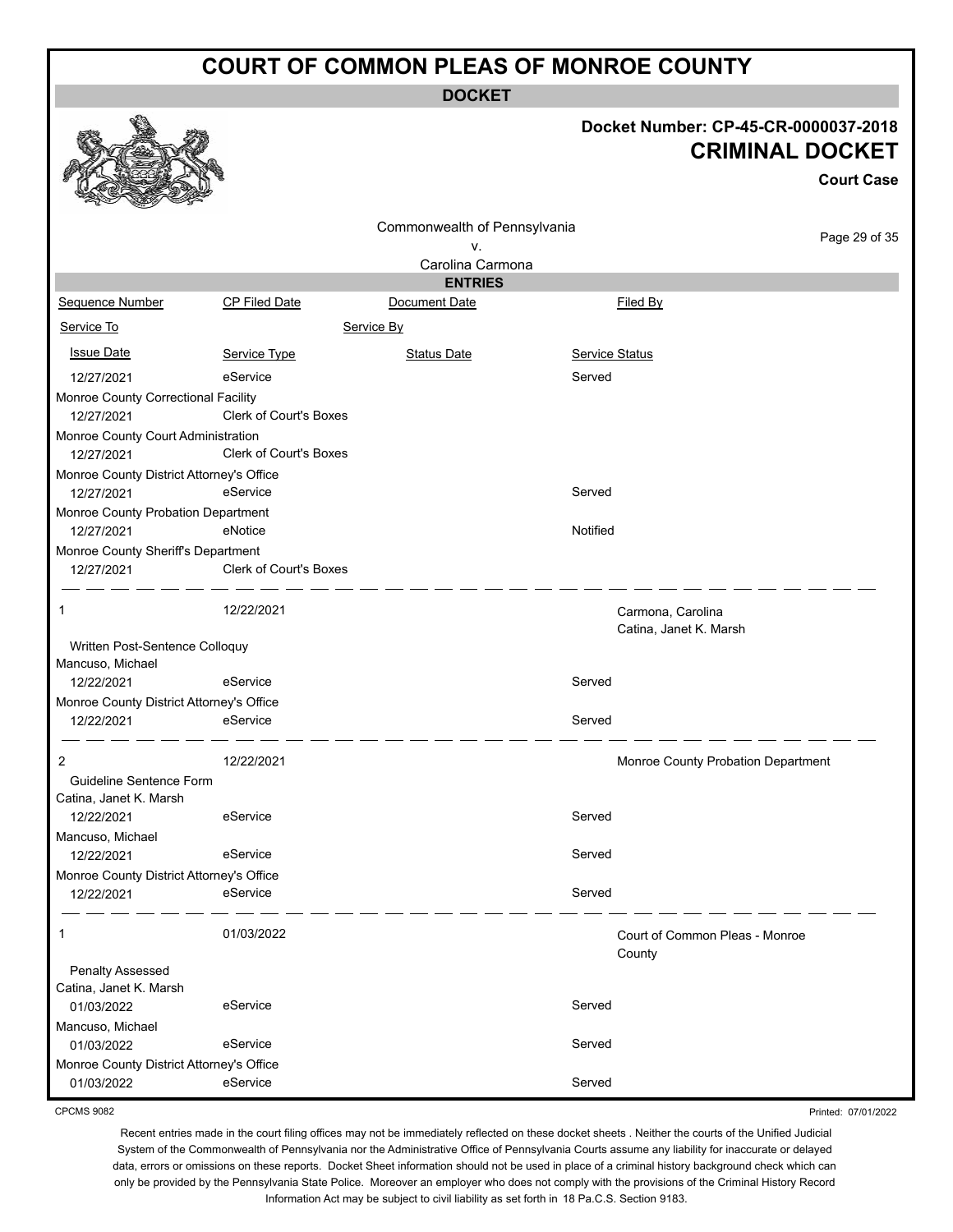**DOCKET**

|                                                  |                                                           | ו ∟טיש                       |                                      |                        |
|--------------------------------------------------|-----------------------------------------------------------|------------------------------|--------------------------------------|------------------------|
|                                                  |                                                           |                              | Docket Number: CP-45-CR-0000037-2018 | <b>CRIMINAL DOCKET</b> |
|                                                  |                                                           |                              |                                      | <b>Court Case</b>      |
|                                                  |                                                           |                              |                                      |                        |
|                                                  |                                                           | Commonwealth of Pennsylvania |                                      | Page 30 of 35          |
|                                                  |                                                           | v.<br>Carolina Carmona       |                                      |                        |
|                                                  |                                                           | <b>ENTRIES</b>               |                                      |                        |
| Sequence Number                                  | <b>CP Filed Date</b>                                      | Document Date                | Filed By                             |                        |
| Service To                                       |                                                           | Service By                   |                                      |                        |
|                                                  |                                                           |                              |                                      |                        |
| <b>Issue Date</b>                                | Service Type                                              | <b>Status Date</b>           | <b>Service Status</b>                |                        |
| Monroe County Probation Department               |                                                           |                              |                                      |                        |
| 01/03/2022                                       | eNotice                                                   |                              | Notified                             |                        |
| 2                                                | 01/03/2022                                                |                              | Court of Common Pleas - Monroe       |                        |
|                                                  |                                                           |                              | County                               |                        |
|                                                  | Court Commitment State or County Correctional Institution |                              |                                      |                        |
| Catina, Janet K. Marsh                           |                                                           |                              |                                      |                        |
| 01/03/2022                                       | eService                                                  |                              | Served                               |                        |
| Mancuso, Michael<br>01/03/2022                   | eService                                                  |                              | Served                               |                        |
| Monroe County District Attorney's Office         |                                                           |                              |                                      |                        |
| 01/03/2022                                       | eService                                                  |                              | Served                               |                        |
| Monroe County Probation Department               |                                                           |                              |                                      |                        |
| 01/03/2022                                       | eNotice                                                   |                              | Notified                             |                        |
| 1                                                | 02/06/2022                                                |                              | Catina, Janet K. Marsh               |                        |
| Post-Sentence Motion                             |                                                           |                              |                                      |                        |
| Mancuso, Michael                                 |                                                           |                              |                                      |                        |
| 02/07/2022                                       | eNotice                                                   |                              | Notified                             |                        |
| Monroe County District Attorney's Office         |                                                           |                              |                                      |                        |
| 02/07/2022                                       | eNotice                                                   |                              | Notified                             |                        |
| Monroe County Probation Department<br>02/07/2022 | <b>Example 19</b> Police                                  |                              | Notified                             |                        |
|                                                  |                                                           |                              |                                      |                        |
| 2                                                | 02/07/2022                                                | 02/07/2022                   | Mark, Jonathan                       |                        |
| Order Scheduling Hearing                         |                                                           |                              |                                      |                        |
| Catina, Janet K. Marsh                           |                                                           |                              |                                      |                        |
| 02/07/2022                                       | eService                                                  |                              | Served                               |                        |
| Mancuso, Michael                                 |                                                           |                              |                                      |                        |
| 02/07/2022                                       | eService                                                  |                              | Served                               |                        |
| Monroe County Court Administration               |                                                           |                              |                                      |                        |
| 02/07/2022                                       | <b>Clerk of Court's Boxes</b>                             |                              |                                      |                        |
| Monroe County District Attorney's Office         |                                                           |                              |                                      |                        |
| 02/07/2022                                       | eService                                                  |                              | Served                               |                        |
| Monroe County Probation Department<br>02/07/2022 | eNotice                                                   |                              | Notified                             |                        |
|                                                  |                                                           |                              |                                      |                        |

CPCMS 9082

Printed: 07/01/2022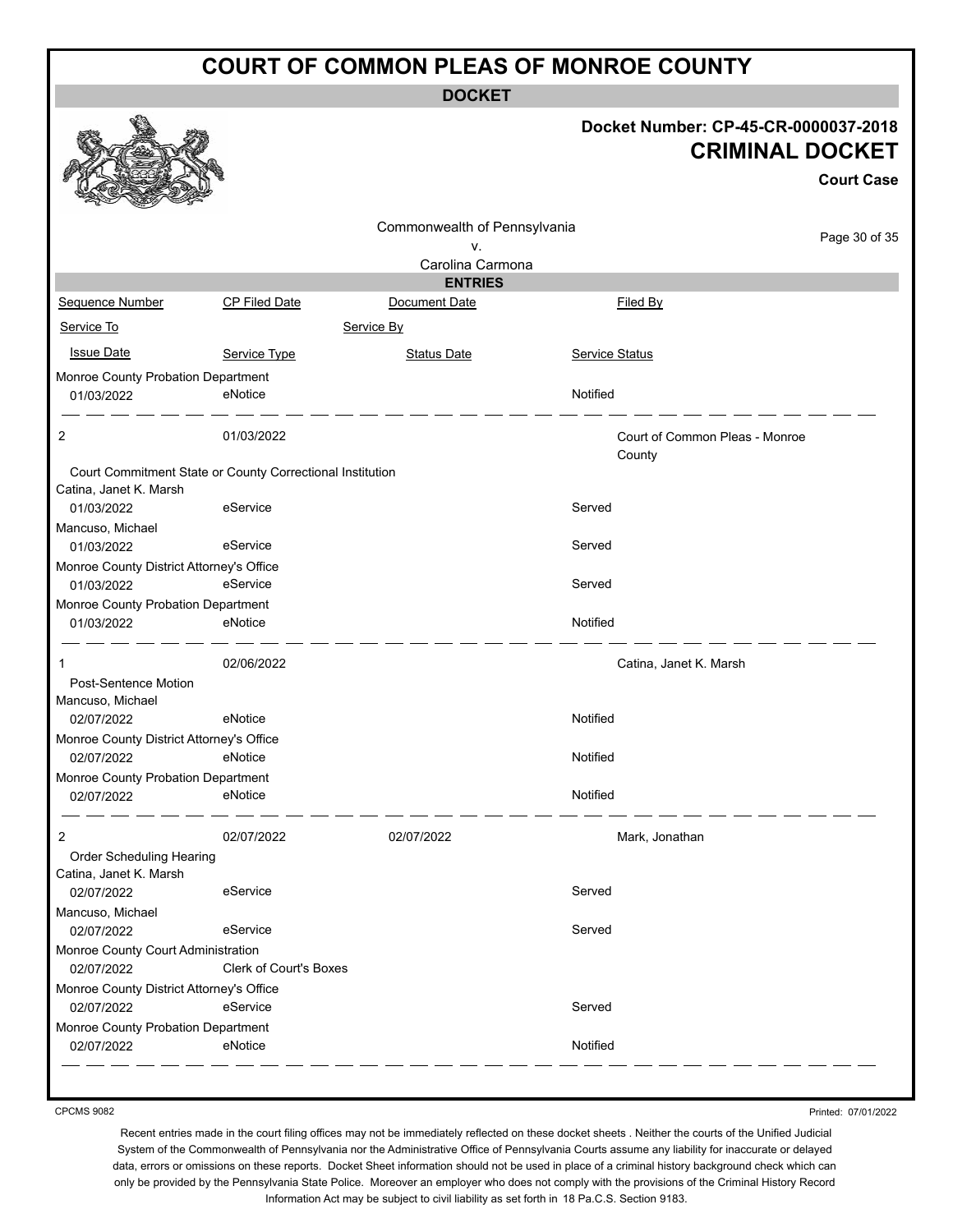**DOCKET**

#### **Docket Number: CP-45-CR-0000037-2018 CRIMINAL DOCKET**

**Court Case**

|                                                        |                                                         | Commonwealth of Pennsylvania |                                      |               |
|--------------------------------------------------------|---------------------------------------------------------|------------------------------|--------------------------------------|---------------|
|                                                        |                                                         | ٧.                           |                                      | Page 31 of 35 |
|                                                        |                                                         | Carolina Carmona             |                                      |               |
|                                                        |                                                         | <b>ENTRIES</b>               |                                      |               |
| Sequence Number                                        | <b>CP Filed Date</b>                                    | Document Date                | <b>Filed By</b>                      |               |
| Service To                                             |                                                         | Service By                   |                                      |               |
| <b>Issue Date</b>                                      | Service Type                                            | <b>Status Date</b>           | Service Status                       |               |
| -1                                                     | 02/14/2022                                              |                              | <b>Monroe County Court Reporters</b> |               |
| Form A: Notice of Completion of Transcript             |                                                         |                              |                                      |               |
| Catina, Janet K. Marsh                                 |                                                         |                              |                                      |               |
| 02/15/2022                                             | eService                                                |                              | Served                               |               |
| Mancuso, Michael                                       | eService                                                |                              | Served                               |               |
| 02/15/2022                                             |                                                         |                              |                                      |               |
| Monroe County District Attorney's Office<br>02/15/2022 | eService                                                |                              | Served                               |               |
| Monroe County Probation Department                     |                                                         |                              |                                      |               |
| 02/15/2022                                             | eNotice                                                 |                              | Notified                             |               |
| 2                                                      | 02/14/2022                                              |                              | Monroe County Court Reporters        |               |
|                                                        | Form A: Notice of Completion of Transcript Copy Request |                              |                                      |               |
| Catina, Janet K. Marsh                                 |                                                         |                              |                                      |               |
| 02/15/2022                                             | eService                                                |                              | Served                               |               |
| Mancuso, Michael                                       |                                                         |                              |                                      |               |
| 02/15/2022                                             | eService                                                |                              | Served                               |               |
| Monroe County District Attorney's Office               |                                                         |                              |                                      |               |
| 02/15/2022                                             | eService                                                |                              | Served                               |               |
| Monroe County Probation Department                     |                                                         |                              |                                      |               |
| 02/15/2022                                             | eNotice                                                 |                              | Notified                             |               |
| 3                                                      | 02/14/2022                                              | 12/20/2021                   | Monroe County Court Reporters        |               |
|                                                        | Transcript of Proceedings Filed - Sentencing            |                              |                                      |               |
| Catina, Janet K. Marsh                                 |                                                         |                              |                                      |               |
| 02/15/2022                                             | eService                                                |                              | Served                               |               |
| Mancuso, Michael                                       |                                                         |                              |                                      |               |
| 02/15/2022                                             | eService                                                |                              | Served                               |               |
| Monroe County District Attorney's Office               |                                                         |                              |                                      |               |
| 02/15/2022                                             | eService                                                |                              | Served                               |               |
| Monroe County Probation Department                     |                                                         |                              |                                      |               |
| 02/15/2022                                             | eNotice                                                 |                              | Notified                             |               |
| 1                                                      | 03/03/2022                                              | 03/02/2022                   | Mark, Jonathan                       |               |
| Order Memorandums to be filed                          |                                                         |                              |                                      |               |
| Catina, Janet K. Marsh                                 |                                                         |                              |                                      |               |
| 03/07/2022                                             | eService                                                |                              | Served                               |               |

CPCMS 9082

Printed: 07/01/2022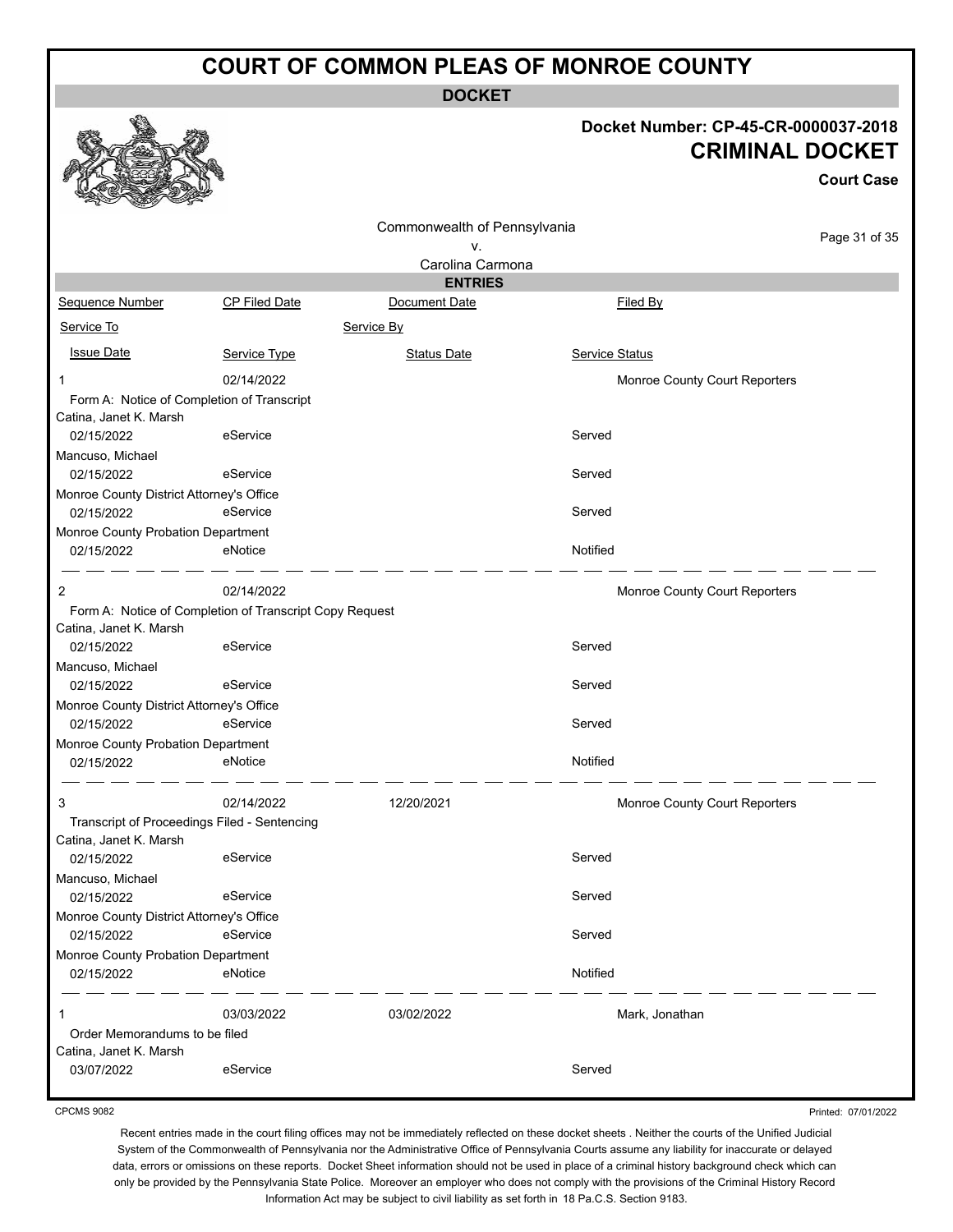**DOCKET**

#### **Docket Number: CP-45-CR-0000037-2018 CRIMINAL DOCKET**

**Court Case**

|                                             |                                                                                                      | Commonwealth of Pennsylvania |                        |               |
|---------------------------------------------|------------------------------------------------------------------------------------------------------|------------------------------|------------------------|---------------|
|                                             |                                                                                                      | ٧.                           |                        | Page 32 of 35 |
|                                             |                                                                                                      | Carolina Carmona             |                        |               |
|                                             |                                                                                                      | <b>ENTRIES</b>               |                        |               |
| Sequence Number                             | CP Filed Date                                                                                        | Document Date                | <b>Filed By</b>        |               |
| Service To                                  | Service By                                                                                           |                              |                        |               |
| <b>Issue Date</b>                           | Service Type                                                                                         | <b>Status Date</b>           | Service Status         |               |
| Mancuso, Michael                            |                                                                                                      |                              |                        |               |
| 03/07/2022                                  | eService                                                                                             |                              | Served                 |               |
| Monroe County Court Administration          |                                                                                                      |                              |                        |               |
| 03/07/2022                                  | Clerk of Court's Boxes                                                                               |                              |                        |               |
| Monroe County District Attorney's Office    |                                                                                                      |                              |                        |               |
| 03/07/2022                                  | eService                                                                                             |                              | Served                 |               |
| Monroe County Probation Department          |                                                                                                      |                              |                        |               |
| 03/07/2022                                  | eNotice                                                                                              |                              | Notified               |               |
| Monroe County Sheriff's Department          |                                                                                                      |                              |                        |               |
| 03/07/2022                                  | <b>Clerk of Court's Boxes</b>                                                                        |                              |                        |               |
| Other                                       |                                                                                                      |                              |                        |               |
| 03/07/2022                                  | <b>First Class</b>                                                                                   |                              |                        |               |
| 1                                           | 03/25/2022                                                                                           |                              | Catina, Janet K. Marsh |               |
| Defendant's Motion for Extension of Time    |                                                                                                      |                              |                        |               |
| Mancuso, Michael                            |                                                                                                      |                              |                        |               |
| 03/25/2022                                  | eNotice                                                                                              |                              | Notified               |               |
| Monroe County District Attorney's Office    |                                                                                                      |                              |                        |               |
| 03/25/2022                                  | eNotice                                                                                              |                              | Notified               |               |
| Monroe County Probation Department          |                                                                                                      |                              |                        |               |
| 03/25/2022                                  | eNotice                                                                                              |                              | Notified               |               |
| 1                                           | 03/28/2022                                                                                           | 03/28/2022                   | Mark, Jonathan         |               |
| Order Granting Motion for Extension of Time |                                                                                                      |                              |                        |               |
| Catina, Janet K. Marsh                      |                                                                                                      |                              |                        |               |
| 03/28/2022                                  | eService                                                                                             |                              | Served                 |               |
| Mancuso, Michael                            |                                                                                                      |                              |                        |               |
| 03/28/2022                                  | eService                                                                                             |                              | Served                 |               |
| Monroe County Court Administration          |                                                                                                      |                              |                        |               |
| 03/28/2022                                  | <b>Clerk of Court's Boxes</b>                                                                        |                              |                        |               |
| Monroe County District Attorney's Office    |                                                                                                      |                              |                        |               |
| 03/28/2022                                  | eService                                                                                             |                              | Served                 |               |
| Monroe County Probation Department          |                                                                                                      |                              |                        |               |
| 03/28/2022                                  | eNotice                                                                                              |                              | Notified               |               |
|                                             | 04/08/2022                                                                                           |                              | Catina, Janet K. Marsh |               |
|                                             | Defendant's Memorandum in Support of Her Request for Leave to File Nunc Pro Tunc Post-Sentence Motio |                              |                        |               |
|                                             |                                                                                                      |                              |                        |               |

CPCMS 9082

Printed: 07/01/2022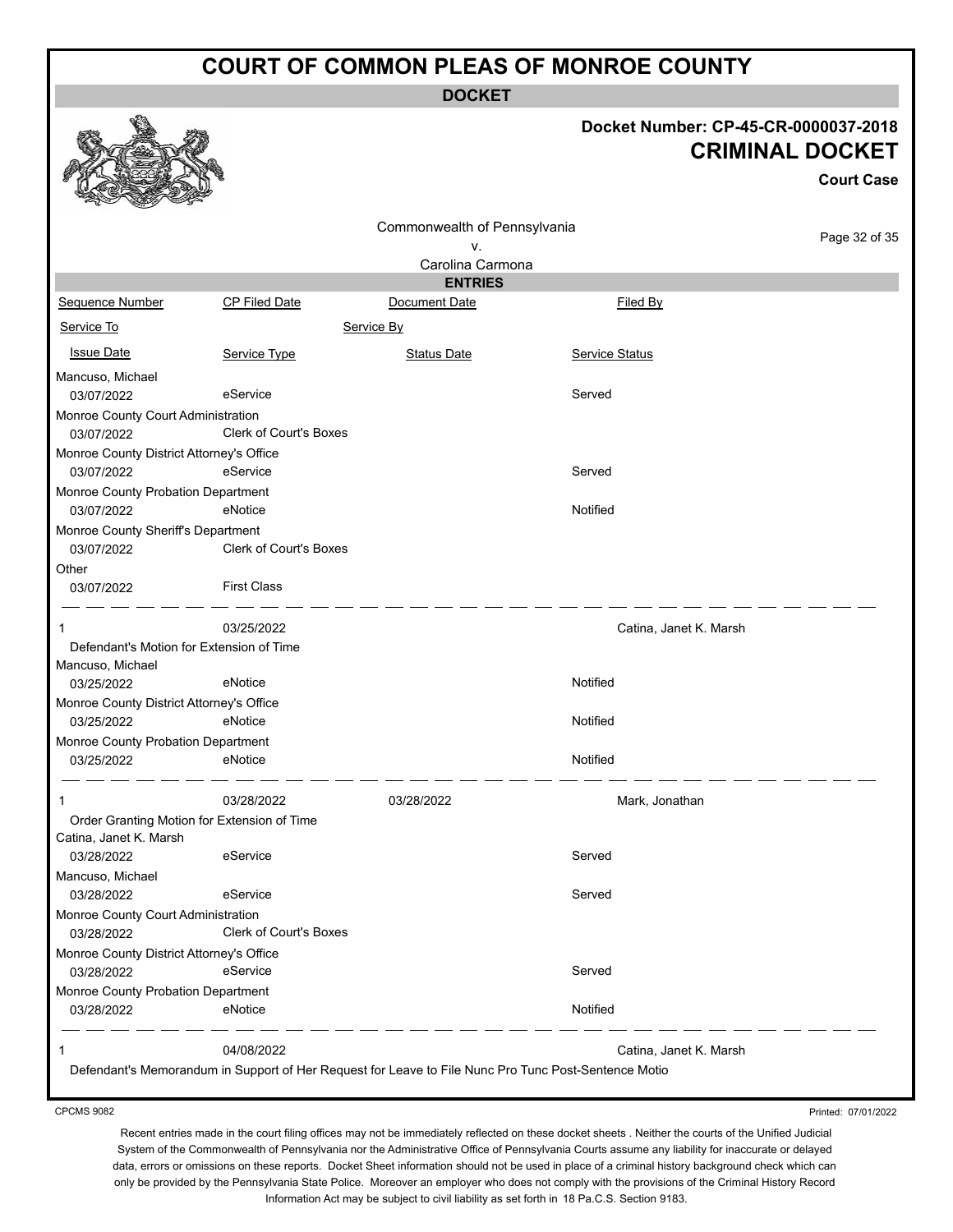**DOCKET**

#### **Docket Number: CP-45-CR-0000037-2018 CRIMINAL DOCKET**

|                                          |               |                              |                                             | <b>Court Case</b>                  |
|------------------------------------------|---------------|------------------------------|---------------------------------------------|------------------------------------|
|                                          |               | Commonwealth of Pennsylvania |                                             |                                    |
|                                          |               | v.                           |                                             | Page 33 of 35                      |
|                                          |               | Carolina Carmona             |                                             |                                    |
|                                          |               | <b>ENTRIES</b>               |                                             |                                    |
| Sequence Number                          | CP Filed Date | Document Date                | Filed By                                    |                                    |
| Service To                               |               | Service By                   |                                             |                                    |
| <b>Issue Date</b>                        | Service Type  | <b>Status Date</b>           | <b>Service Status</b>                       |                                    |
| Mancuso, Michael                         |               |                              |                                             |                                    |
| 04/09/2022                               | eNotice       |                              | Notified                                    |                                    |
| Monroe County District Attorney's Office |               |                              |                                             |                                    |
| 04/09/2022                               | eNotice       |                              | Notified                                    |                                    |
| Monroe County Probation Department       |               |                              |                                             |                                    |
| 04/09/2022                               | eNotice       |                              | Notified                                    |                                    |
| 1                                        | 04/11/2022    |                              | Mark, Jonathan                              |                                    |
| Order PSI Report to be Filed and Sealed  |               |                              |                                             |                                    |
| Catina, Janet K. Marsh                   |               |                              |                                             |                                    |
| 04/13/2022                               | eService      |                              | Served                                      |                                    |
| Mancuso, Michael                         |               |                              |                                             |                                    |
| 04/13/2022                               | eService      |                              | Served                                      |                                    |
| Monroe County District Attorney's Office |               |                              |                                             |                                    |
| 04/13/2022                               | eService      |                              | Served                                      |                                    |
| Monroe County Probation Department       |               |                              |                                             |                                    |
| 04/13/2022                               | eNotice       |                              | Notified                                    |                                    |
| 1                                        | 04/18/2022    |                              |                                             | Monroe County Probation Department |
| Sealed Entry                             |               |                              |                                             |                                    |
| Catina, Janet K. Marsh                   |               |                              |                                             |                                    |
| 04/20/2022                               | eService      |                              | Served                                      |                                    |
| Mancuso, Michael                         |               |                              |                                             |                                    |
| 04/20/2022                               | eService      |                              | Served                                      |                                    |
| Monroe County District Attorney's Office |               |                              |                                             |                                    |
| 04/20/2022                               | eService      |                              | Served                                      |                                    |
| 1                                        | 04/21/2022    |                              | Monroe County District Attorney's<br>Office |                                    |
| Commonwealth's Memorandum In Opposition  |               |                              |                                             |                                    |
| Catina, Janet K. Marsh                   |               |                              |                                             |                                    |
| 04/21/2022                               | eNotice       |                              | Notified                                    |                                    |
| Mancuso, Michael                         |               |                              |                                             |                                    |
| 04/21/2022                               | eService      |                              | Served                                      |                                    |
| Monroe County Probation Department       |               |                              |                                             |                                    |
| 04/21/2022                               | eNotice       |                              | Notified                                    |                                    |

CPCMS 9082

Printed: 07/01/2022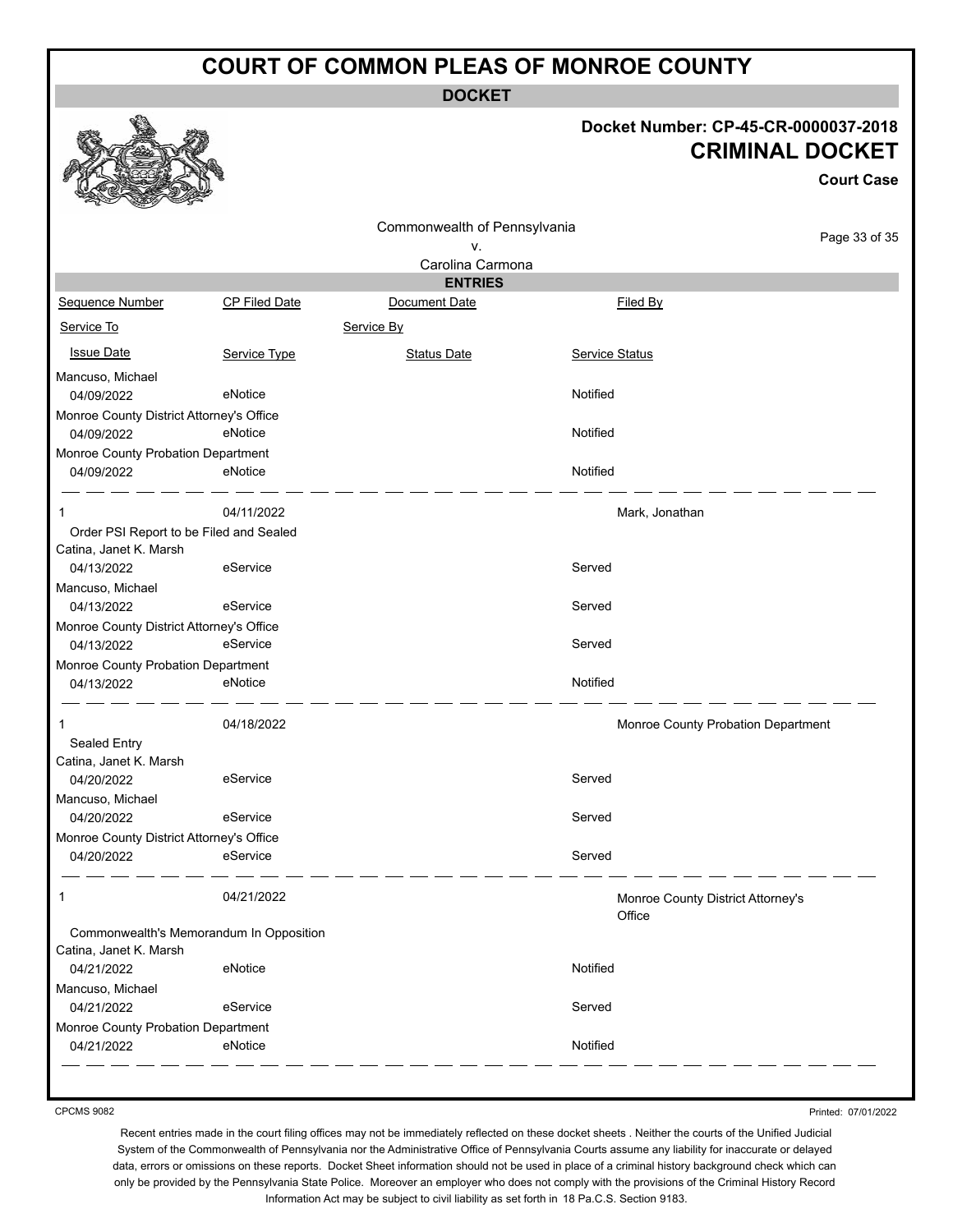**DOCKET**

#### **Docket Number: CP-45-CR-0000037-2018 CRIMINAL DOCKET**

**Court Case**

|                                                             |                                                                 | Commonwealth of Pennsylvania    |                            | Page 34 of 35 |  |
|-------------------------------------------------------------|-----------------------------------------------------------------|---------------------------------|----------------------------|---------------|--|
|                                                             |                                                                 | ۷.                              |                            |               |  |
|                                                             |                                                                 | Carolina Carmona                |                            |               |  |
| Sequence Number                                             | <b>CP Filed Date</b>                                            | <b>ENTRIES</b><br>Document Date | Filed By                   |               |  |
|                                                             |                                                                 |                                 |                            |               |  |
| Service To                                                  |                                                                 | Service By                      |                            |               |  |
| <b>Issue Date</b>                                           | Service Type                                                    | <b>Status Date</b>              | <b>Service Status</b>      |               |  |
|                                                             | 06/09/2022                                                      |                                 | Catina, Janet K. Marsh     |               |  |
| Motion for Payment                                          |                                                                 |                                 |                            |               |  |
| Mancuso, Michael                                            |                                                                 |                                 |                            |               |  |
| 06/10/2022                                                  | eNotice                                                         |                                 | Notified                   |               |  |
| Monroe County District Attorney's Office                    |                                                                 |                                 |                            |               |  |
| 06/10/2022                                                  | eNotice                                                         |                                 | Notified                   |               |  |
| Monroe County Probation Department                          |                                                                 |                                 |                            |               |  |
| 06/10/2022                                                  | eNotice                                                         |                                 | Notified                   |               |  |
| 1                                                           | 06/13/2022                                                      |                                 | Mark, Jonathan             |               |  |
|                                                             | Order Denying Motion for Modification of Sentence Nunc Pro Tunc |                                 |                            |               |  |
| Catina, Janet K. Marsh                                      |                                                                 |                                 |                            |               |  |
| 06/13/2022                                                  | eService                                                        |                                 | Served                     |               |  |
| Mancuso, Michael                                            |                                                                 |                                 |                            |               |  |
| 06/13/2022                                                  | eService                                                        |                                 | Served                     |               |  |
| Monroe County District Attorney's Office                    |                                                                 |                                 |                            |               |  |
| 06/13/2022                                                  | eService                                                        |                                 | Served                     |               |  |
| Monroe County Probation Department                          |                                                                 |                                 |                            |               |  |
| 06/13/2022                                                  | eNotice                                                         |                                 | Notified                   |               |  |
| 1                                                           | 06/15/2022                                                      | 06/15/2022                      | Worthington, Margherita P. |               |  |
| Order Granting Motion for Payment<br>Catina, Janet K. Marsh |                                                                 |                                 |                            |               |  |
| 06/15/2022                                                  | eService                                                        |                                 | Served                     |               |  |
| Mancuso, Michael                                            |                                                                 |                                 |                            |               |  |
| 06/15/2022                                                  | eService                                                        |                                 | Served                     |               |  |
| Monroe County Court Administration                          |                                                                 |                                 |                            |               |  |
| 06/15/2022                                                  | Clerk of Court's Boxes                                          |                                 |                            |               |  |
| Monroe County District Attorney's Office                    |                                                                 |                                 |                            |               |  |
| 06/15/2022                                                  | eService                                                        |                                 | Served                     |               |  |
| Monroe County Probation Department                          |                                                                 |                                 |                            |               |  |
| 06/15/2022                                                  | eNotice                                                         |                                 | Notified                   |               |  |

CPCMS 9082

Printed: 07/01/2022